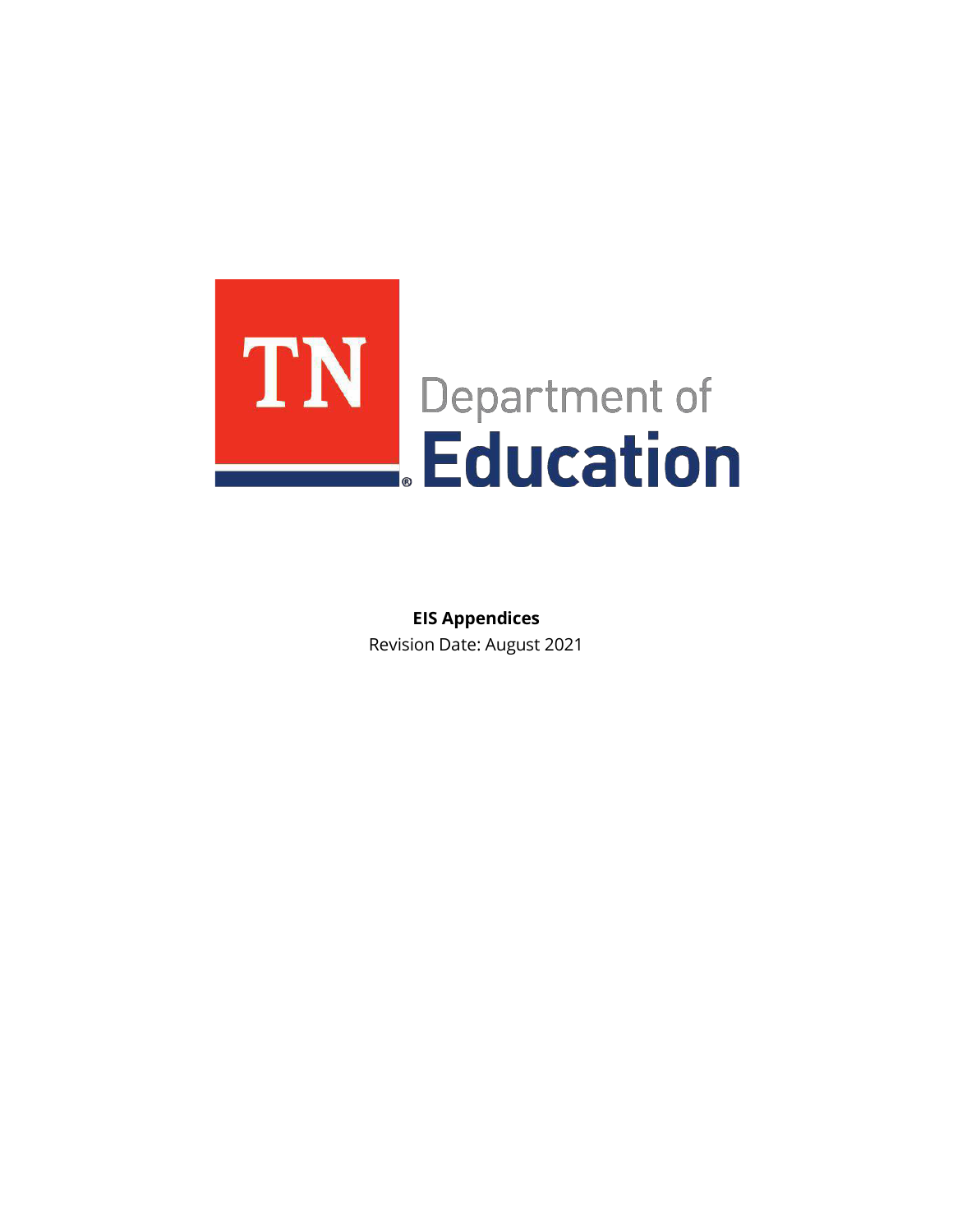#### DATA DICTIONARYSOURCE:SCHOOL TRANSMIT 4/14/2015

#### Contents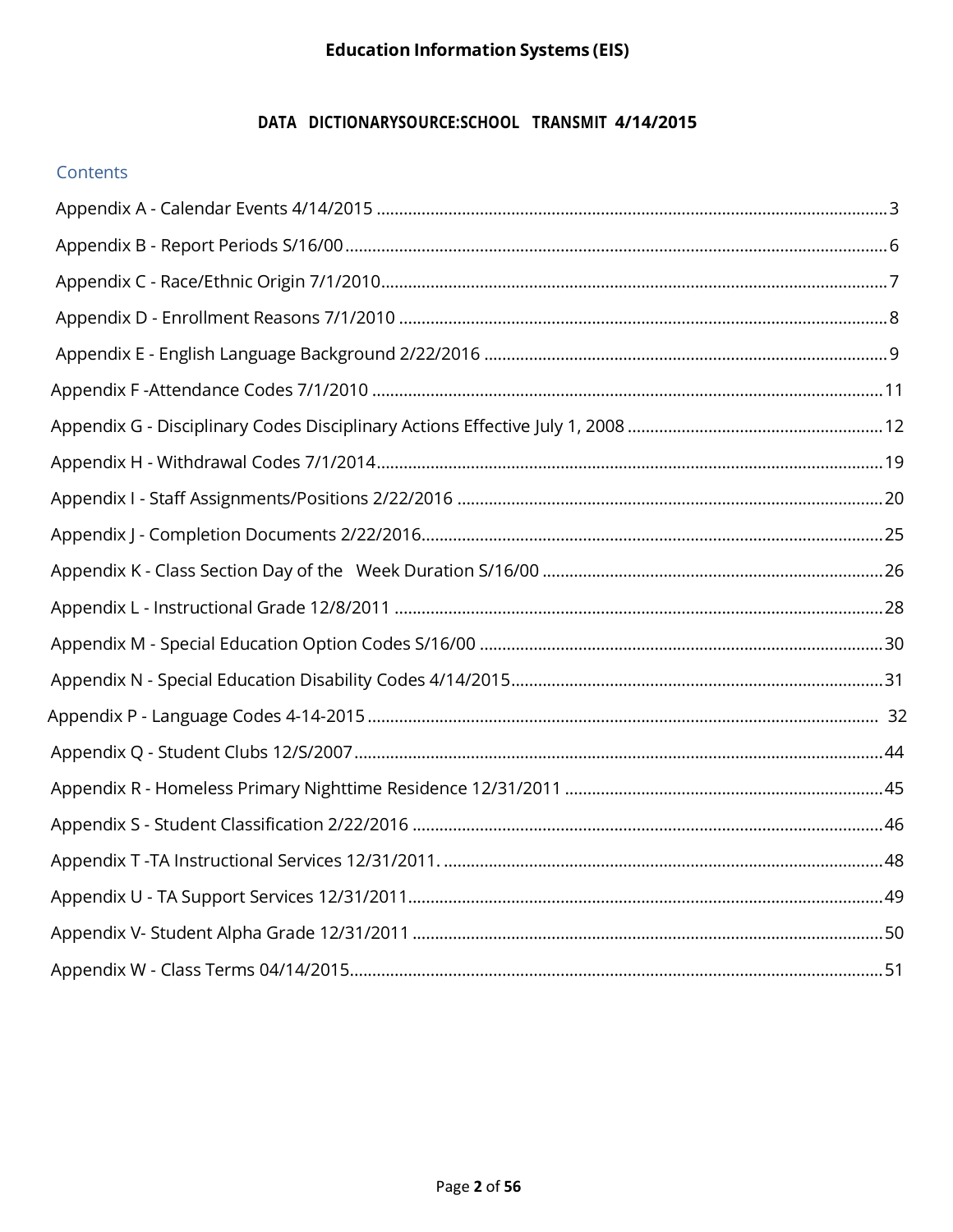<span id="page-2-0"></span>

| Event                             | Type of Day                         | <b>Calendar Event/Designated Day Description</b>                                                                                                                                                                                                       |  |
|-----------------------------------|-------------------------------------|--------------------------------------------------------------------------------------------------------------------------------------------------------------------------------------------------------------------------------------------------------|--|
| Code                              |                                     |                                                                                                                                                                                                                                                        |  |
| $\mathsf{CS}\phantom{0}$          | Calendar Start<br>Date              | The first day of the calendar for the service program.                                                                                                                                                                                                 |  |
| <b>CE</b>                         | <b>Calendar End Date</b>            | The last day of the calendar for the service program.                                                                                                                                                                                                  |  |
| <b>AS</b>                         | Attendance Start<br>Date            | The first day students are scheduled to attend for the service<br>program.                                                                                                                                                                             |  |
| <b>AE</b>                         | Attendance End<br>Date              | The last day students are scheduled to attend for the service<br>program                                                                                                                                                                               |  |
| IS                                | In Service Day                      | A day for staff development.                                                                                                                                                                                                                           |  |
| IO                                | In Service Optional                 | The number of days for staff development that do not have a<br>scheduled date.<br>Note: Does not require a date transmit.                                                                                                                              |  |
| <b>PT</b>                         | Parent-<br>Teacher<br>Conference    | A day set up to allow parents and teachers time to<br>address accomplishments and/or concerns regarding a<br>child's education.                                                                                                                        |  |
| <b>TV</b>                         | <b>Teacher Vacation</b>             | The designated days that are set aside during the service<br>program for all teachers to be off.                                                                                                                                                       |  |
| <b>AD</b>                         | Abbreviated Day                     | An instructional day that has been shortened.                                                                                                                                                                                                          |  |
| <b>CH</b><br><b>SH</b><br>ОH      | Holiday                             | A day where students and school approved personnel do<br>not attend school.<br>Christmas must have at least one day scheduled<br>Spring Break must have at least one day scheduled<br>Other                                                            |  |
| OV<br>OS<br><b>OA</b><br>OI<br>OO | Discretionary<br>Day (Other<br>Day) | The local board upon recommendation of the superintendent<br>designates a discretionary day. The following are types of<br>discretionary days:<br>Teacher vacation<br>$\bullet$<br>In-service<br>$\bullet$<br>Administrative<br>Instructional<br>Other |  |

# Appendix A - Calendar Events 4/14/2015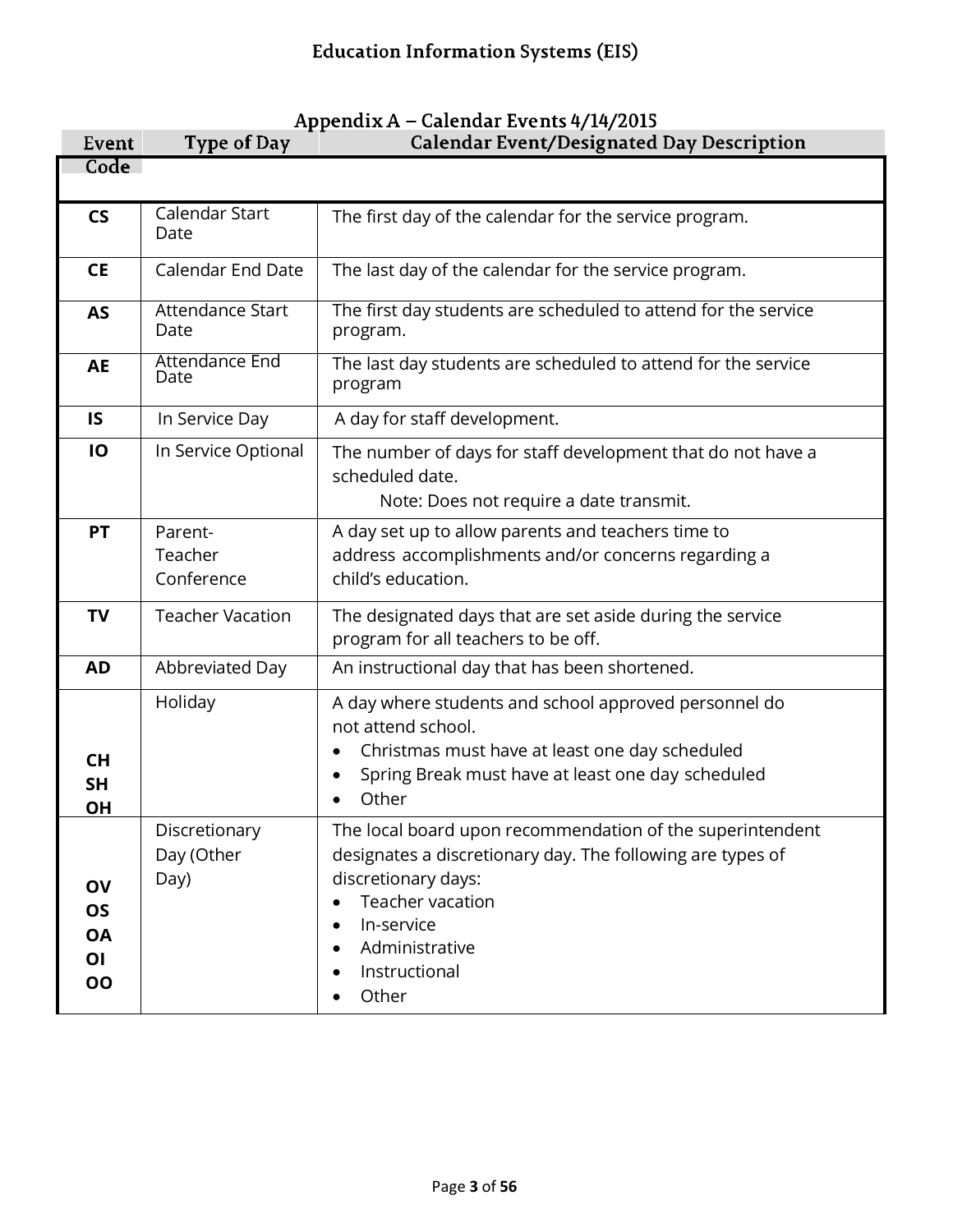| Event                                                         | Type of Day                    | <b>Calendar Event/Designated Day Description</b>                                                                                                                                                                                                                                                                                                                                                                                                                                                                                             |
|---------------------------------------------------------------|--------------------------------|----------------------------------------------------------------------------------------------------------------------------------------------------------------------------------------------------------------------------------------------------------------------------------------------------------------------------------------------------------------------------------------------------------------------------------------------------------------------------------------------------------------------------------------------|
| Code                                                          |                                |                                                                                                                                                                                                                                                                                                                                                                                                                                                                                                                                              |
| MI                                                            | Missed<br>Instructional<br>Day | A missed instructional day can occur for one of the following reasons:<br>Inclement weather (non-stockpiled day) or Other (for example, a<br>strong smell in the school or the school's heating unit is not<br>working)<br>Note: Currently the number of hours required to make up a<br>missed instructional day is 6 % hours. A missed                                                                                                                                                                                                      |
| SI<br><b>SP</b>                                               | Stockpiled Day                 | A stockpiled day used as one of the following:<br>Inclement weather<br>Professional Development<br>$\bullet$<br>Note: Inclement weather is applied to an entire day.<br>Professional development may be applied in partial days.                                                                                                                                                                                                                                                                                                             |
| ID                                                            | <b>Instructional Days</b>      | Days used for classroom instruction.<br>Note: No restrictions have been placed on which days of<br>the week can be designated as instructional or non-<br>instructional.<br>Therefore, the ability to designate a Saturday or Sunday as<br>an instructional day will be supported.<br>Instructional days do not need to be entered for every<br>day of the service program. Days will be assumed<br>instructional if they fall within the service program and<br>are not on the weekend and have not been indicated as<br>non-instructional. |
|                                                               | Make-up Day                    | An instructional day that is used to make up instructional time<br>missed. Currently one of the following methods may be used<br>to make up a missed instructional day:                                                                                                                                                                                                                                                                                                                                                                      |
| <b>MS</b><br><b>MD</b><br><b>MA</b><br><b>MU</b><br><b>MH</b> |                                | <b>Extend Service Program</b><br>Extend School Day (Must meet the minimum amount time<br>that the day must be extended as per the Attendance<br>Manual)<br>Saturday<br>Sunday<br>Day previously designated as a Holiday                                                                                                                                                                                                                                                                                                                      |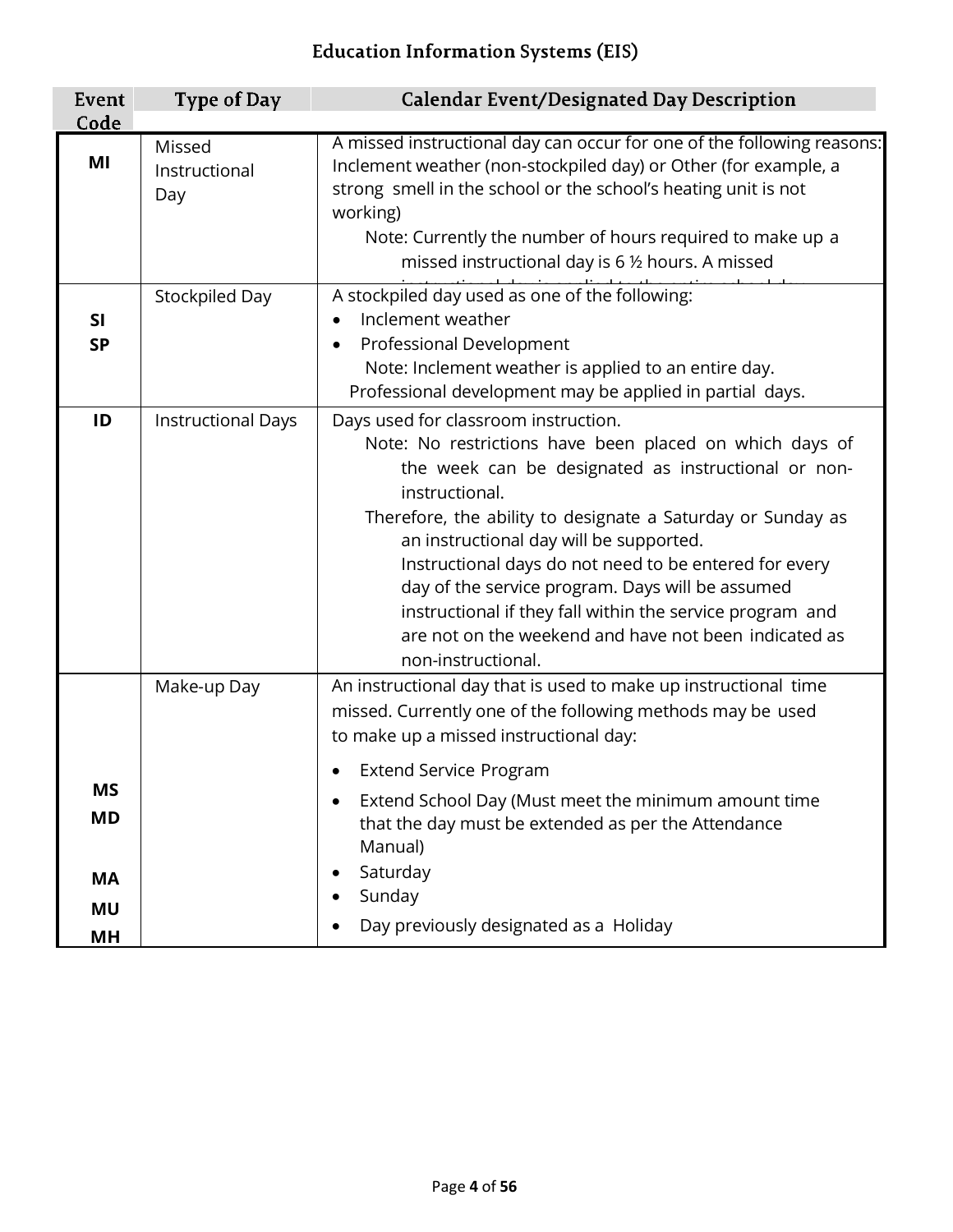| Event  <br>Code | Type of Day                       | Calendar Event/Designated Day Description |
|-----------------|-----------------------------------|-------------------------------------------|
| <b>WN</b>       | Commissioner<br>Waived School Day | <b>Commissioner Waived School Day</b>     |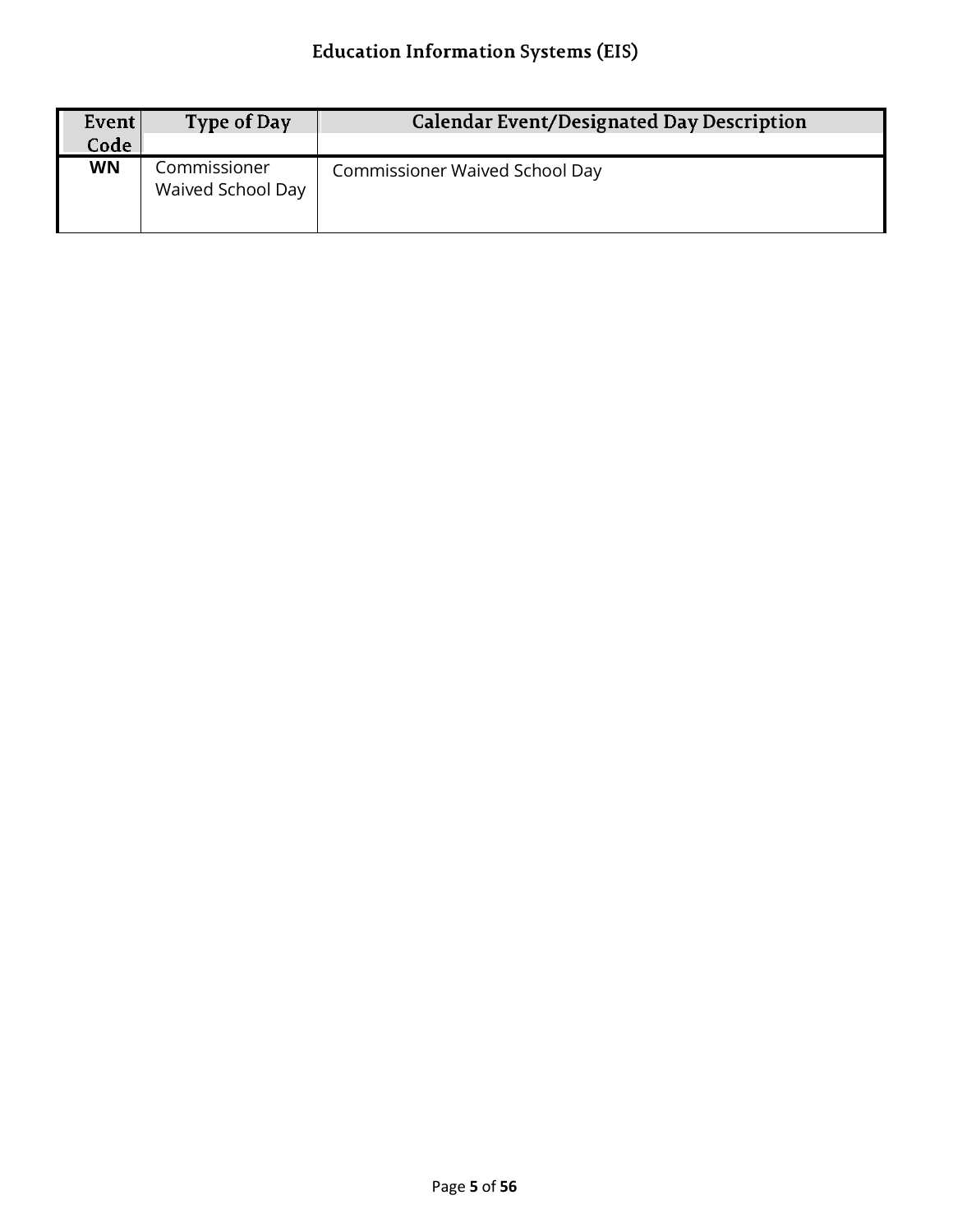<span id="page-5-0"></span>

| Code | Appendix b - Report Ferious 3/10/00<br><b>Report Period Description</b>   |
|------|---------------------------------------------------------------------------|
| 01   | First reporting period of the school year. Instructional days 1 - 20.     |
| 02   | Second reporting period of the school year. Instructional days 21 -40.    |
| 03   | Third reporting period of the school year. Instructional days 41 -60.     |
| 04   | Fourth reporting period of the school year. Instructional days 61 -80.    |
| 05   | Fifth reporting period of the school year. Instructional days 81 -1000.   |
| 06   | Sixth reporting period of the school year. Instructional days 101-120.    |
| 07   | Seventh reporting period of the school year. Instructional days 121 -140. |
| 08   | Eighth reporting period of the school year. Instructional days 141 -160.  |
| 09   | Ninth reporting period of the school year. Instructional days 161-180.    |
| 99   | Cumulative Year to Date (For reports only)                                |
| 00   | Year End (For reports only)                                               |

# Annendix R - Report Periods 5/16/00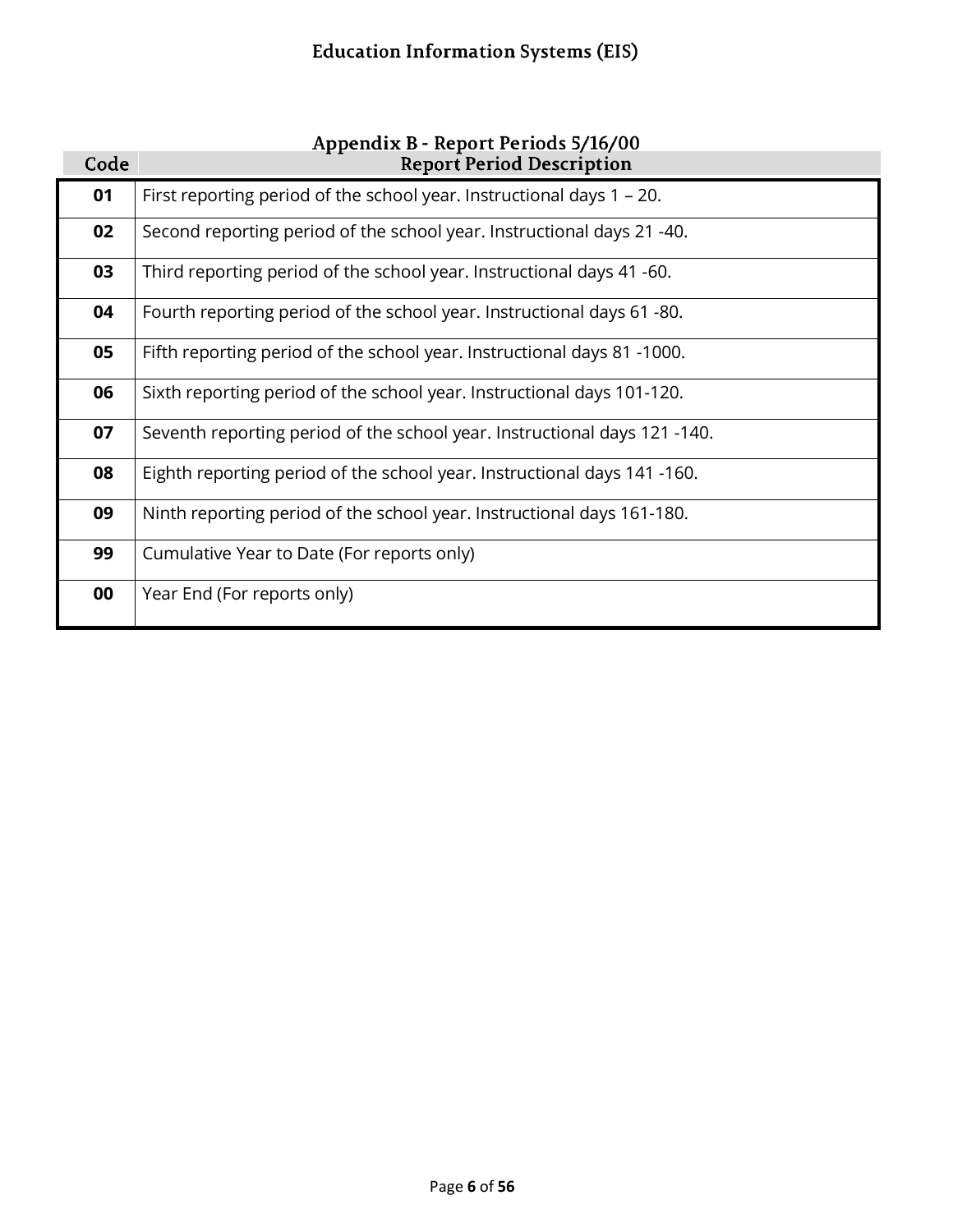#### **Appendix C - Race/Ethnic Origin 7/1/2010**

<span id="page-6-0"></span>

| Code | Ethnicity                    |
|------|------------------------------|
|      |                              |
| Н    | Hispanic or Latino ethnicity |
| N    | Non-Hispanic ethnicity       |

Code

#### **Race Description**

|   | American Indian or Alaskan Native         |
|---|-------------------------------------------|
| A | Asian                                     |
| P | Native Hawaiian or Other Pacific Islander |
| B | <b>Black or African American</b>          |
| W | White                                     |

**Note:**

**Starting with the 2010-2011 school year for all student and staff the Ethnicity/ Race have been split into two differentdata fields.**

**You must designate that the individual is either Hispanic or Non-Hispanic.**

**You must allow the individual to designate that they are part of one or more race groups. At least one race must be designated for both Hispanic and for Non-Hispanic individuals.**

**Hispanic is not a race.**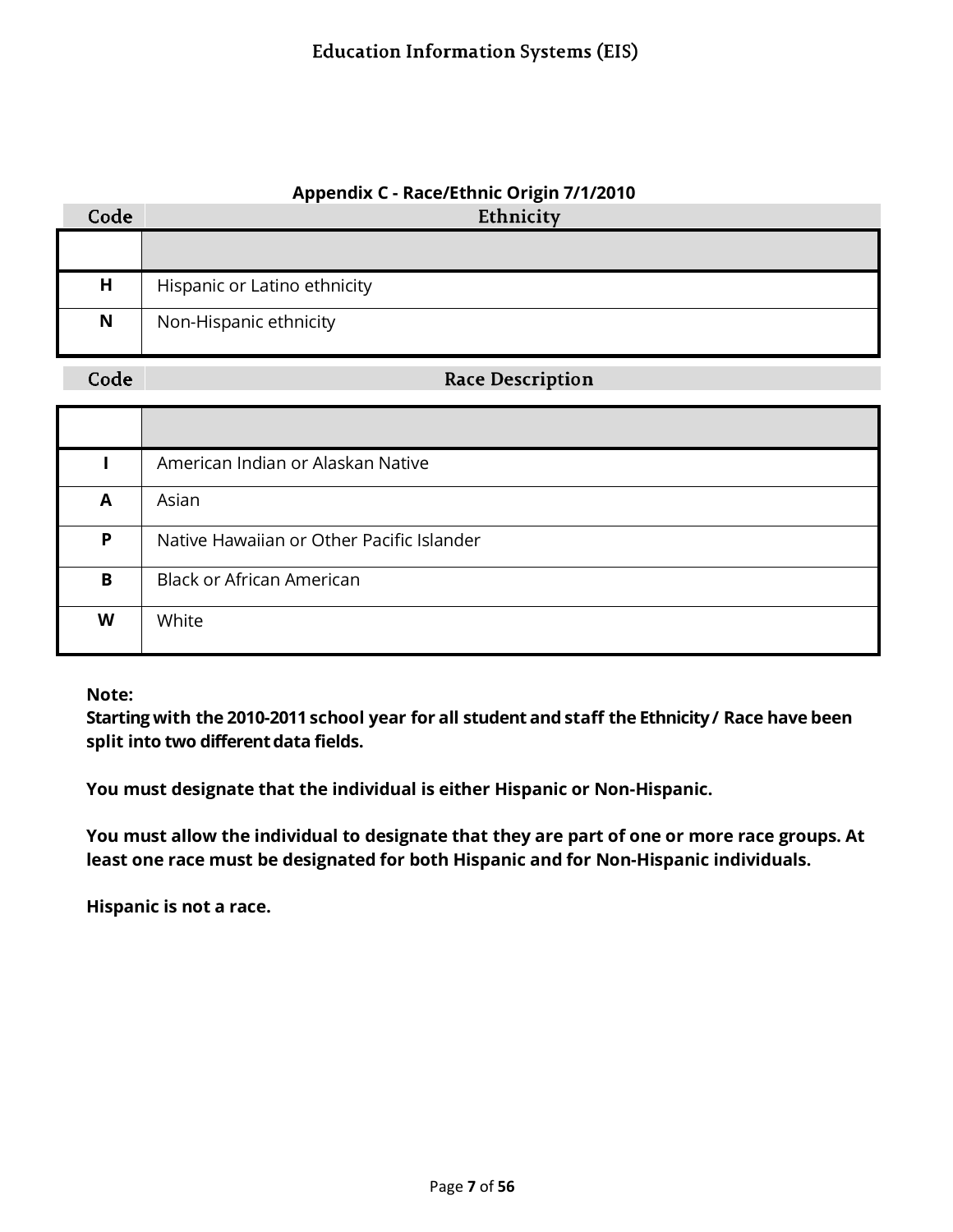<span id="page-7-0"></span>

| Code      | <b>Type of Enrollment Description</b>                                                                                                                                                                            |
|-----------|------------------------------------------------------------------------------------------------------------------------------------------------------------------------------------------------------------------|
| Е         | <b>Regular Enrollment</b><br>Entering a Tennessee public school for the first time this school year and not                                                                                                      |
|           | having been enrolled in another state this school year.                                                                                                                                                          |
|           | Transfer from a private, parochial or home school and not having dropped out or<br>$\bullet$<br>enrolled in another Tennessee public school this year.                                                           |
|           | Transferring from one year's file to another year's file in the same school.<br>$\bullet$                                                                                                                        |
|           | Following the normal grade progression from one school to another school.                                                                                                                                        |
| E1        | <b>Out of State Enrollment</b>                                                                                                                                                                                   |
|           | Entering a Tennessee public school for the first time this school year and<br>having been previously enrolled in another state this school year (includes<br>students that move to Tennessee during the summer). |
| <b>TR</b> | <b>Transferred Enrollment</b>                                                                                                                                                                                    |
|           | Entering this school for the first time this school year and having been                                                                                                                                         |
|           | previously enrolled<br>1) in another public school in Tennessee this school year.                                                                                                                                |
|           |                                                                                                                                                                                                                  |
|           | 2) in another public school in Tennessee on the 180 <sup>th</sup> day of last school year, or                                                                                                                    |
|           | 3) in another public school in Tennessee the previous year and moved during<br>the summer.                                                                                                                       |
|           |                                                                                                                                                                                                                  |
| <b>TC</b> | <b>Transfer to Another School Due to Previous School Being Under Achieving</b>                                                                                                                                   |
|           | Transfer from school must be classified as under achieving school and new<br>school must be within same district                                                                                                 |
|           |                                                                                                                                                                                                                  |
|           | No longer used as of 2017-18 school vear                                                                                                                                                                         |
| <b>EC</b> | Continue to Transfer to Another School Due to Previous School Being Under<br><b>Achieving</b>                                                                                                                    |
|           | Transfer to another school for a second or more years due to previous school                                                                                                                                     |
|           | being under achieving (TC code becomes EC in the second and successive years                                                                                                                                     |
|           | of transfer from an under achieving school)                                                                                                                                                                      |
|           |                                                                                                                                                                                                                  |
|           | No longer used as of 2017-18 school year                                                                                                                                                                         |

# **Appendix D – Enrollment Reasons 7/1/2010**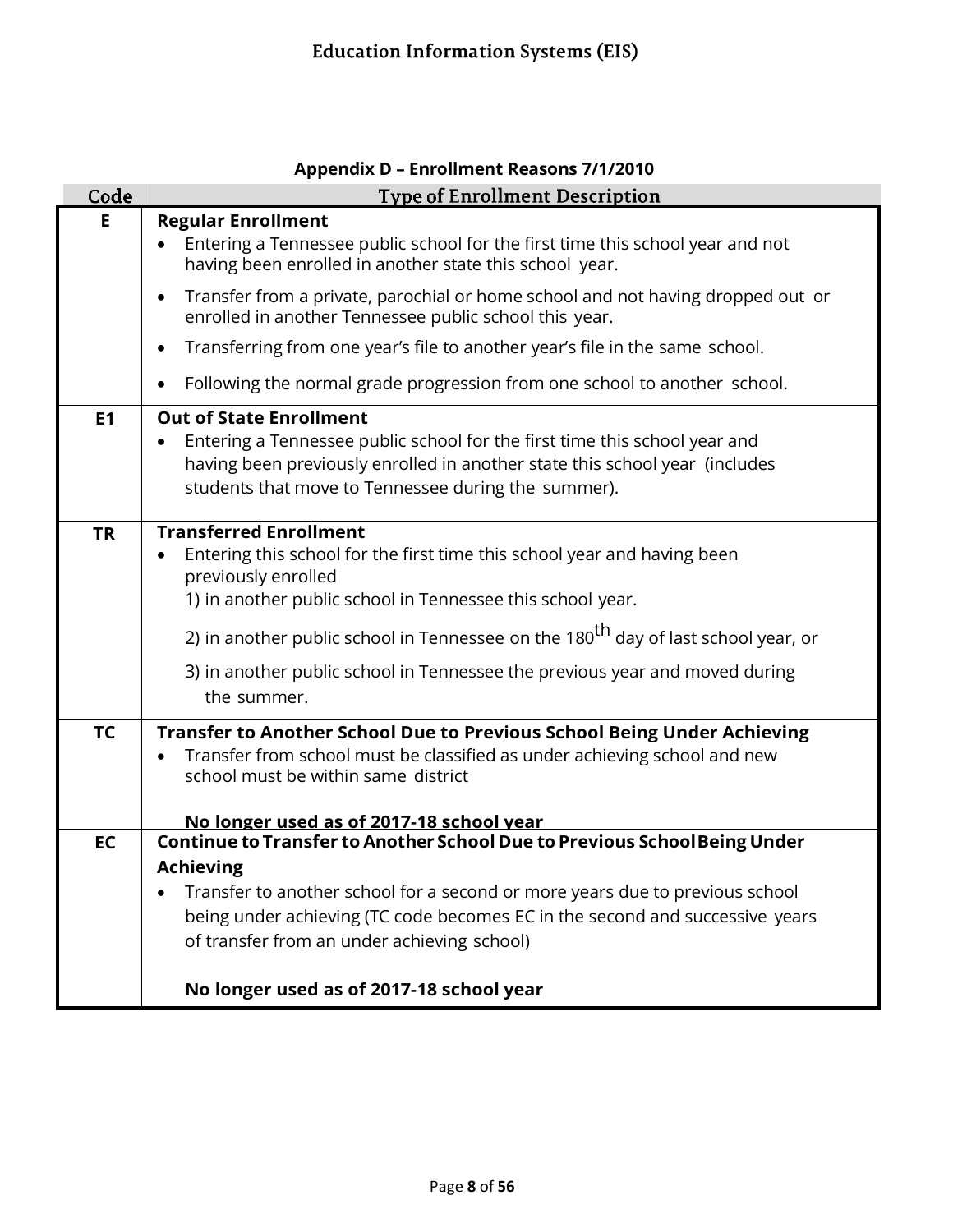<span id="page-8-0"></span>

| Code           | Appendix E - English Language Background 2/22/2016<br><b>ELB</b> Description                                                                  |
|----------------|-----------------------------------------------------------------------------------------------------------------------------------------------|
| L              | "English Learner (EL)"                                                                                                                        |
|                | A student whose first language is not English and who qualifies for direct English<br>as a Second Language (ESL) services.                    |
| W              | "Waived Direct Service ELs"                                                                                                                   |
|                | A student who is an EL, but whose parents waive the direct service for ESL and that<br>service is provided in the regular classroom.          |
| N              | "Non-English Language Background (NELB)"                                                                                                      |
|                | A student whose first language is not English and NEVER qualified for direct ESL services.                                                    |
| E.             | "English Native"                                                                                                                              |
|                | Students whose first and strongest language is English.                                                                                       |
| 1              | "Transitional 1"                                                                                                                              |
|                | The first year after attaining proficiency on the state English language proficiency<br>assessment (ELPA) which is currently the WIDA ACCESS. |
| $\overline{2}$ | "Transitional 2"                                                                                                                              |
|                | The second year after attaining proficiency on the state English language                                                                     |
|                | proficiency assessment (ELPA) which is currently the WIDA ACCESS.                                                                             |
|                | "Transitional 3" - Note: Valid as of 2016-17                                                                                                  |
| 3              |                                                                                                                                               |
|                | The third year after attaining proficiency on the state English language proficiency                                                          |
|                | assessment (ELPA) which is currently the WIDA ACCESS.                                                                                         |
| 4              | "Transitional 4" - Note: Valid as of 2016-17                                                                                                  |
|                | The fourth year after attaining proficiency on the state English language                                                                     |
|                | proficiency assessment (ELPA) which is currently the WIDA ACCESS.                                                                             |
|                |                                                                                                                                               |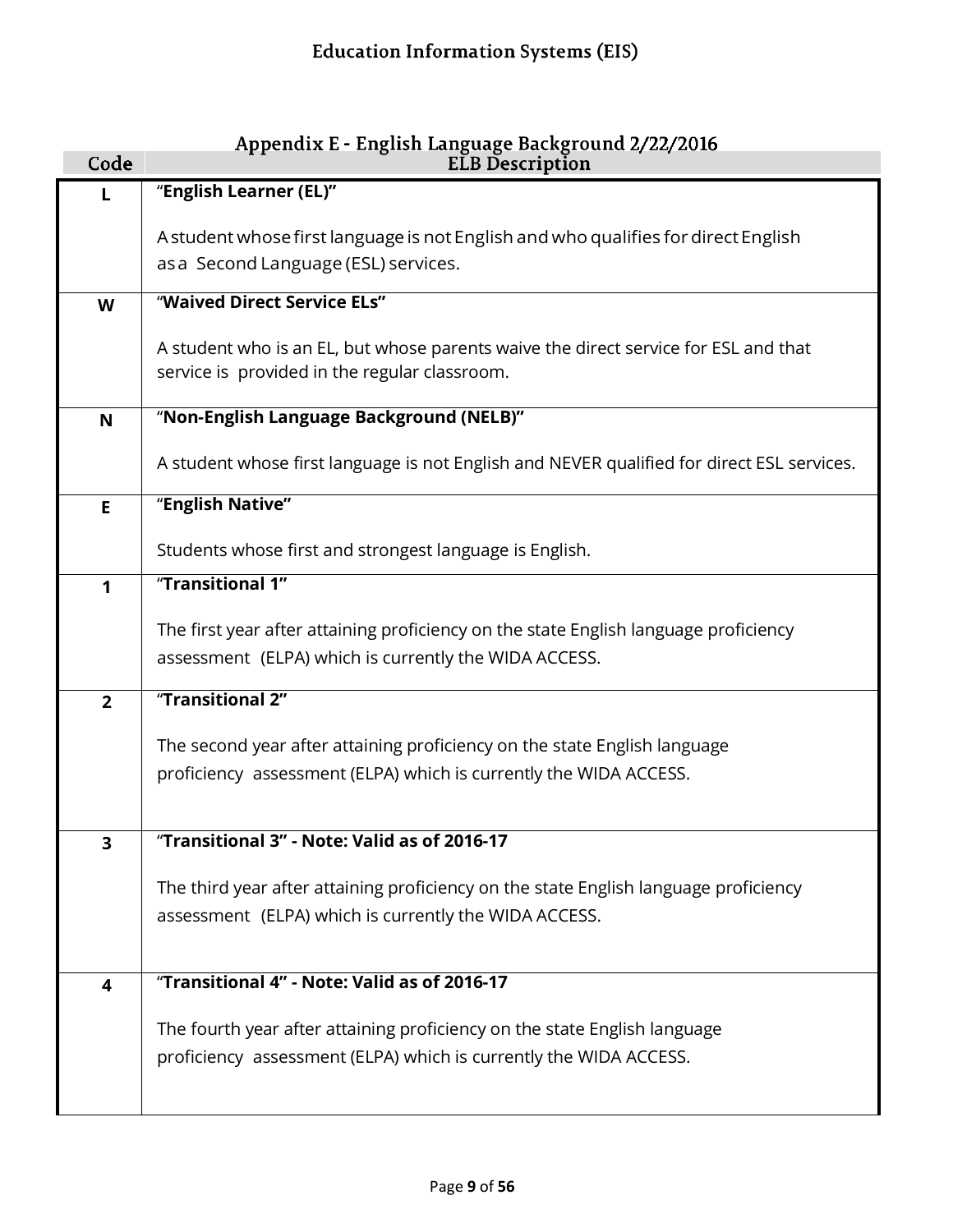| Code | <b>ELB Description</b>                                                                                                                                                                                                                                                                             |
|------|----------------------------------------------------------------------------------------------------------------------------------------------------------------------------------------------------------------------------------------------------------------------------------------------------|
| G    | Code "G" no longer used as of 2015 - 2016 school year                                                                                                                                                                                                                                              |
|      | A student who was an L, 1, or 2 in grades 9, 10, or 11 is a "G" in all years after completion<br>of "2" status. Note: If the student's current status is L, 1, or 2, DO NOT use the "G" code.<br>This code will only be used for graduation rate purposes. If completed prior to grade 9<br>use F. |
| F    | "Former EL Student"                                                                                                                                                                                                                                                                                |
|      | A student attains former EL status upon completion of the Transitional 4 level.                                                                                                                                                                                                                    |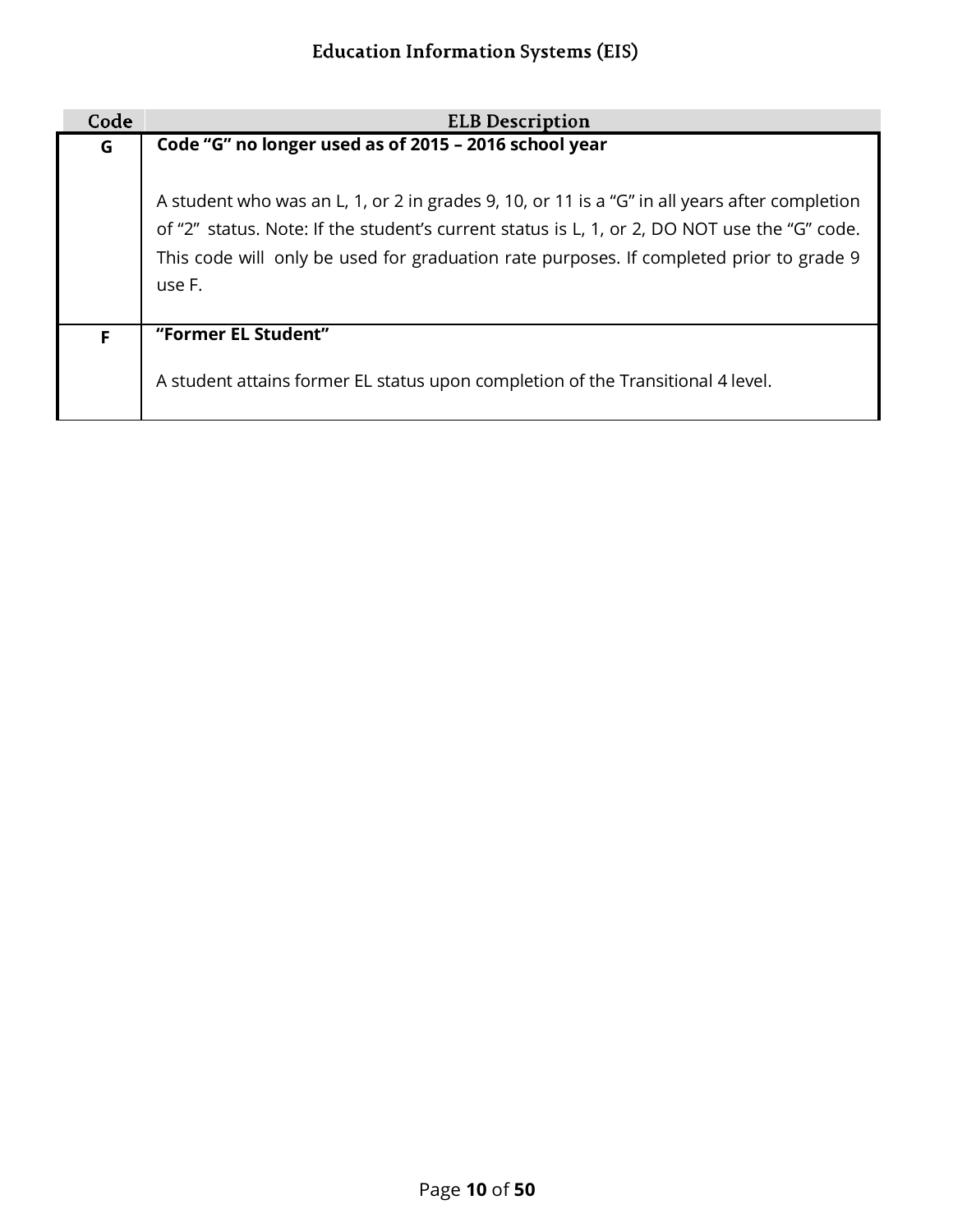|  | Appendix F - Attendance Codes 7/1/2010 |
|--|----------------------------------------|
|  |                                        |

<span id="page-10-0"></span>

| Code | <b>Type of Attendance Description</b>                    |
|------|----------------------------------------------------------|
| A    | <b>Excused Absence</b>                                   |
| P    | <b>Present for Attendance</b>                            |
|      | Excused Absence, but Present for Transportation          |
| U    | Unexcused Absence                                        |
| X    | Unexcused Absence, but Present for Transportation        |
| D    | Distance Learning / Virtual Classrooms due to Quarantine |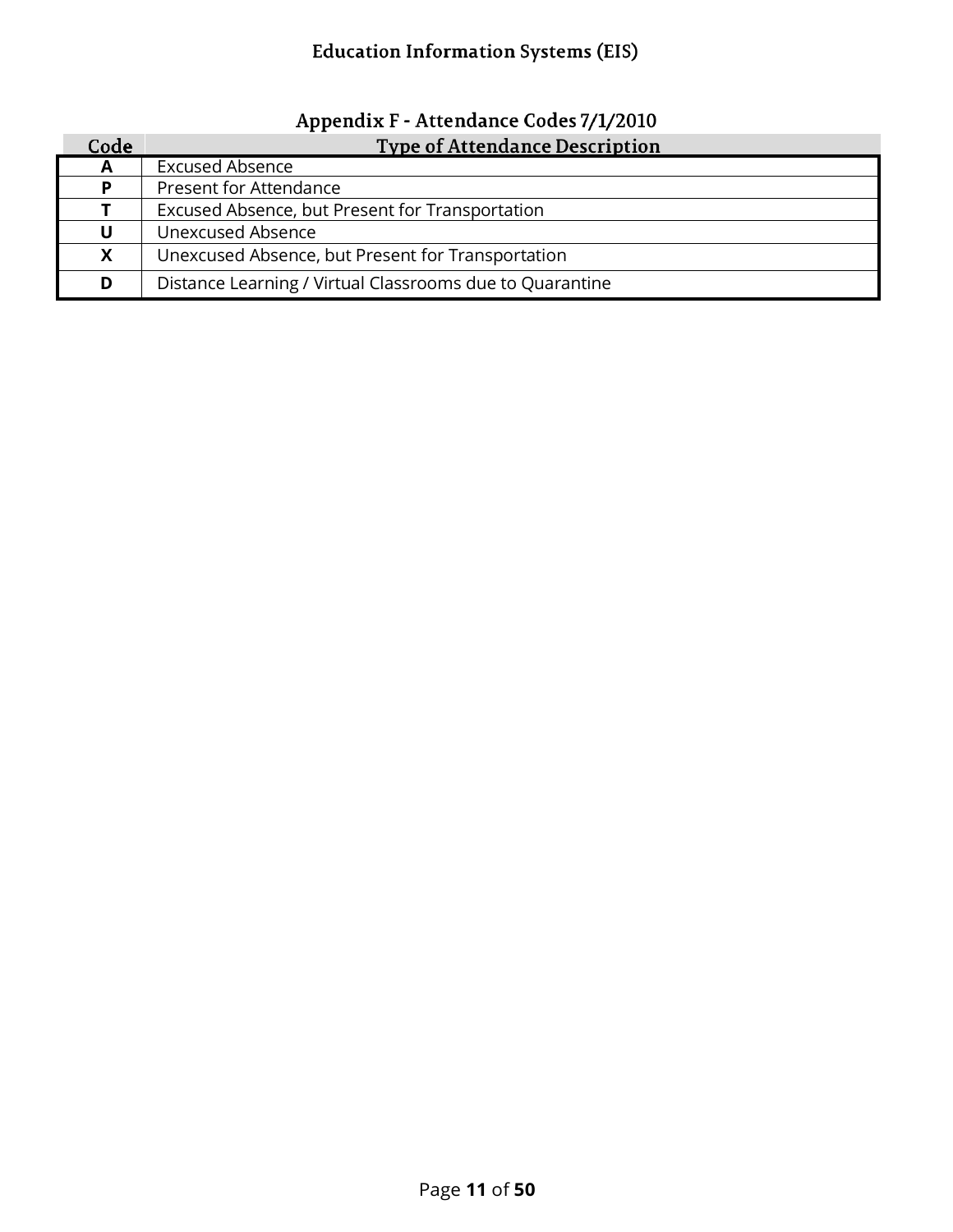<span id="page-11-0"></span>

| <b>TN Code</b> | Description                                        | <b>NCES</b><br>Code | Definition                                                                                                                                                                                                                                                                                                                                                                                                                                 |
|----------------|----------------------------------------------------|---------------------|--------------------------------------------------------------------------------------------------------------------------------------------------------------------------------------------------------------------------------------------------------------------------------------------------------------------------------------------------------------------------------------------------------------------------------------------|
|                | Suspension, in-school                              | 3100                | The student was removed from his or her regular<br>classroom and assigned to an in-school suspension<br>program for 10 or fewer days. Report all incidences of<br>greater than one-half of a school day.                                                                                                                                                                                                                                   |
| S              | Suspension, out-of-<br>school, without<br>services | 3102                | The student was removed from his or her regular<br>classroom and barred from school grounds for 10<br>or fewer days and did not receive educational<br>services.                                                                                                                                                                                                                                                                           |
| $\mathbf{R}$   | Change of<br>placement (long-<br>term)             | 3072<br>3087        | The student was reassigned to another school facility<br>or program (for more than 10 days) that allowed<br>him/her to continue to participate in the general<br>curriculum at a school setting. Include students<br>receiving prescribed special education services who<br>continue to receive these services (for these students,<br>temporary placement is not to exceed 45 days).<br>The student was expelled from all school district |
| E              | Expulsion without<br>services                      |                     | settings, for more than 10 days, with total cessation<br>of educational services.                                                                                                                                                                                                                                                                                                                                                          |

**NOTE: The TN Code is what will be reported to and stored in EIS. The NCES code is for information only.**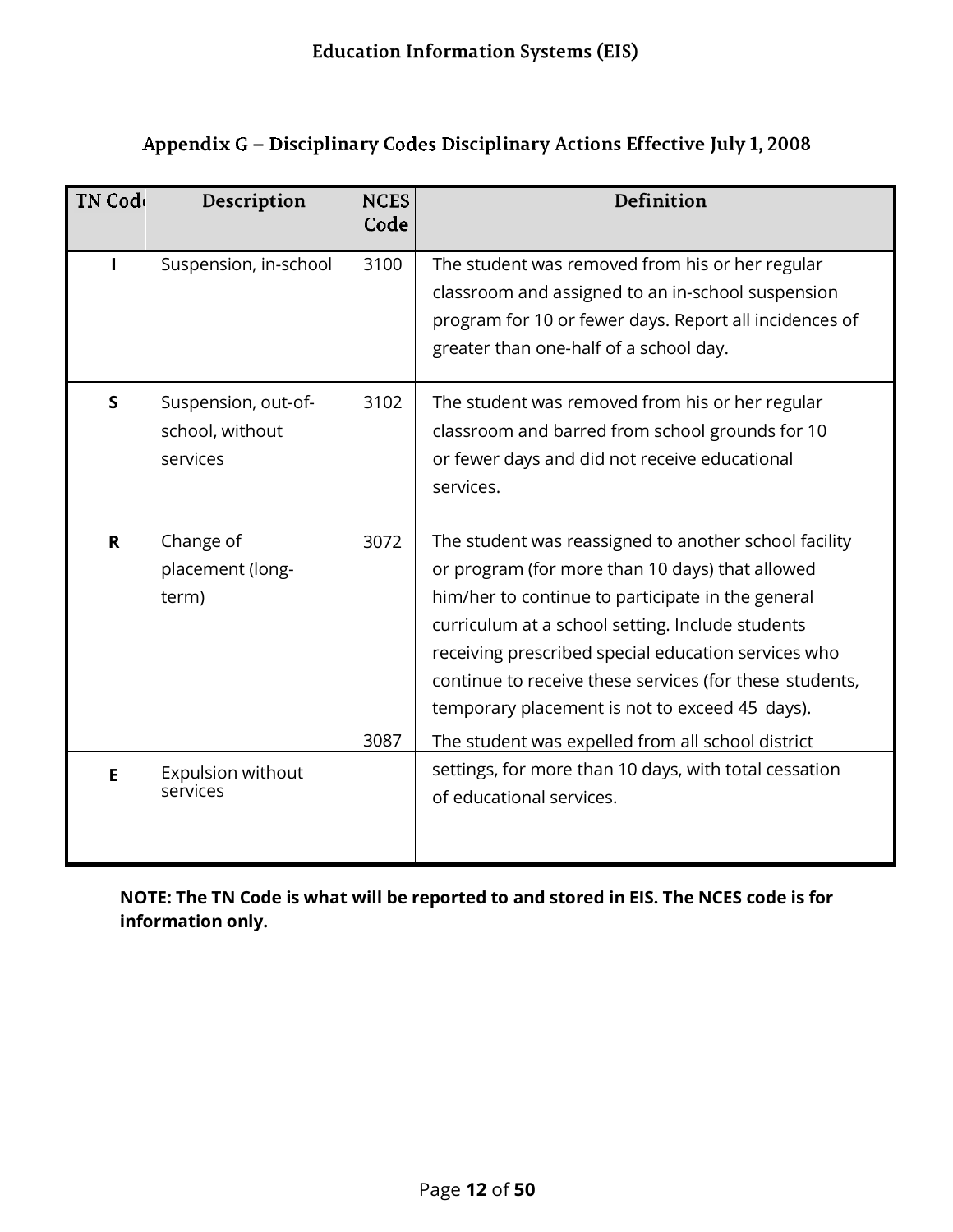| <b>TN CODE</b> | Description                                                   |      |           | Definition                                                                                                                                                                                                                                                    |
|----------------|---------------------------------------------------------------|------|-----------|---------------------------------------------------------------------------------------------------------------------------------------------------------------------------------------------------------------------------------------------------------------|
|                |                                                               |      |           |                                                                                                                                                                                                                                                               |
|                |                                                               |      | Tolerance |                                                                                                                                                                                                                                                               |
| 17             | Possession,<br>use, or<br>distribution<br>of illegal<br>drugs | 1600 | Yes       | Unlawful use, cultivation, manufacture,<br>distribution, sale, solicitation, purchase,<br>possession, transportation, or importation<br>of any controlled drug (e.g., Demerol,<br>morphine) or narcotic substance. This<br>incident is always Zero Tolerance. |
| 18             | Possession of<br>Handgun                                      | 0011 | Yes       | The weapon involved was a handgun<br>or pistol. This incident is always<br>Zero Tolerance.                                                                                                                                                                    |
| 19             | Possession<br>of Rifle or<br>shotgun                          | 0012 | Yes       | The weapon involved was a shotgun<br>or rifle. This incident is always Zero<br>Tolerance. Other type of firearm                                                                                                                                               |
| 20             | Possession of<br>explosive,<br>incendiary<br>device           | 0013 | Yes       | Any destructive device, which includes: *<br>Any explosive, incendiary (e.g., bomb,<br>grenade, rocket/missile, mine), or poison<br>gas. This incident is always Zero<br>Tolerance.                                                                           |
| 21             | Non-lethal<br>firearm                                         | 0040 | No        | Other Object .The weapon involved was<br>another known object (e.g., stun gun, BB,<br>air, pellet, cap, or toy gun).                                                                                                                                          |
| 22             | Possession of<br>weapon other<br>than firearm                 | 0097 | No        | Other - The incident involved a weapon<br>other than those described above<br>(e.g., chain, nunchakus, brass knuckle, billy<br>club, electrical weapon or device).                                                                                            |

# Offence Codes Effective July 1, 2008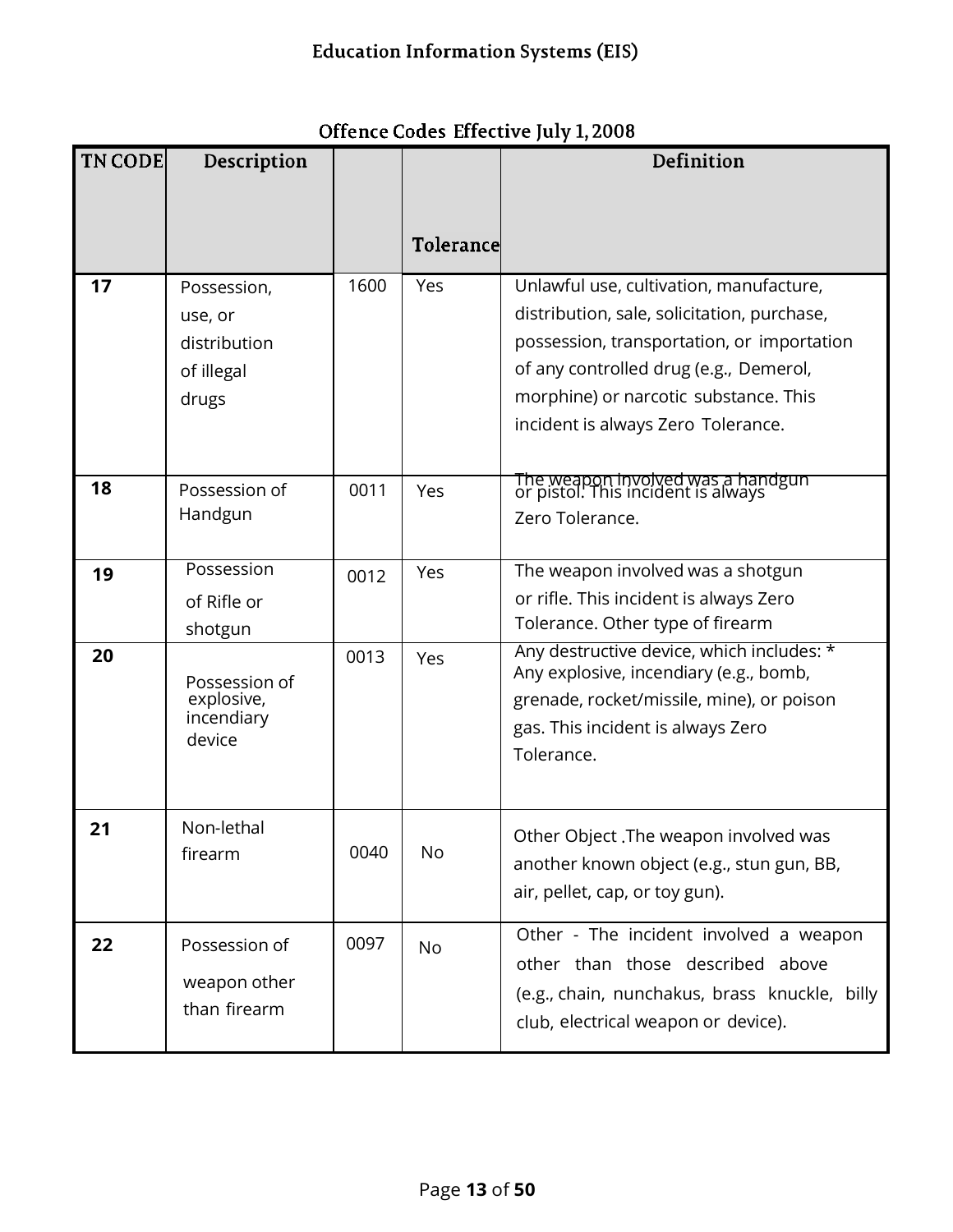| <b>TN CODE</b>  | Description             |      |                  | Definition                                   |
|-----------------|-------------------------|------|------------------|----------------------------------------------|
|                 |                         |      | Zero             |                                              |
|                 |                         |      | <b>Tolerance</b> |                                              |
|                 |                         |      |                  |                                              |
| 23              | Possession,             | 1000 | <b>No</b>        | Violation of laws or ordinances prohibiting  |
|                 | use, or                 |      |                  | the manufacture, sale, purchase,             |
|                 | distribution            |      |                  | transportation, possession, or               |
|                 | of alcohol              |      |                  | consumption of intoxicating alcoholic        |
|                 |                         |      |                  | beverages or substances represented as       |
|                 |                         |      |                  | alcohol. Suspicion of being under the        |
|                 |                         |      |                  | influence of alcohol may be included if it   |
|                 |                         |      |                  | results in disciplinary action.              |
| 24              | Violation of            | 4704 | <b>No</b>        | This category comprises misbehavior          |
|                 | <b>School Rules</b>     |      |                  | that violates school policy. Problem         |
|                 |                         |      |                  | behaviors could include attendance           |
|                 |                         |      |                  | related, immunization, dress code            |
|                 |                         |      |                  | violations, running in the halls, possession |
|                 |                         |      |                  | of contraband, cheating, lying to            |
|                 |                         |      |                  | authorities, or falsifying records.          |
| $\overline{25}$ | Theft of Property       | 2600 | <b>No</b>        | The taking of, or attempting to take,        |
|                 |                         |      |                  | anything of value that is owned by           |
|                 |                         |      |                  | another person or organization under         |
|                 |                         |      |                  | confrontational circumstances by force       |
|                 |                         |      |                  | or threat of force or violence and/or by     |
|                 |                         |      |                  | putting the victim in fear. A key            |
|                 |                         |      |                  | difference between robbery and theft is      |
|                 |                         |      |                  | that the threat of physical harm or actual   |
|                 |                         |      |                  | physical harm is involved in a robbery.      |
|                 |                         |      |                  | Willful destruction or defacement of         |
| 26              | Vandalism/<br>Damage of | 3500 | <b>No</b>        | school or personal property.                 |
|                 | Property                |      |                  |                                              |
|                 |                         |      |                  |                                              |
|                 |                         |      |                  |                                              |
|                 |                         |      |                  |                                              |
|                 |                         |      |                  |                                              |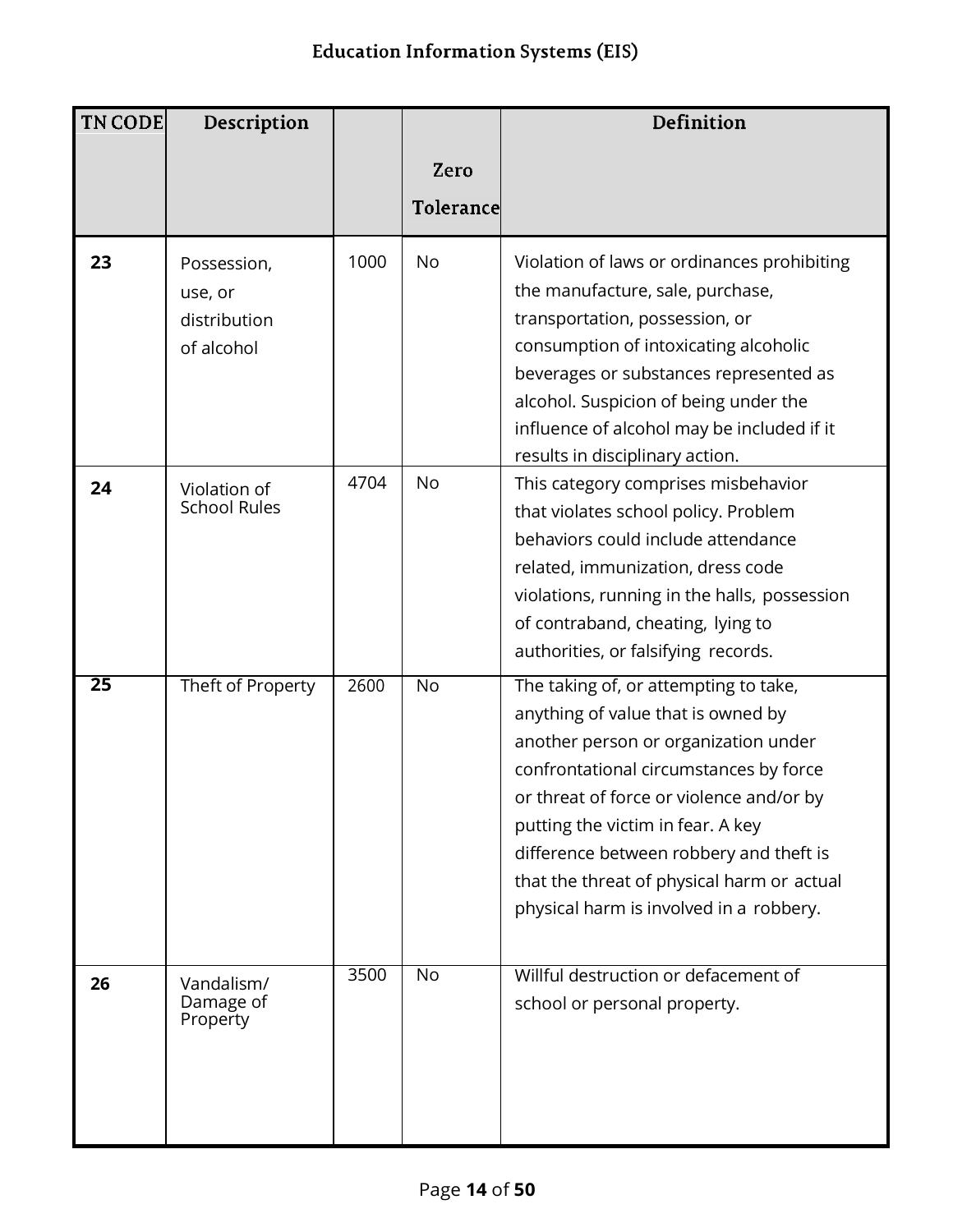| 27 | Bomb threat                                                                                   | 2710 | No        | Intentionally making a false report of<br>potential harm from a bomb, dynamite,<br>explosive, or arson-causing device.                                                                                                                                                                     |
|----|-----------------------------------------------------------------------------------------------|------|-----------|--------------------------------------------------------------------------------------------------------------------------------------------------------------------------------------------------------------------------------------------------------------------------------------------|
| 28 | Other type of<br>threat                                                                       | 2700 | <b>No</b> | School Threat (Threat of Destruction or<br>Harm)<br>Any threat (verbal, written, or electronic)<br>by a person to use other substances or<br>devices for the purpose of exploding,<br>burning, causing damage to a school<br>building or school property, or to harm<br>students or staff. |
| 29 | <b>Bullying (No</b><br>longer used<br>starting 2021-<br>2022 school<br>year)                  | 1810 | <b>No</b> | Repeated negative behaviors intended<br>to frighten or cause discomfort. These<br>may include, but are not limited to<br>verbal or written threats or physical<br>harm.                                                                                                                    |
| 30 | Fighting                                                                                      | 1700 | No        | Mutual participation in an incident<br>involving physical violence, where<br>there is no major injury.                                                                                                                                                                                     |
| 31 | Sexual<br>Harassment<br>(No longer<br>used<br><b>starting</b><br>2021-2022<br>school<br>year) | 1900 | <b>No</b> | Unwelcome sexual advances, requests for<br>sexual favors, other physical or verbal<br>conduct or communication of a sexual<br>nature, including gender-based harassment<br>that creates an intimidating, hostile, or<br>offensive educational or work<br>environment.                      |
| 32 | Assault of teacher<br>or staff                                                                | 1300 | No        | Touching or striking of another person<br>against his or her will or intentionally<br>causing bodily harm to an individual. This<br>incident is always Zero Tolerance.                                                                                                                     |
| 33 | Assault of student                                                                            | 1300 | No        | Touching or striking of another person<br>against his or her will or intentionally<br>causing bodily harm to an individual.                                                                                                                                                                |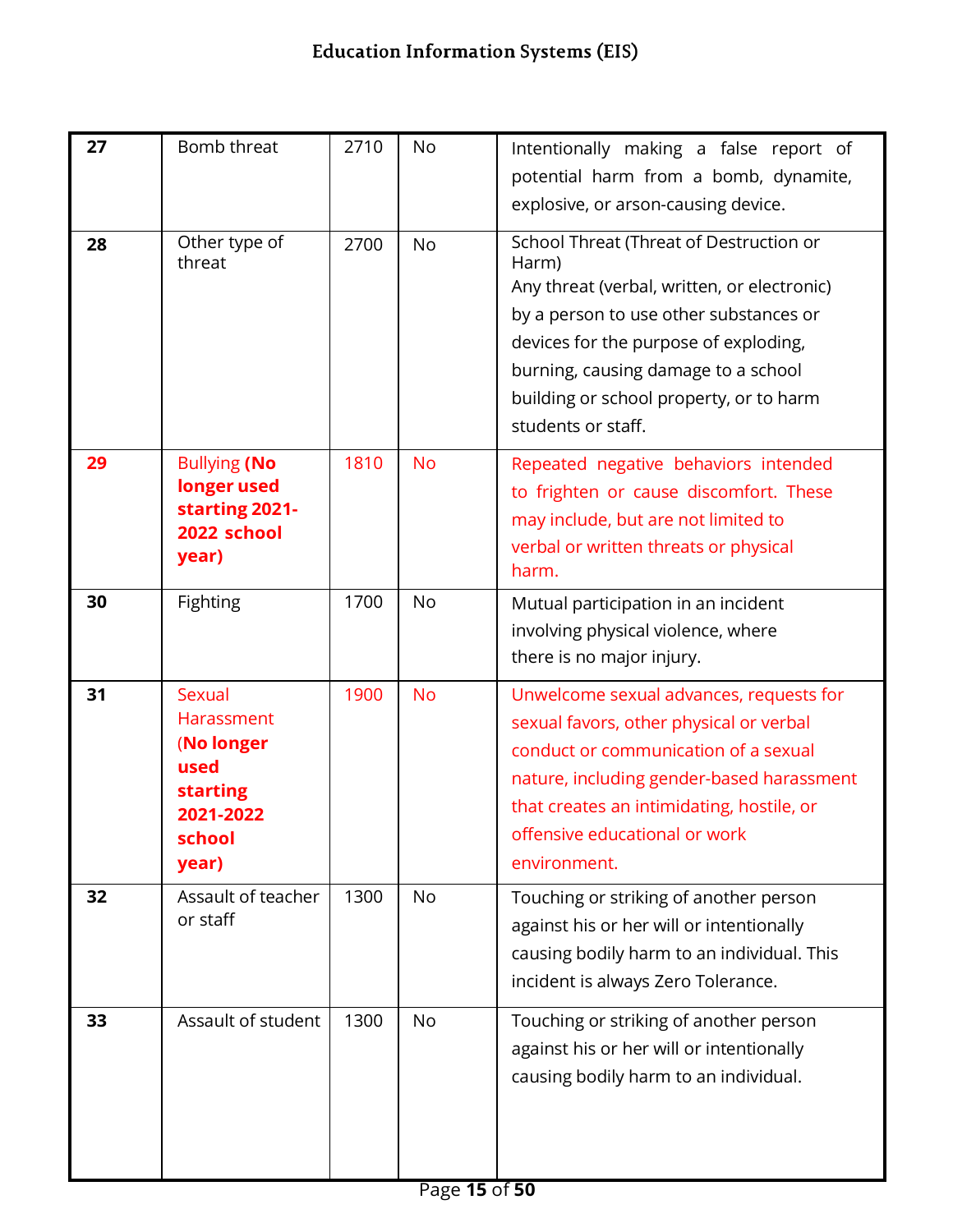| 34 | Sexual Assault                                                             | 2800 | No        | Oral, anal, or vaginal penetration forcibly<br>or against the person's will or where the                                                                                          |
|----|----------------------------------------------------------------------------|------|-----------|-----------------------------------------------------------------------------------------------------------------------------------------------------------------------------------|
|    |                                                                            |      |           | victim is incapable of giving consent.<br>Includes rape, fondling, indecent liberties,                                                                                            |
| 35 | Aggravated assault<br>of teacher or staff                                  | 1300 | Yes       | Touching or striking of another person<br>against his or her will or intentionally<br>causing serious bodily harm to an<br>individual. This incident is always Zero<br>Tolerance. |
| 36 | Aggravated<br>assault of<br>student                                        | 1300 | <b>No</b> | Touching or striking of another person<br>against his or her will or intentionally<br>causing serious bodily harm to an<br>individual.                                            |
| 37 | Attempted<br>homicide                                                      | N/A  | No        | Attempting to kill a human being.                                                                                                                                                 |
| 38 | Homicide                                                                   | 2000 | No        | Killing a human being.                                                                                                                                                            |
| 40 | <b>Harassment</b><br>or bullying-<br>disability                            | N/A  | <b>No</b> | Intimidation or abusive behavior<br>toward a student based on actual or<br>perceived disability.                                                                                  |
| 41 | <b>Harassment</b><br>or bullying-<br>race, color,<br>or national<br>origin | N/A  | <b>No</b> | Intimidation or abusive behavior<br>toward a student based on actual or<br>perceived race, color or national<br>origin.                                                           |
| 42 | <b>Harassment</b><br>or bullying-<br>religion                              | N/A  | <b>No</b> | intimidation or abusive behavior<br>toward a student based on actual or<br>perceived religion.                                                                                    |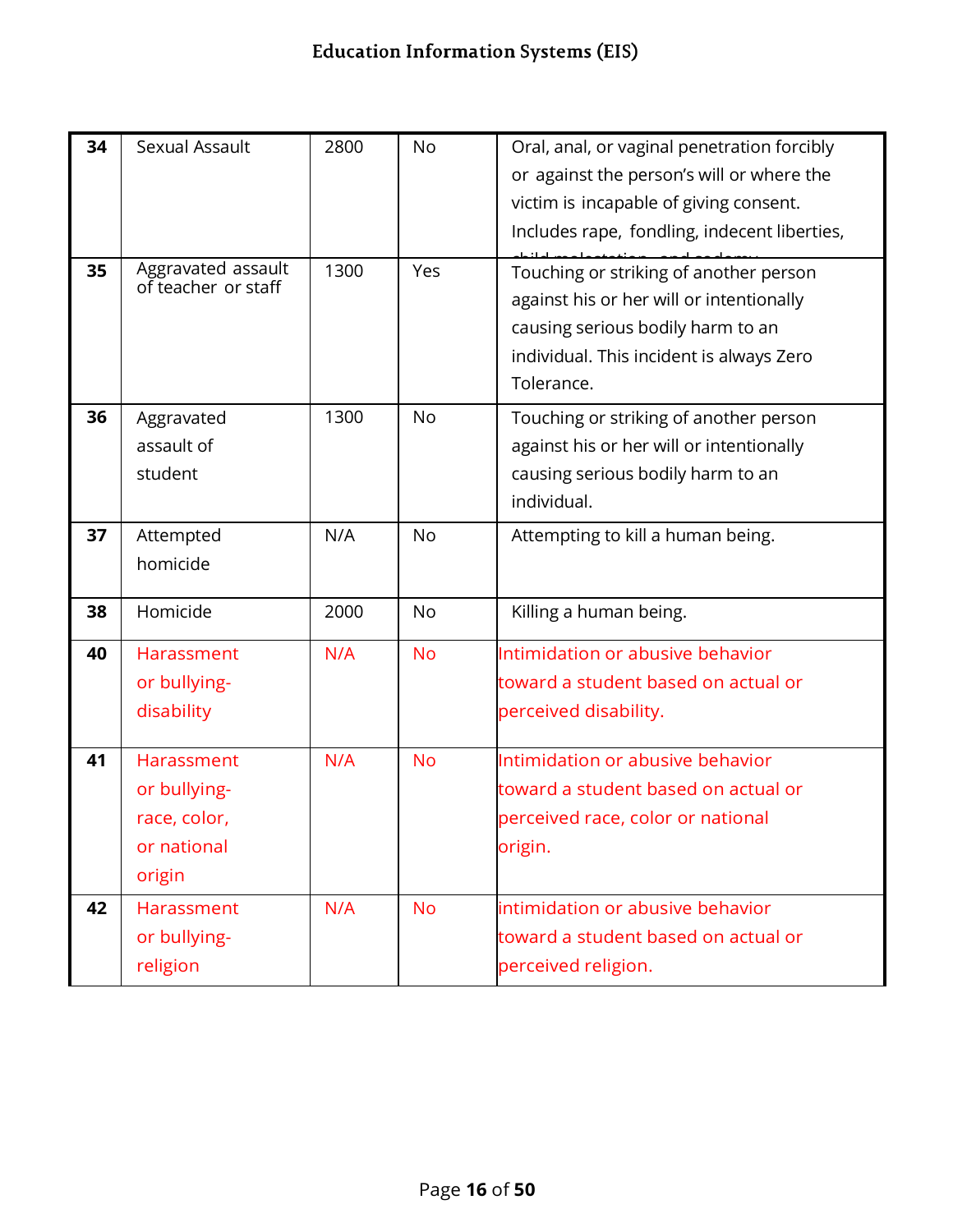| 43 | Harassment        | N/A | <b>No</b> | Harassment or bullying on the basis     |
|----|-------------------|-----|-----------|-----------------------------------------|
|    | or bullying-      |     |           | of sex includes sexual harassment       |
|    | sex               |     |           | and harassment or bullying based on     |
|    |                   |     |           | sex stereotyping. Sexual harassment     |
|    |                   |     |           | is unwelcome conduct of a sexual        |
|    |                   |     |           | nature, such as unwelcome sexual        |
|    |                   |     |           | advances, requests for sexual favors,   |
|    |                   |     |           | and other verbal, nonverbal, or         |
|    |                   |     |           | physical conduct of a sexual nature.    |
|    |                   |     |           | Harassment or bullying based on sex     |
|    |                   |     |           | stereotyping includes acts of verbal,   |
|    |                   |     |           | nonverbal, or physical aggression,      |
|    |                   |     |           | intimidation, or hostility based on sex |
|    |                   |     |           | or sex stereotyping, but not involving  |
|    |                   |     |           | conduct of a sexual nature. Both male   |
|    |                   |     |           | and female students can be victims of   |
|    |                   |     |           | harassment or bullying on the basis     |
|    |                   |     |           | of sex, and the harasser or bully and   |
|    |                   |     |           | the victim can be of the same sex.      |
|    |                   |     |           | Bullying on the basis of sex            |
|    |                   |     |           | constitutes sexual harassment.          |
|    |                   |     |           |                                         |
|    |                   |     |           |                                         |
|    |                   |     |           |                                         |
| 44 | Harassment        | N/A | <b>No</b> | Intimidation or abusive behavior        |
|    | or bullying-      |     |           | toward a student based on actual or     |
|    | sex               |     |           | perceived sexual orientation.           |
|    | orientation       |     |           |                                         |
|    |                   |     |           |                                         |
| 45 | <b>Harassment</b> | N/A | <b>No</b> | Intimidation or abusive behavior        |
|    | or bullying -     |     |           | toward a student based on physical      |
|    | physical          |     |           | appearance such as height, weight,      |
|    | appearance        |     |           | or other physical characteristics that  |
|    |                   |     |           | are unrelated to actual or perceived    |
|    |                   |     |           | disability, race, color, national       |
|    |                   |     |           | origin,                                 |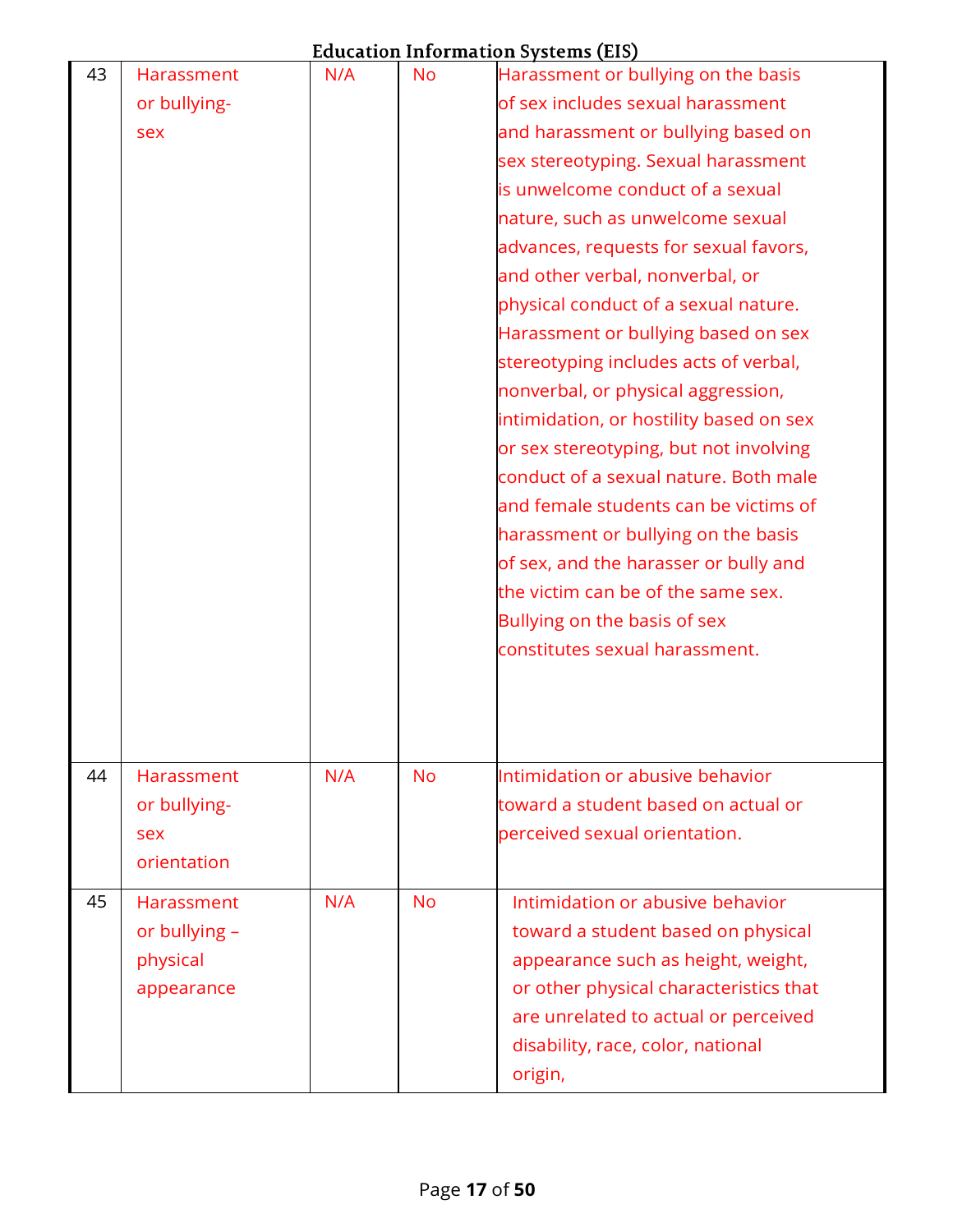|    | Education Information Systems (EIS) |     |     |                                       |
|----|-------------------------------------|-----|-----|---------------------------------------|
| 46 | Harassment                          | N/A | No. | Intimidation or abusive behavior      |
|    | or bullying -                       |     |     | toward a student based on factors     |
|    | other                               |     |     | that are unrelated to actual or       |
|    |                                     |     |     | perceived disability, race, color,    |
|    |                                     |     |     | national origin, religion, sex, sex   |
|    |                                     |     |     | orientation, and physical appearance. |
|    |                                     |     |     |                                       |

**NOTE: The TN Code is to be reported to and stored in EIS. The NCES Code is informational only.**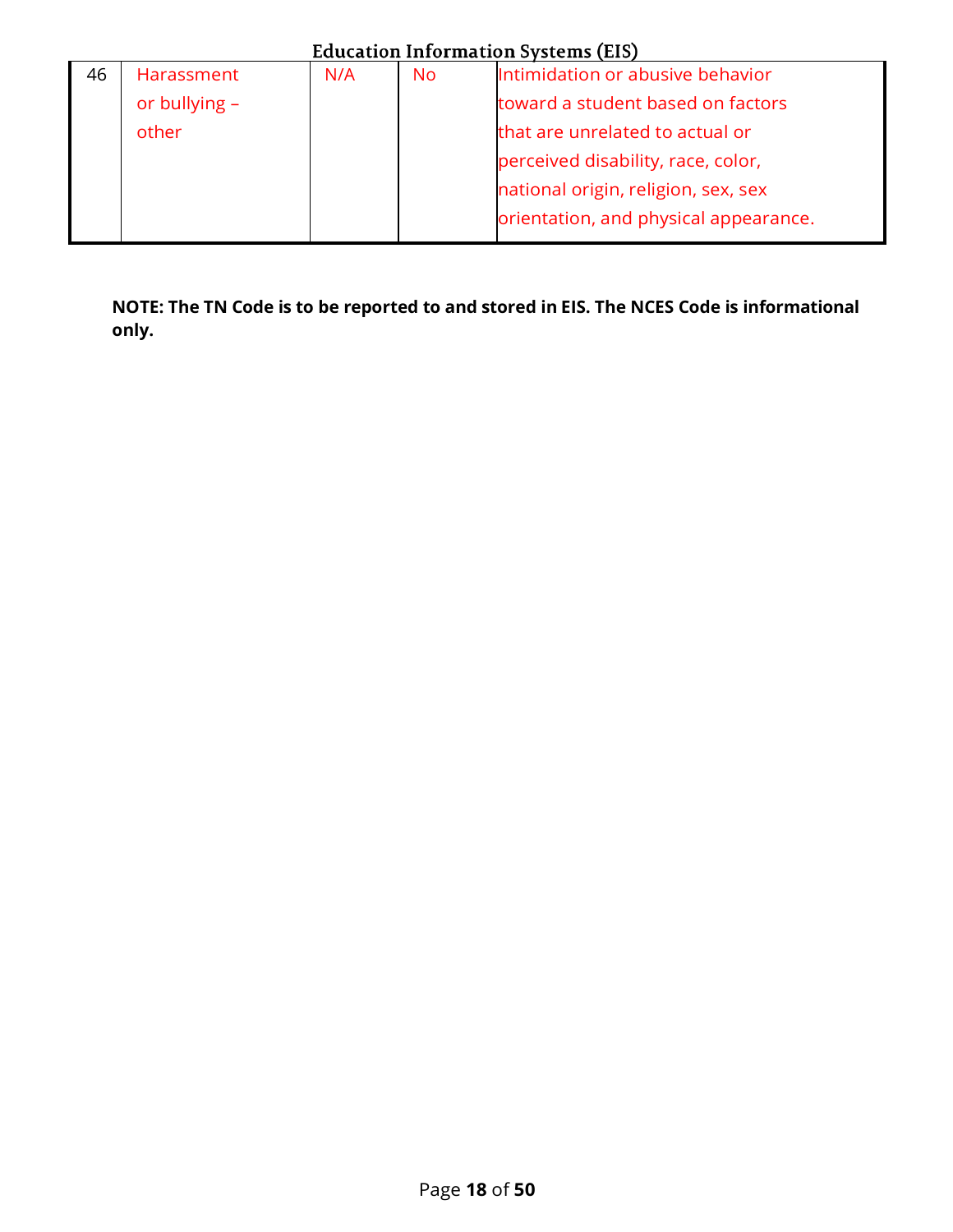|  |  | Appendix H - Withdrawal Codes 7/1/2017 |
|--|--|----------------------------------------|
|--|--|----------------------------------------|

<span id="page-18-0"></span>

| Code                    | Description                                          | Definition                                                                                                                                                                                                                                                                                                                                         |
|-------------------------|------------------------------------------------------|----------------------------------------------------------------------------------------------------------------------------------------------------------------------------------------------------------------------------------------------------------------------------------------------------------------------------------------------------|
| $\overline{\mathbf{0}}$ | Dropout, under 18                                    | Dropout, under 18. Transfers to Adult HS, GED program or Job<br>Corps should be coded as dropouts.                                                                                                                                                                                                                                                 |
| $\mathbf 1$             | Dropout, 18 and over                                 | Dropout, 18 and Over Transfers to Adult HS, GED program or<br>Job Corps should be coded as dropouts                                                                                                                                                                                                                                                |
| 2 <sup>2</sup>          | Withdrawn to DCS<br><b>Educational Placement</b>     | Withdrawn and placed in the custody of the Department of<br>Children's Services (DCS) to be educated in a youth<br>development center or DCS-affiliated school.                                                                                                                                                                                    |
| 3                       | Transferred to other<br>Tennessee school system      | Transferred to other Tennessee school system.                                                                                                                                                                                                                                                                                                      |
| $\overline{4}$          | <b>Transferred to other</b><br>school                | Transferred to other school in same system.                                                                                                                                                                                                                                                                                                        |
| 5                       | Transferred out of state<br>enrolled is required.    | Transferred out of state. Proof that a student actually                                                                                                                                                                                                                                                                                            |
| 6                       | Transferred to non-<br>public school in<br>Tennessee | Transferred to any Tennessee non-public school contained on the<br>state list. Proof that the student actually enrolled is required.<br>Doctor certified permanent withdrawal. This code should be                                                                                                                                                 |
| $\overline{7}$          | Doctor certified<br>withdrawal                       | used only for students who are so sick or incapacitated (in the<br>opinion of a physician licensed by the State Board of Medical<br>Examiners) that no return to school is anticipated and the<br>withdrawal is considered permanent. Students with a<br>temporary medical condition should be kept enrolled and<br>treated as Homebound students. |
| 8                       | Deceased                                             | Deceased                                                                                                                                                                                                                                                                                                                                           |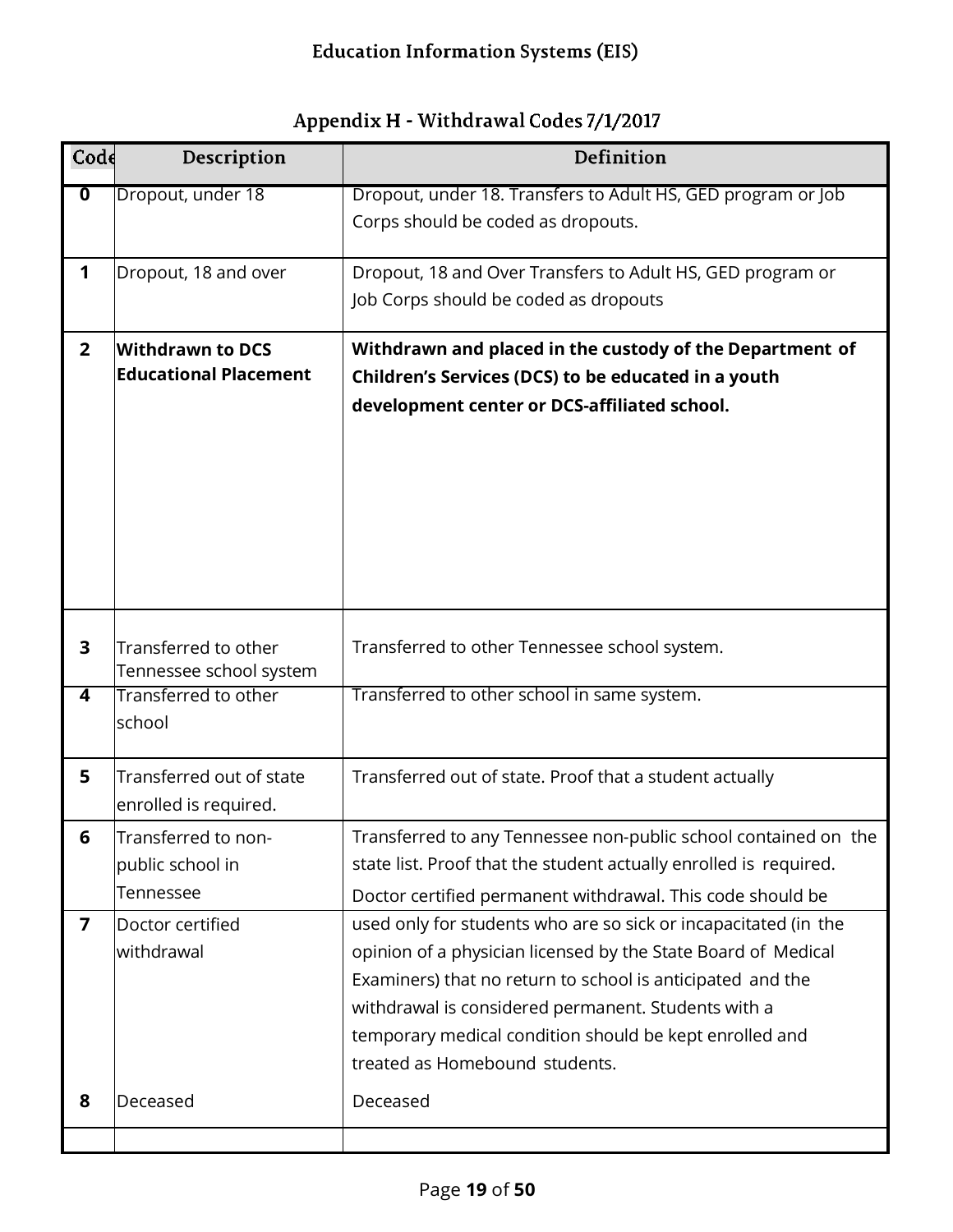| Code | Description              | Definition                                                              |
|------|--------------------------|-------------------------------------------------------------------------|
|      |                          |                                                                         |
| 09   | Code no longer used      | Code no longer used - No longer used starting 2019-2020<br>school year. |
| 10   | Withdrawn to a home      | Withdrawn to a home school (Formal intent to register must              |
|      | school; Pre-K withdrawn  | be on file); Pre-K withdrawn per parent request.                        |
| 11   | Court Order              | Court order to placement with the Department of                         |
|      |                          | Corrections, county jail, or city jail. (Student was tried and          |
|      |                          | convicted as an adult.)                                                 |
| 12   | Early Graduate           | A student who receives a regular high school diploma in less            |
|      |                          | than four years                                                         |
| 13   | Permanent dismissal      | Permanent dismissal from Tennessee's voluntary pre-k                    |
|      | from Tennessee's         | program. The program provider must provide to the State a               |
|      | voluntary pre-k program. | written request and justification for permanent dismissal of any        |
|      |                          | child from the pre-k program. No child is to be permanently             |
|      |                          | dismissed without consultation between and agreement of the             |
|      |                          | grantee and the Tennessee Department of Education.                      |
| 14   | Withdrawn under the      | Withdrawn to enroll in another school within the district               |
|      | public-school choice     | under the provisions for public school choice in accordance             |
|      |                          | with Title 1, part A, Section 1116.                                     |
|      |                          | No longer used as of 2017-2018 school year.                             |
| 15   | TEIS transition, not     | TEIS transition, not eligible for special education services.           |
|      | eligible for special     | Young child (assigned to Grade P3) transitioning from                   |
|      | education services       | Tennessee Early Intervention Services withdrawn because                 |
|      |                          | child determined to be not eligible for special education               |
|      |                          | services.                                                               |
| 16   | Permanent withdrawal     | A special education student, who has been awarded a                     |
|      | of a special education   | completion document, and entitled to continue their                     |
|      | student                  | education due to Free Appropriate Public Education (FAPE)               |
|      |                          | requirement. This withdrawal is only to be used when the                |
|      |                          | student is withdrawing permanently; it is not to be used to             |
|      |                          | indicate the end of year action when a student is returning             |
|      |                          | the next school year.                                                   |
|      |                          |                                                                         |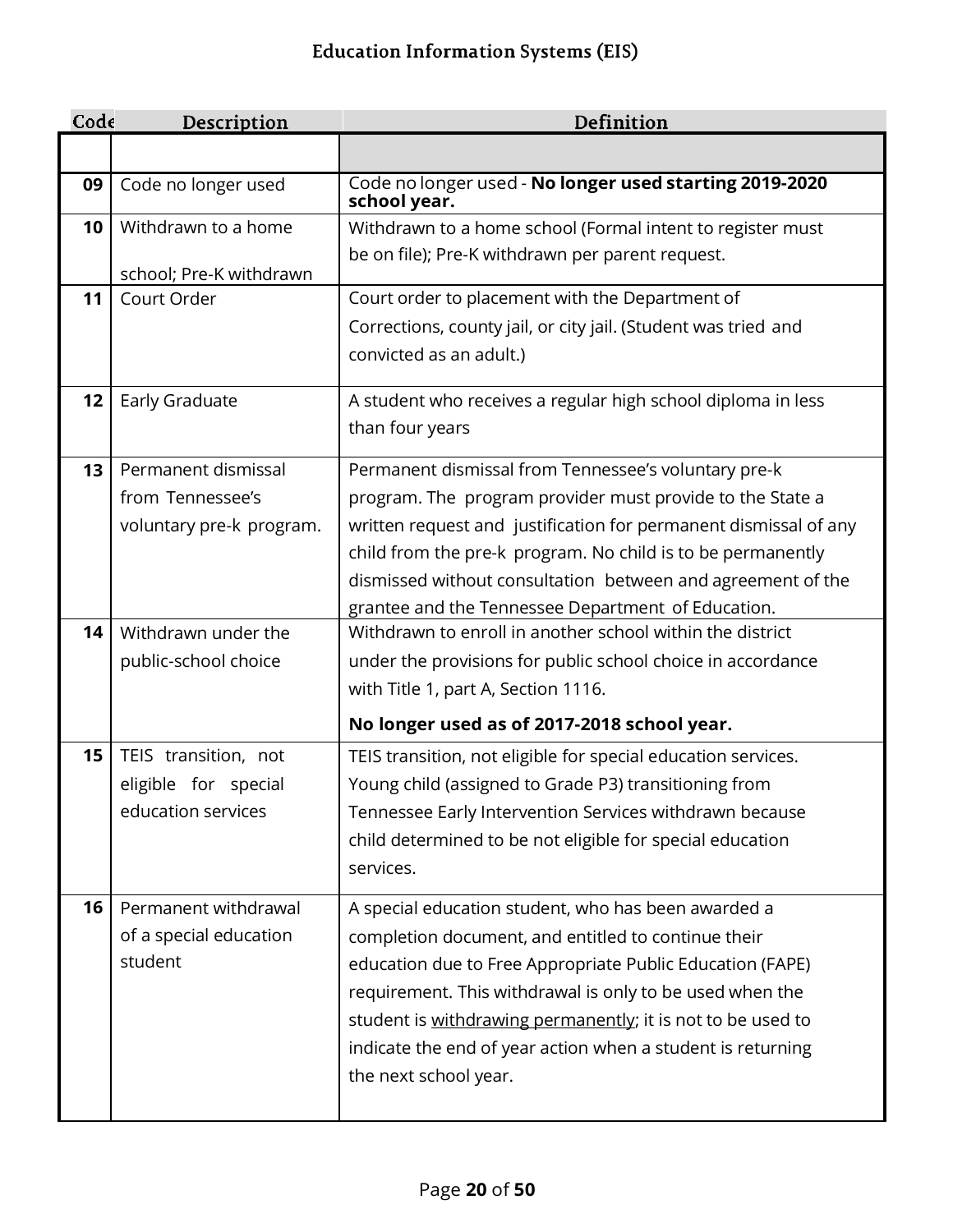| Code | Description           |                                                               |
|------|-----------------------|---------------------------------------------------------------|
|      |                       |                                                               |
|      | withdrawal<br>Student | Students who withdraw from traditional bricks and mortar to   |
|      | to online school not  | enroll in an online school where the content is delivered via |
|      | in                    | the Internet and the school is not located in Tennessee.      |
|      | Tennessee             |                                                               |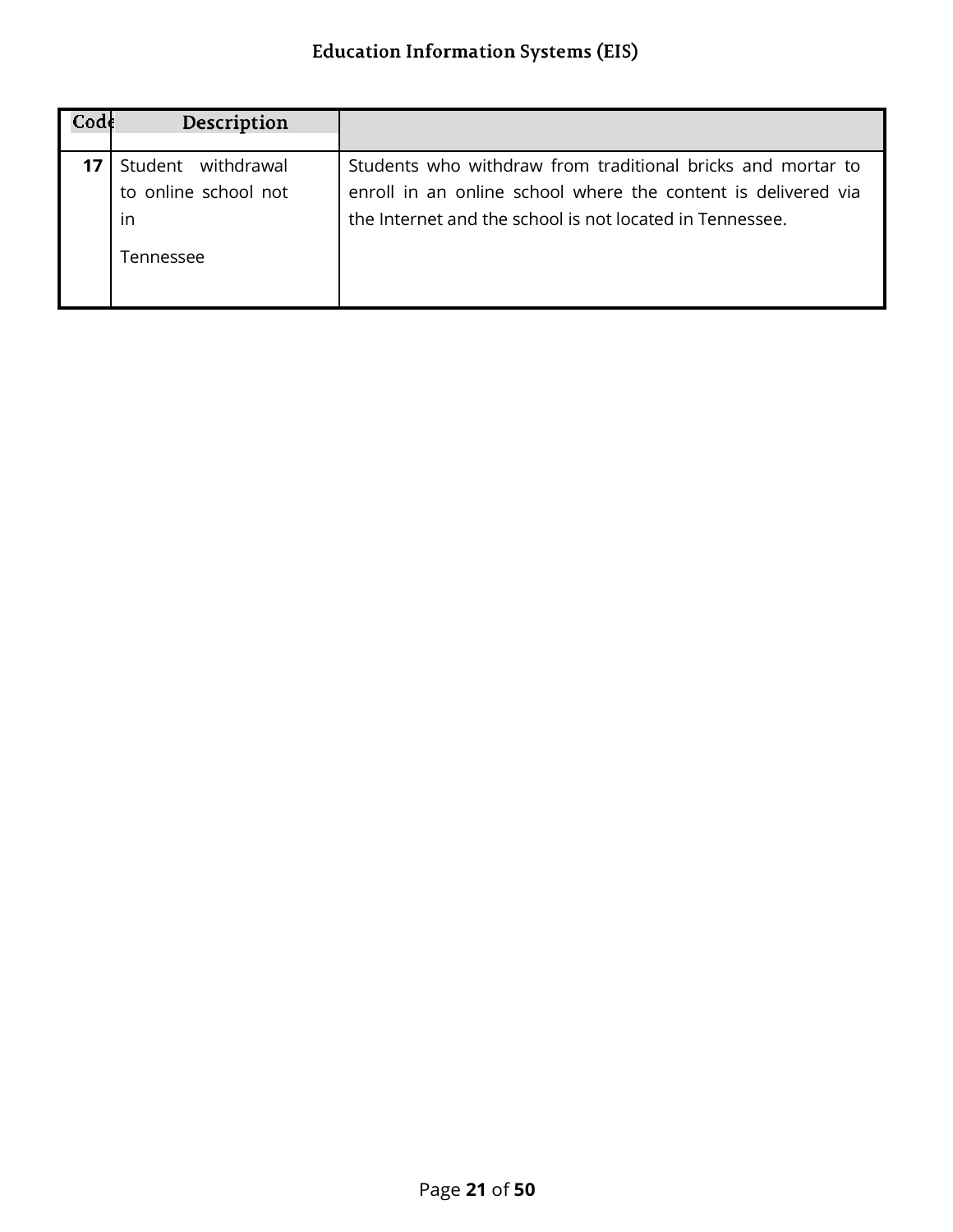<span id="page-21-0"></span>

| <b>ASSIGNMENT</b><br><b>CODE</b> | <b>ASSIGNMENT NAME</b>                            | <b>BEGIN</b><br><b>SCHOOL</b><br><b>VEAD</b> | <b>END</b><br><b>SCHOOL</b><br><b>YEAR</b> |
|----------------------------------|---------------------------------------------------|----------------------------------------------|--------------------------------------------|
| 6A                               | Grade 6 ELA Teacher                               | 2018-19                                      |                                            |
| 6B                               | Grade 6 Math Teacher                              | 2018-19                                      |                                            |
| 6C                               | Grade 6 Science Teacher                           | 2018-19                                      |                                            |
| 6D                               | Grade 6 Social Studies Teacher                    | 2018-19                                      |                                            |
| 6E                               | <b>Grade 6 Other Teacher</b>                      | 2019-20                                      |                                            |
| 7A                               | Grade 7 ELA Teacher                               | 2018-19                                      |                                            |
| 7B                               | Grade 7 Math Teacher                              | 2018-19                                      |                                            |
| 7C                               | Grade 7 Science Teacher                           | 2018-19                                      |                                            |
| 7D                               | Grade 7 Social Studies Teacher                    | 2018-19                                      |                                            |
| <b>7E</b>                        | <b>Grade 7 Other Teacher</b>                      | 2019-20                                      |                                            |
| 8A                               | Grade 8 ELA Teacher                               | 2018-19                                      |                                            |
| 8B                               | Grade 8 Math Teacher                              | 2018-19                                      |                                            |
| 8C                               | Grade 8 Science Teacher                           | 2018-19                                      |                                            |
| 8D                               | Grade 8 Social Studies Teacher                    | 2018-19                                      |                                            |
| <b>8E</b>                        | <b>Grade 8 Other Teacher</b>                      | 2019-20                                      |                                            |
| <b>8S</b>                        | <b>Grades 6-8 STEM Teacher</b>                    | 2019-20                                      |                                            |
| AA                               | Attendance                                        | 2018-19                                      |                                            |
| AD                               | <b>Adult Education Personnel</b>                  | 2000-01                                      |                                            |
| AE                               | Assistant Principal (K-8)                         | 2000-01                                      | 2017-18                                    |
| AM                               | Assistant Principal (6,7,8)                       | 2000-01                                      | 2017-18                                    |
| <b>AO</b>                        | <b>Assistant Principal (Special Education)</b>    | 2000-01                                      | 2017-18                                    |
| AP                               | <b>Assistant Principal</b>                        | 2000-01                                      |                                            |
| AS                               | <b>Assistant Principal (9-12)</b>                 | 2000-01                                      | 2017-18                                    |
| AT                               | Alternative School                                | 2000-01                                      | 2017-18                                    |
| AV                               | Assistant Principal (Vocational)                  | 2000-01                                      | 2017-18                                    |
| <b>BE</b>                        | <b>Blind</b>                                      | 2000-01                                      | 2002-03                                    |
| B <sub>l</sub>                   | Supervisor of Instruction (Elementary/Secondary)  | 2000-01                                      | 2017-18                                    |
| <b>BT</b>                        | Traumatic Brain Injury                            | 2000-01                                      | 2002-03                                    |
| CC                               | Consult Tch/Instruct Facilitator - Grades K-3     | 2000-01                                      | 2017-18                                    |
| CE                               | Consult Tch/Instruct Facilitator - Grades K-8     | 2000-01                                      | 2017-18                                    |
| CF                               | Central Office                                    | 2018-19                                      |                                            |
| <b>CM</b>                        | Consult Tch/Instruct Facilitator - Grades 6, 7, 8 | 2000-01                                      | 2017-18                                    |
| CO                               | Consult Tch/Instruct Facilitator - Spec Ed        | 2003-04                                      | 2017-18                                    |

#### Appendix I - Staff Assignments/Positions 2/22/2016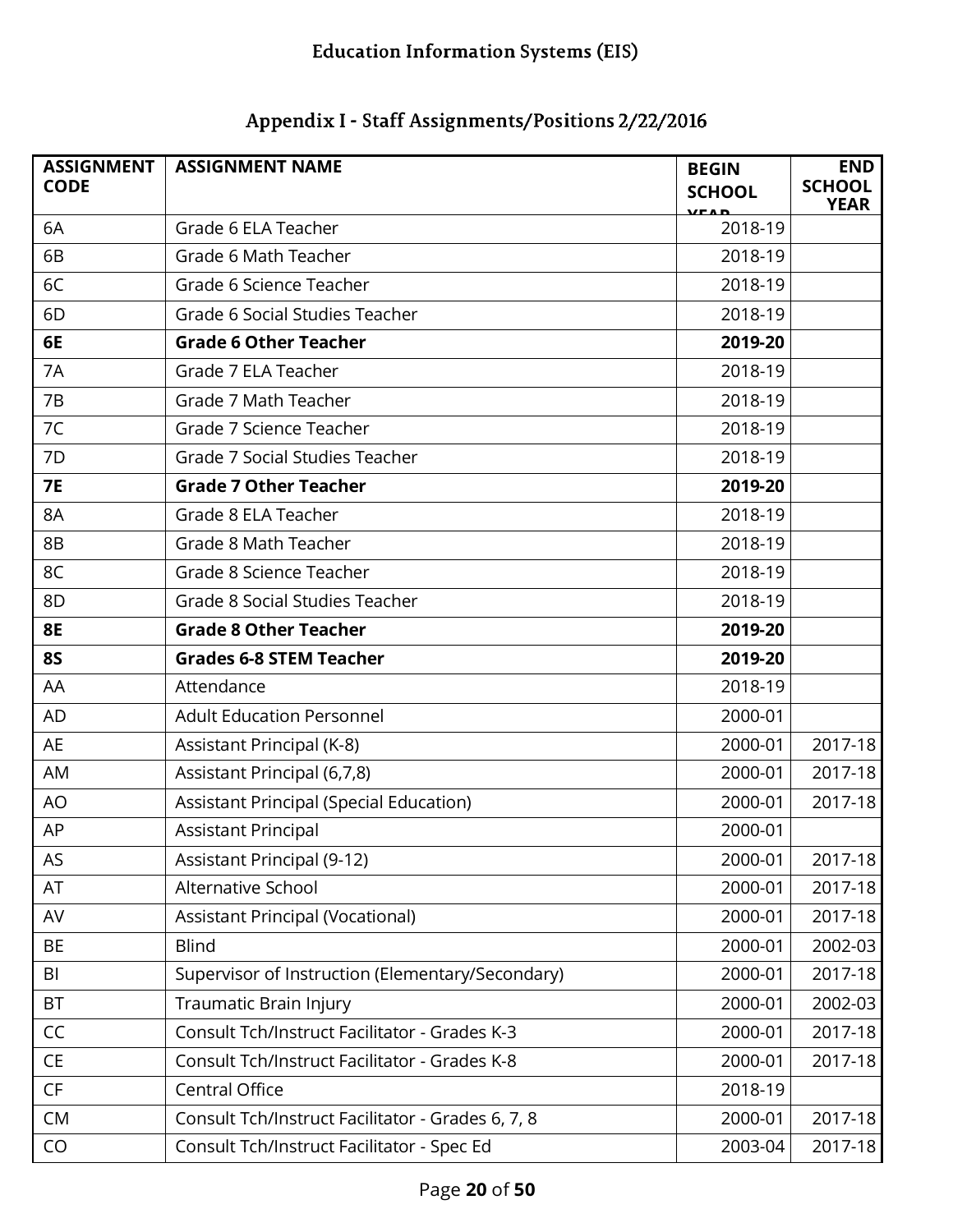|           | Education Information Systems (EIS)                   |                 |
|-----------|-------------------------------------------------------|-----------------|
| <b>CP</b> | <sup>1</sup> Comprehensive Program, Special Education | 2003-04 2017-18 |

 $\ddot{\phantom{a}}$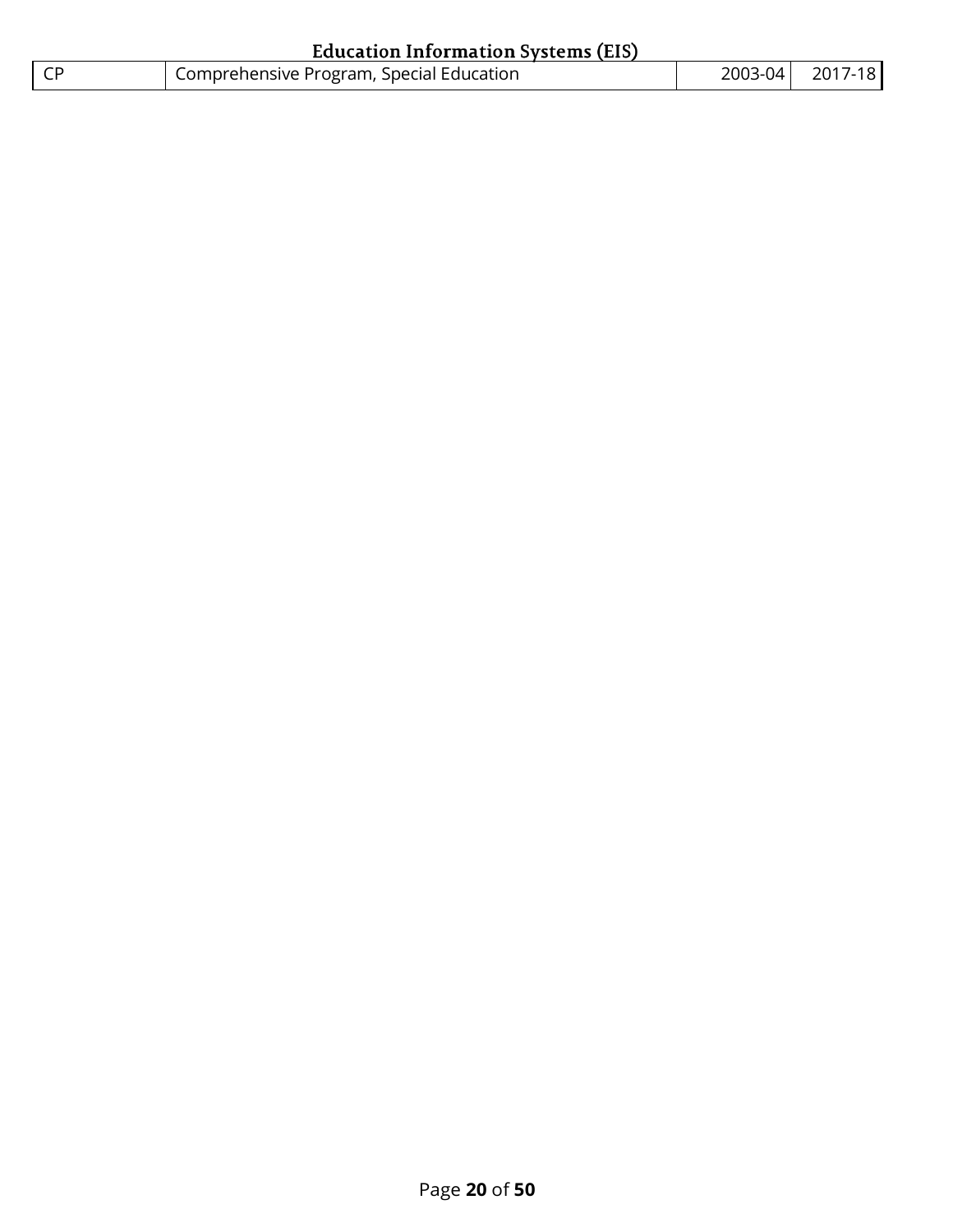| <b>CS</b>      | Consult Tch/Instruct Facilitator - Grades 9-12 | 2000-01 | 2017-18 |
|----------------|------------------------------------------------|---------|---------|
| CU             | School Curriculum Coordinator                  | 2018-19 |         |
| DB             | Deaf/Blind                                     | 2000-01 | 2002-03 |
| DE             | Deaf                                           | 2000-01 | 2002-03 |
| DF             | Finance director                               | 2018-19 |         |
| <b>DL</b>      | <b>Distance Learning</b>                       | 2000-01 |         |
| <b>DM</b>      | <b>Student Data Management</b>                 | 2018-19 |         |
| <b>DS</b>      | Superintendent                                 | 2000-01 |         |
| EA             | Art Teacher                                    | 2000-01 |         |
| <b>ED</b>      | Seriously Emotionally Disturbed                | 2000-01 | 2002-03 |
| E1             | Supervisor of Instruction (Elementary)         | 2000-01 | 2017-18 |
| EL             | <b>ESL Teacher</b>                             | 2007-08 |         |
| EM             | Music Teacher                                  | 2000-01 |         |
| EP             | Elem/Middle Physical Education/Health          | 2000-01 |         |
| ES             | <b>Special Education Supervisor</b>            | 2000-01 |         |
| ET             | Computer Science                               | 2000-01 |         |
| <b>FD</b>      | <b>Federal Teacher</b>                         | 2000-01 | 2017-18 |
| <b>FO</b>      | Food Service                                   | 2018-19 |         |
| <b>FS</b>      | Federal Supervisor                             | 2018-19 |         |
| G <sub>1</sub> | Grade 1 Teacher                                | 2000-01 |         |
| G <sub>2</sub> | Grade 2 Teacher                                | 2000-01 |         |
| G <sub>3</sub> | Grade 3 Teacher                                | 2000-01 |         |
| G4             | Grade 4 Teacher                                | 2000-01 |         |
| G <sub>5</sub> | Grade 5 Teacher                                | 2000-01 |         |
| G6             | Grade 6                                        | 2000-01 | 2017-18 |
| G7             | Grade 7                                        | 2000-01 | 2017-18 |
| G8             | Grade 8                                        | 2000-01 | 2017-18 |
| <b>GE</b>      | Guidance Counselor (K-8)                       | 2000-01 | 2017-18 |
| GI             | <b>Intellectually Gifted</b>                   | 2019-20 |         |
| GM             | Guidance Counselor (6,7,8)                     | 2000-01 | 2017-18 |
| GP             | School Psychologist                            | 2000-01 |         |
| GS             | Guidance Counselor (9-12)                      | 2000-01 | 2017-18 |
| HA             | Grade 9 -12 English/Language Arts Teacher      | 2018-19 |         |
| HB             | Grade 9 -12 Math Teacher                       | 2018-19 |         |
| HC             | Grade 9 -12 Science Teacher                    | 2018-19 |         |
| HD             | Health Impaired                                | 2000-01 | 2002-03 |
| <b>HE</b>      | Grade 9 -12 Social Studies Teacher             | 2018-19 |         |
| HF             | Grade 9-12 Fine Arts Teacher                   | 2018-19 |         |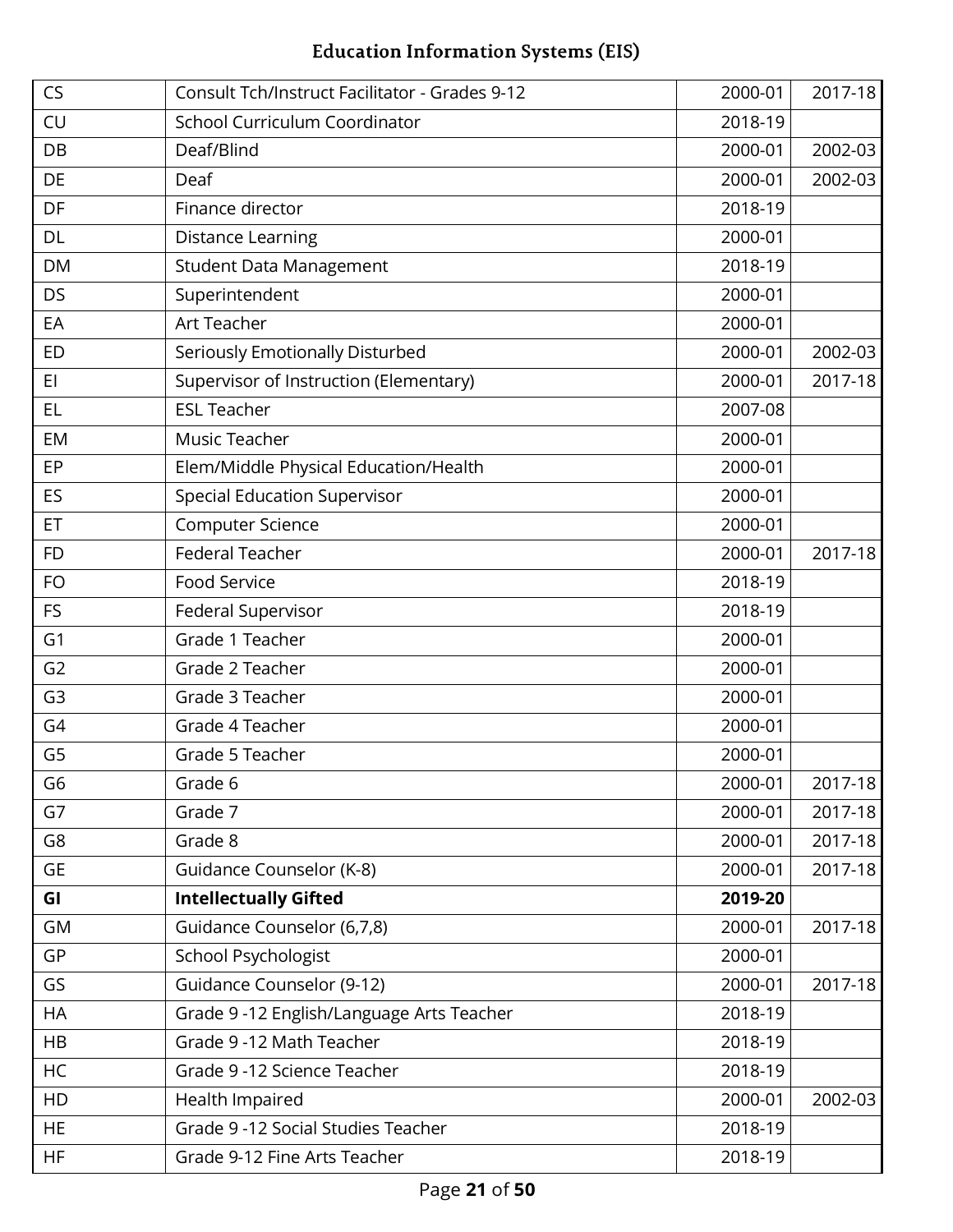| HG                     | <b>Grades 9-12 Other Teacher</b>                  | 2019-20 |         |
|------------------------|---------------------------------------------------|---------|---------|
| HH                     | Home Bound Instructor                             | 2018-19 |         |
| HI                     | Hearing Impaired                                  | 2000-01 | 2002-03 |
| <b>HP</b>              | Hearing/Deaf Program, Special Education           | 2003-04 | 2017-18 |
| <b>HR</b>              | Human resource personnel                          | 2018-19 |         |
| <b>HS</b>              | <b>Grades 9-12 STEM Teacher</b>                   | 2019-20 |         |
| IA                     | School Improvement & Accountability               | 2018-19 |         |
| IC                     | <b>Instructional Coach</b>                        | 2018-19 |         |
| IG                     | Intellectually Gifted, Special Education          | 2000-01 | 2017-18 |
| $\mathsf{I}\mathsf{T}$ | Inclusion teacher - Special Education             | 2007-08 | 2017-18 |
| KG                     | Kindergarten Teacher                              | 2000-01 |         |
| LB                     | Librarian                                         | 2000-01 |         |
| LC                     | Title I Language Arts (K-3)                       | 2000-01 | 2017-18 |
| LE                     | Title I Language Arts (K-8)                       | 2000-01 | 2017-18 |
| LF                     | Library Media Specialist (K-8) w/ students <= 339 | 2001-02 | 2017-18 |
| $\mathsf{L}\mathsf{I}$ | Language Program, Special Education               | 2000-01 | 2017-18 |
| LL                     | Limited Language Proficient                       | 2000-01 | 2015-16 |
| <b>LM</b>              | Title I Language Arts (6, 7, 8)                   | 2000-01 | 2017-18 |
| LS                     | Title I Language Arts (9-12)                      | 2000-01 | 2017-18 |
| <b>MA</b>              | Materials Supervisor                              | 2018-19 |         |
| <b>MC</b>              | Title I Math (K-3)                                | 2000-01 | 2017-18 |
| <b>MD</b>              | Multi-Disabled                                    | 2000-01 | 2002-03 |
| ME                     | Title I Math (K-8)                                | 2000-01 | 2017-18 |
| ML                     | <b>Active Duty Military</b>                       | 2018-19 |         |
| <b>MM</b>              | Title I Math (6, 7, 8)                            | 2000-01 | 2017-18 |
| <b>MP</b>              | Modified Program, Special Education               | 2003-04 | 2017-18 |
| <b>MR</b>              | <b>Mentally Retarded</b>                          | 2000-01 | 2002-03 |
| <b>MS</b>              | Title I Math (9-12)                               | 2000-01 | 2017-18 |
| <b>NO</b>              | Non-Instructional and other support staff         | 2018-19 |         |
| OD                     | Developmentally Delayed                           | 2000-01 | 2002-03 |
| OF                     | <b>Functionally Delayed</b>                       | 2000-01 | 2002-03 |
| O <sub>1</sub>         | Other Instructional - System Wide                 | 2018-19 |         |
| PE                     | Supervising Principal (K-8) w/students >=225      | 2000-01 | 2017-18 |
| <b>PF</b>              | Supervising Principal (K-8) w/ students <= 224    | 2001-02 | 2017-18 |
| PG                     | Supervising Principal (9-12) w/ students <= 224   | 2001-02 | 2017-18 |
| PH                     | High School Physical Education/Health             | 2018-19 |         |
| PI                     | Physically Impaired                               | 2000-01 | 2002-03 |
| PK                     | Pre-K Teacher                                     | 2000-01 |         |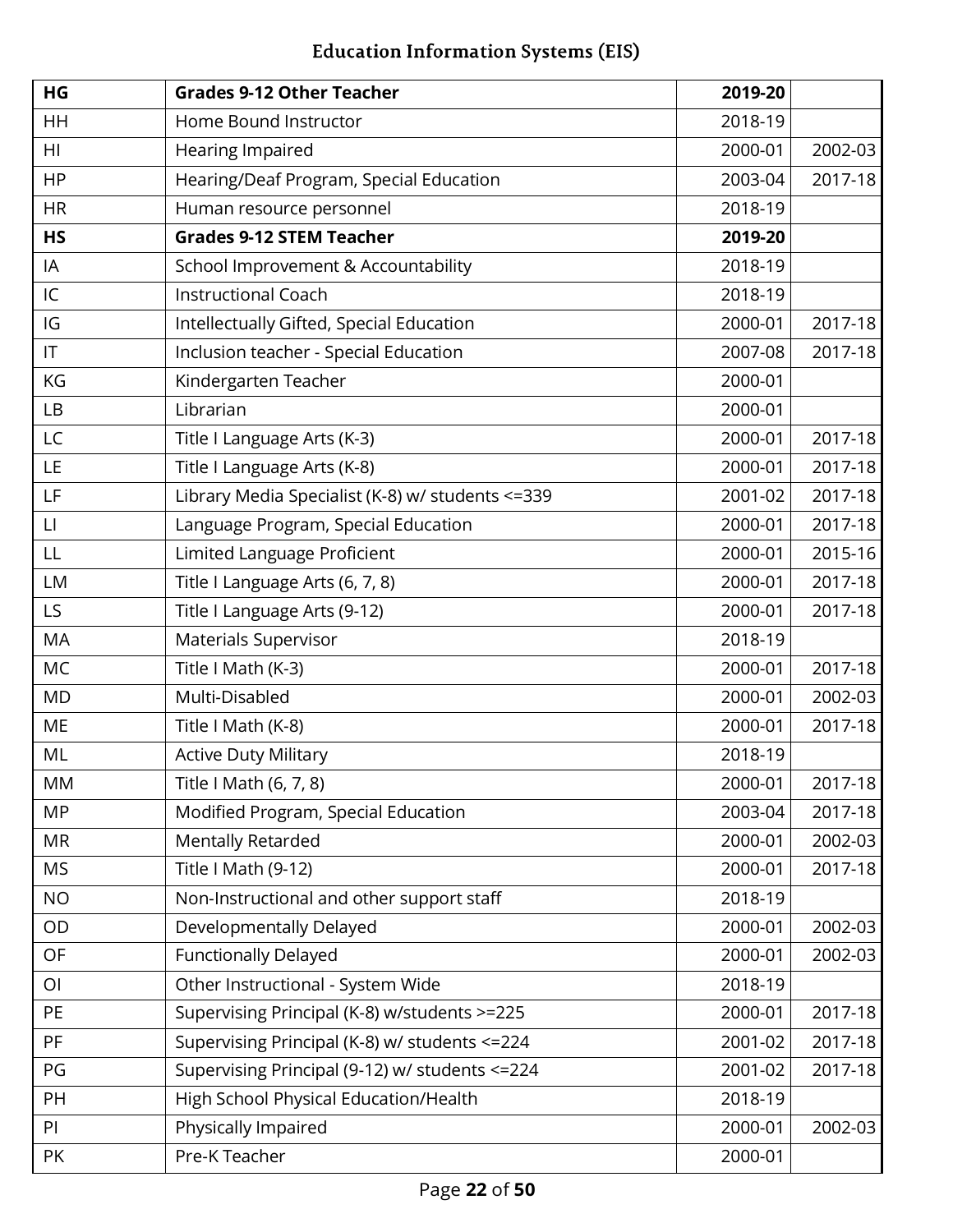| PM        | Supervising Principal (6, 7, 8) w/students >=225 | 2000-01 | 2017-18 |
|-----------|--------------------------------------------------|---------|---------|
| PN        | Supervising Principal (6,7,8) w/ students <= 224 | 2001-02 | 2017-18 |
| PO        | Supervising Principal (Spec Educ) w/225 or more  | 2000-01 | 2017-18 |
| PP        | Supervising Principal (K-12) w/students >=225    | 2000-01 | 2017-18 |
| PQ        | Supervising Principal (K-12) w/224 or less       | 2001-02 | 2017-18 |
| <b>PR</b> | <b>Special Education Principal</b>               | 2001-02 |         |
| <b>PS</b> | Principal                                        | 2000-01 |         |
| PV        | Supervising Principal (Vocational) w/225 or more | 2000-01 | 2017-18 |
| PW        | <b>CTE Principal</b>                             | 2001-02 |         |
| <b>RA</b> | Autism                                           | 2000-01 | 2002-03 |
| <b>RC</b> | Title I Reading (K-3)                            | 2000-01 | 2017-18 |
| <b>RE</b> | Title I Reading (K-8)                            | 2000-01 | 2017-18 |
| <b>RM</b> | Title I Reading (6,7,8)                          | 2000-01 | 2017-18 |
| <b>RO</b> | Junior ROTC                                      | 2000-01 |         |
| <b>RS</b> | <b>Reading Specialist</b>                        | 2018-19 |         |
| <b>RT</b> | Interventionist (RTI)                            | 2018-19 |         |
| <b>SA</b> | Assistant Superintendent                         | 2018-19 |         |
| SC        | School Counselor                                 | 2018-19 |         |
| SD        | <b>Specific Learning Disability</b>              | 2000-01 | 2002-03 |
| <b>SE</b> | In-School Suspension (K-8)                       | 2000-01 | 2017-18 |
| <b>SF</b> | <b>Special Education Teacher</b>                 | 2018-19 |         |
| SG        | Grades 9-12                                      | 2000-01 | 2017-18 |
| <b>SH</b> | <b>School Health Coordinator</b>                 | 2018-19 |         |
| SI        | Supervisor Of Instruction                        | 2000-01 |         |
| SK        | <b>Special Education PK</b>                      | 2001-02 | 2017-18 |
| <b>SL</b> | Audiologist / Hearing Specialist                 | 2000-01 |         |
| <b>SM</b> | In-School Suspension (6, 7, 8)                   | 2000-01 | 2017-18 |
| SN        | <b>School Nurse</b>                              | 2018-19 |         |
| <b>SP</b> | <b>Psychologist (Special Education)</b>          | 2000-01 | 2017-18 |
| <b>SR</b> | <b>Special Education Related Services</b>        | 2018-19 |         |
| SS        | In-School Suspension (9-12)                      | 2000-01 | 2017-18 |
| <b>ST</b> | Speech Specialist                                | 2000-01 |         |
| SU        | Substitute                                       | 2000-01 |         |
| SW        | Social Worker                                    | 2000-01 |         |
| <b>TA</b> | <b>Testing and Assessment Personnel</b>          | 2018-19 |         |
| <b>TC</b> | Title I Supervisor                               | 2000-01 | 2017-18 |
| <b>TE</b> | Teaching Principal (K-8) w/ students >=225       | 2000-01 | 2017-18 |
| <b>TF</b> | Teaching Principal (K-8) w/ students <= 224      | 2001-02 | 2017-18 |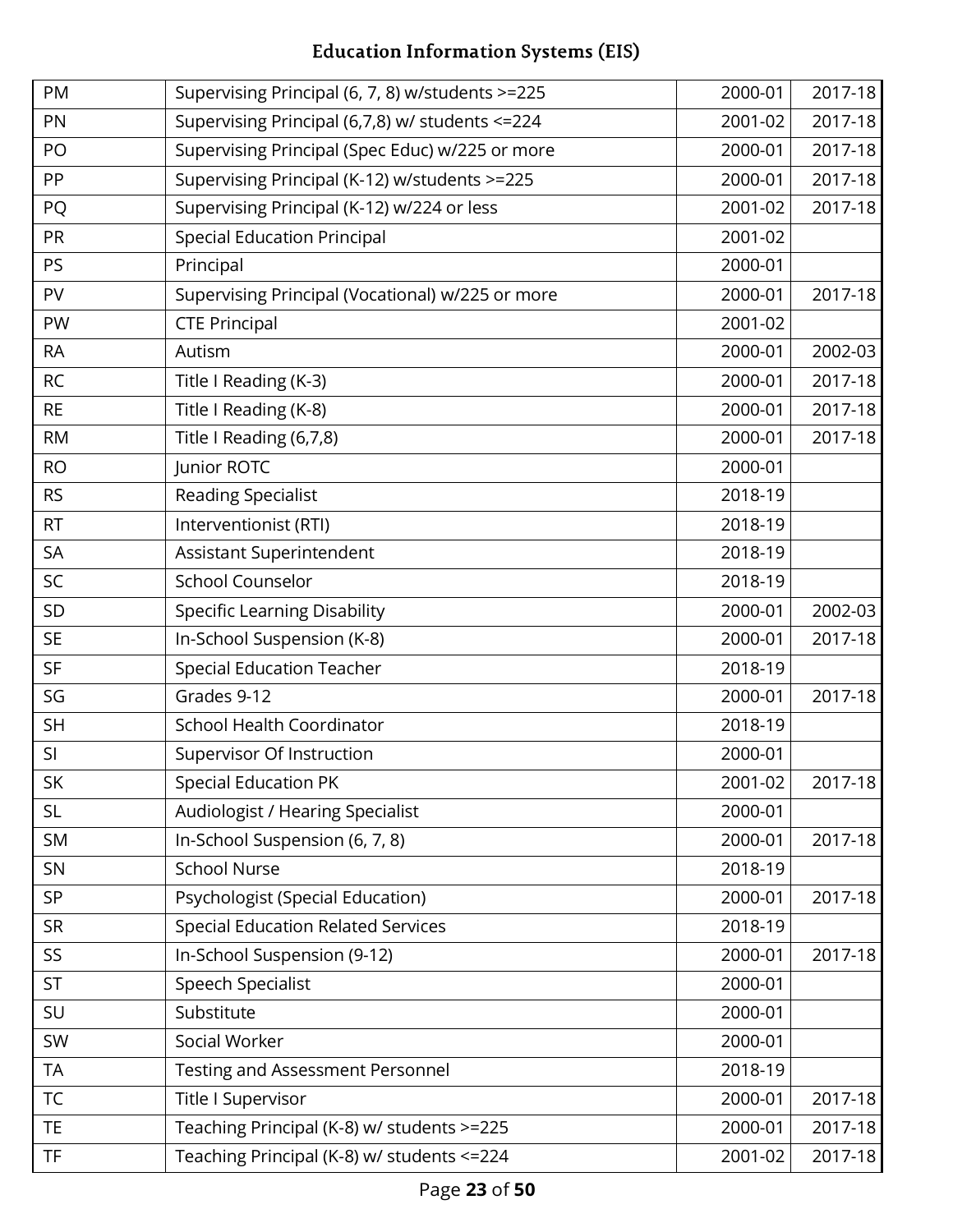| <b>TG</b> | Teaching Principal (9-12) w/ students <= 224      | 2001-02 | 2017-18 |
|-----------|---------------------------------------------------|---------|---------|
| TH.       | Technology                                        | 2018-19 |         |
| TI        | Transportation                                    | 2018-19 |         |
| <b>TM</b> | Teaching Principal (6, 7, 8) w/ students >=225    | 2000-01 | 2017-18 |
| <b>TN</b> | Teaching Principal (6,7,8) w/ students <= 224     | 2001-02 | 2017-18 |
| <b>TO</b> | Teaching Principal (Spec Educ) w/students >=225   | 2000-01 | 2017-18 |
| <b>TP</b> | Teaching Principal (K-12) w/students >=225        | 2000-01 | 2017-18 |
| <b>TQ</b> | Teaching Principal (K-12) w/students <= 224       | 2001-02 | 2017-18 |
| <b>TR</b> | Teaching Principal (Spec Educ) w/students <= 224  | 2001-02 | 2017-18 |
| <b>TS</b> | Teaching Principal (9-12) w/ students >=225       | 2000-01 | 2017-18 |
| TT        | <b>Team Teaching</b>                              | 2001-02 | 2017-18 |
| TV        | Teaching Principal (Vocational) w/students >=225  | 2000-01 | 2017-18 |
| <b>TW</b> | Teaching Principal (Vocational) w/students <= 224 | 2001-02 | 2017-18 |
| <b>UN</b> | University                                        | 2000-01 |         |
| VI        | Visually Impaired                                 | 2000-01 | 2002-03 |
| VO        | <b>CTE Supervisor</b>                             | 2000-01 | 2018-19 |
| <b>VP</b> | Vision Program                                    | 2003-04 |         |
| VT        | <b>CTE Teacher</b>                                | 2000-01 |         |
| WL        | World language                                    | 2018-19 |         |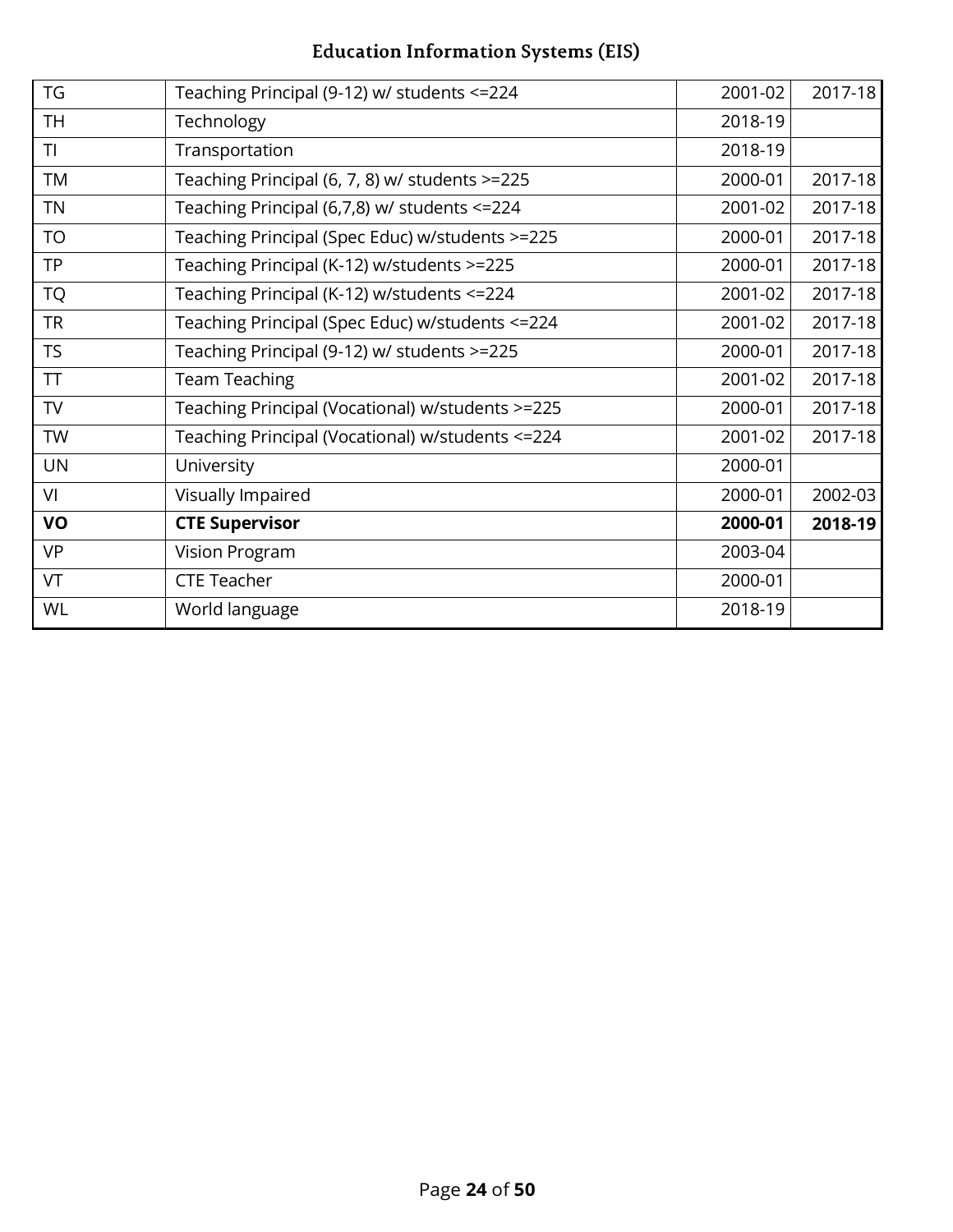#### Appendix J - Completion Documents 7/1/2017

<span id="page-27-0"></span>

| Document Code  | <b>Completion Document Short Description</b>                                                                                                                                                               |
|----------------|------------------------------------------------------------------------------------------------------------------------------------------------------------------------------------------------------------|
|                | Regular Diploma                                                                                                                                                                                            |
| 3              | Special Education Diploma and did not take alternate<br>assessments                                                                                                                                        |
| $\overline{4}$ | High School Certificate- met graduation<br>credit, attendance and conduct standards but not<br>proficiency or competency test standards                                                                    |
| 5              | No longer used as of 2017-18 school year<br>No Diploma, Senior but did not complete                                                                                                                        |
|                |                                                                                                                                                                                                            |
| 6              | <b>GED</b>                                                                                                                                                                                                 |
| $\overline{7}$ | Occupational Diploma (Valid as of 2015-16) -<br>Completed the occupational diploma Skills,<br>Knowledge, and Experience Mastery Assessment<br>(SKEMA) and two years of paid or non-paid work<br>experience |
| 8              | Alternate Academic Diploma - Students graduating with a<br>special education diploma who are taking the alternate<br>assessment and who meet the graduation requirements<br>set by the state board         |
| 11             | Regular Diploma with Foreign Language Waiver                                                                                                                                                               |
| 12             | Regular Diploma with Fine Arts Waiver                                                                                                                                                                      |
| 13             | Regular Diploma with Foreign Language and Fine Arts<br>Waiver                                                                                                                                              |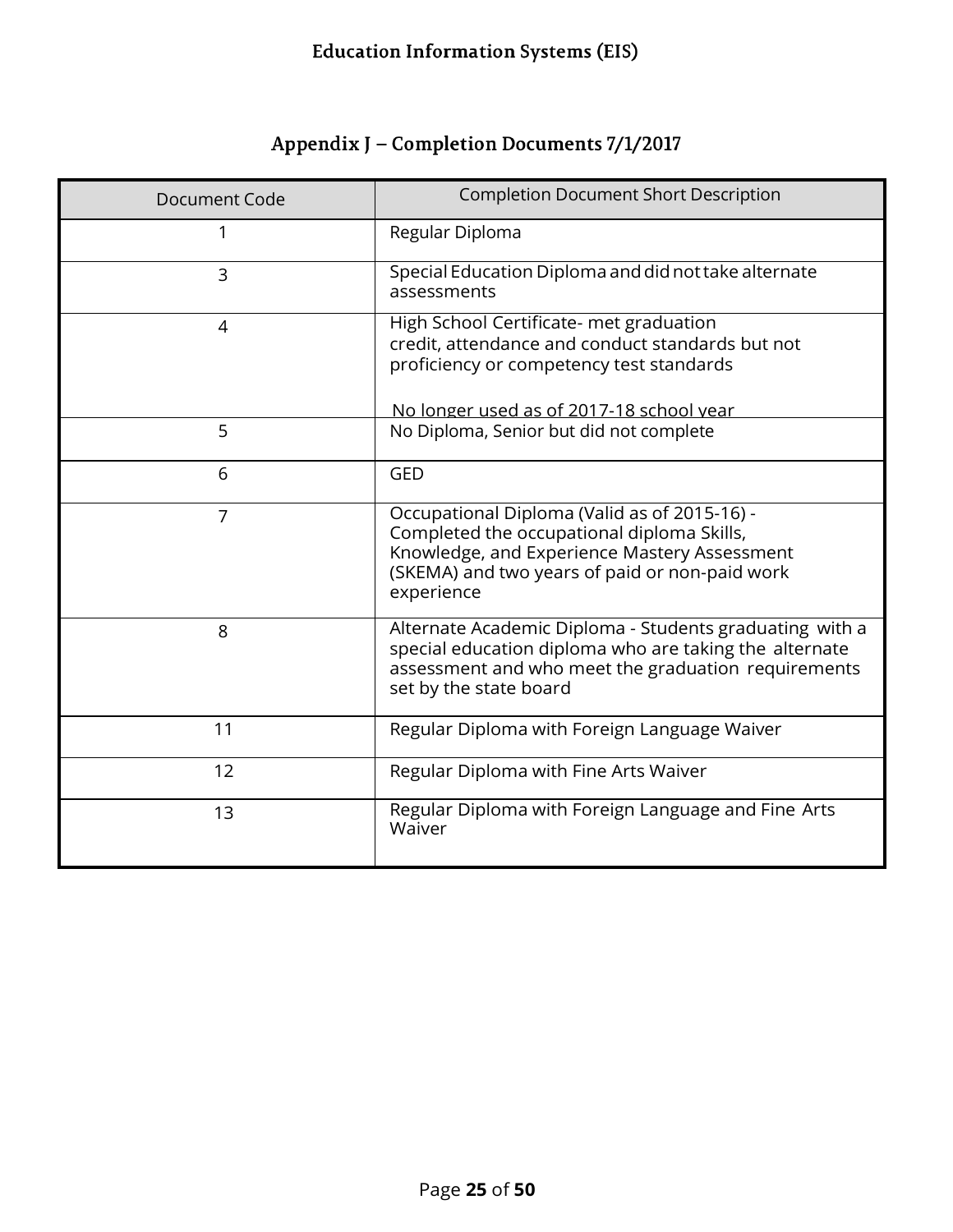#### Appendix K - Class Section Day of the Week Duration 5/16/00

<span id="page-28-0"></span>Student Management Software packages will be required to calculate the amount of time a class is scheduled to meet each day until the class scheduling pattern repeats and report an average of the time the class is scheduled for each day over a one week period. If the class takes place during different periods for the weekly cycles, report the periods assigned the first week of the schedule pattern. The duration should exclude time for lunch if it occurs during the class section. When calculating the average, half adjust the calculated number to the next whole number of minutes. Examples:

| <b>Actual Class Schedule 1:</b> |        |         |          |          |        |
|---------------------------------|--------|---------|----------|----------|--------|
| Week 1:                         | Monday | Tuesday | Wednesda | Thursday | Friday |
| Duration (Minutes)              | 60     |         | 60       |          | 60     |
| Week 2:                         | Monday | Tuesday | Wednesda | Thursday | Friday |
| Duration (Minutes)              |        | 60      |          | 60       |        |

| <b>Reported Average Class Schedule 1:</b> |        |         |           |          |        |
|-------------------------------------------|--------|---------|-----------|----------|--------|
|                                           | Monday | Tuesday | Wednesday | Thursday | Friday |
| Duration (Minutes)                        | 30     | 30      | 30        | 30       | 30     |

| <b>Actual Class Schedule 2:</b> |        |         |           |          |        |
|---------------------------------|--------|---------|-----------|----------|--------|
| Week 1:                         | Monday | Tuesday | Wednesdal | Thursday | Friday |
| Duration (Minutes)              | 50     |         | 50        |          | 50     |
| Week 2:                         | Monday | Tuesday | Wednesdal | Thursday | Friday |
| Duration (Minutes)              |        | 50      |           | 50       |        |
| Week 3:                         | Monday | Tuesday | Wednesda  | Thursday | Friday |
| Duration (Minutes)              | 50     |         | 50        |          | 100    |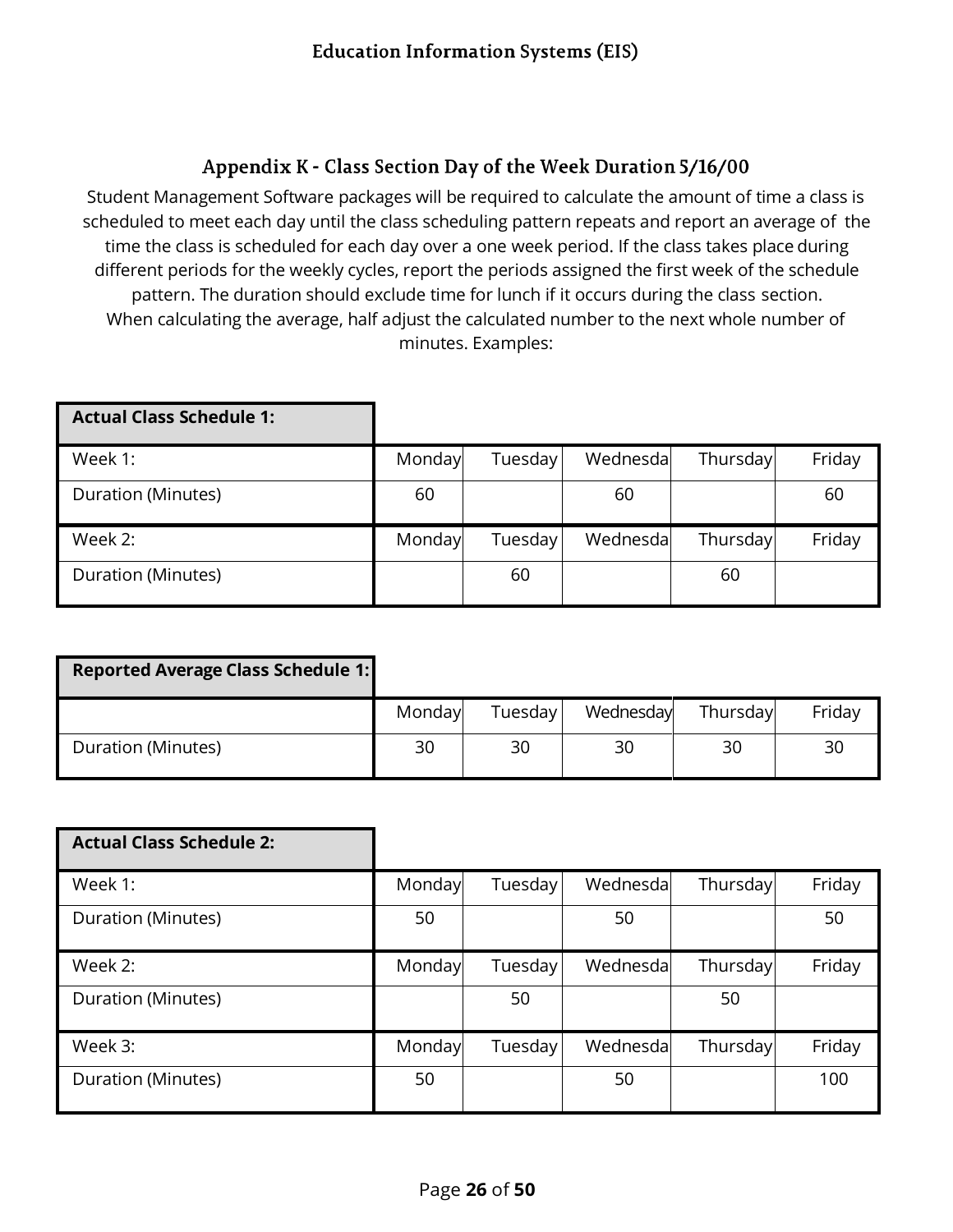| <b>Reported Average Class Schedule 2:</b> |        |         |          |          |        |
|-------------------------------------------|--------|---------|----------|----------|--------|
|                                           | Monday | Tuesday | Wednesda | Thursday | Friday |
| Duration (Minutes)                        | 33     | 17      | 33       | 17       | 50     |
| <b>Actual Class Schedule 3:</b>           |        |         |          |          |        |
| Week 1:                                   | Monday | Tuesday | Wednesda | Thursday | Friday |
| Duration (Minutes)                        | 60     |         | 60       |          | 60     |
| Week 2:                                   | Monday | Tuesday | Wednesda | Thursday | Friday |
| Duration (Minutes)                        | 60     | 60      |          |          | 120    |

| <b>Reported Average Class Schedule 3:</b> |        |         |           |          |        |
|-------------------------------------------|--------|---------|-----------|----------|--------|
|                                           | Monday | Tuesday | Wednesday | Thursday | Friday |
| Duration (Minutes)                        | 60     | 30      | 30        |          | 90     |

| <b>Actual Class Schedule 4:</b> |        |         |          |          |        |
|---------------------------------|--------|---------|----------|----------|--------|
| Week 1:                         | Monday | Tuesday | Wednesda | Thursday | Friday |
| Duration (Minutes)              | 90     |         | 90       |          | 90     |
| Week 2:                         | Monday | Tuesday | Wednesda | Thursday | Friday |
| Duration (Minutes)              |        | 90      |          | 90       |        |

Lunch occurs for 30 minutes during the class. It should be subtracted from the duration.

Ŧ

| <b>Reported Average Class Schedule 4:</b> |        |         |           |          |        |
|-------------------------------------------|--------|---------|-----------|----------|--------|
|                                           | Monday | Tuesday | Wednesday | Thursday | Friday |
| Duration (Minutes)                        | 30     | 30      | 30        | 30       | 30     |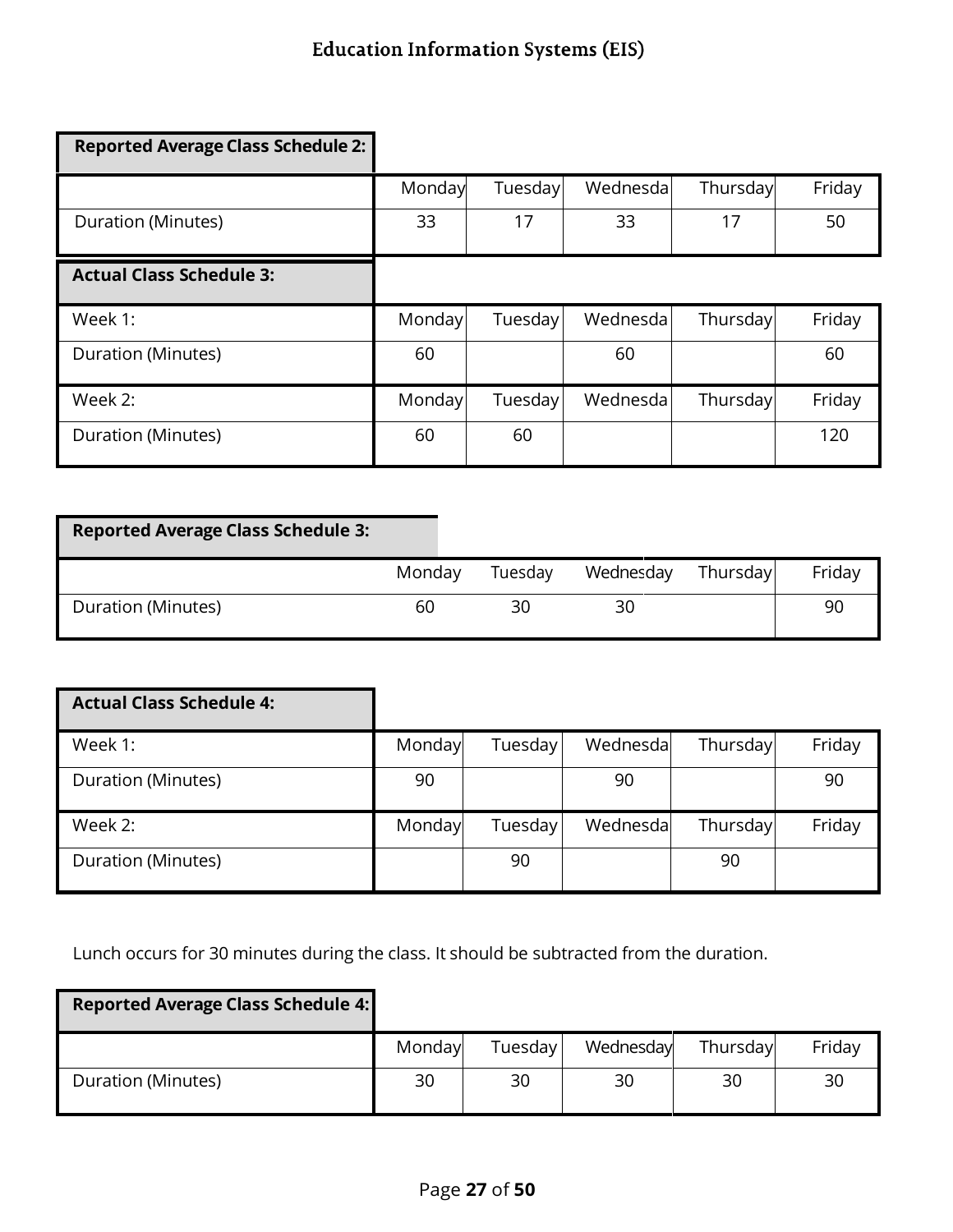<span id="page-30-0"></span>

| <b>Grade Code</b> | Appendix L - Instructional Grade 12/08/2011 |
|-------------------|---------------------------------------------|
|                   |                                             |
| P <sub>3</sub>    | 3 Year Old Pre-Kindergarten or Pre-School   |
| <b>P4</b>         | 4 Year Old Pre-Kindergarten or Pre-School   |
| K                 | Kindergarten                                |
| 01                | <b>First Grade</b>                          |
| 02                | Second Grade                                |
| 03                | <b>Third Grade</b>                          |
| 04                | Fourth Grade                                |
| 05                | Fifth Grade                                 |
| 06                | Sixth Grade                                 |
| 07                | Seventh Grade                               |
| 08                | Eighth Grade                                |
| 09                | Ninth Grade                                 |
| 10                | <b>Tenth Grade</b>                          |
| 11                | Eleventh Grade                              |
| 12                | <b>Twelfth Grade</b>                        |
| T1                | First Grade - Transitional                  |
| <b>T2</b>         | Second Grade - Transitional                 |
| T <sub>3</sub>    | Third Grade - Transitional                  |
| <b>T4</b>         | Fourth Grade - Transitional                 |
| T <sub>5</sub>    | Fifth Grade - Transitional                  |
| T <sub>6</sub>    | Sixth Grade - Transitional                  |
| <b>T7</b>         | Seventh Grade - Transitional                |

# Appendix  $L$  – Instructional Grade 12/08/2011 intion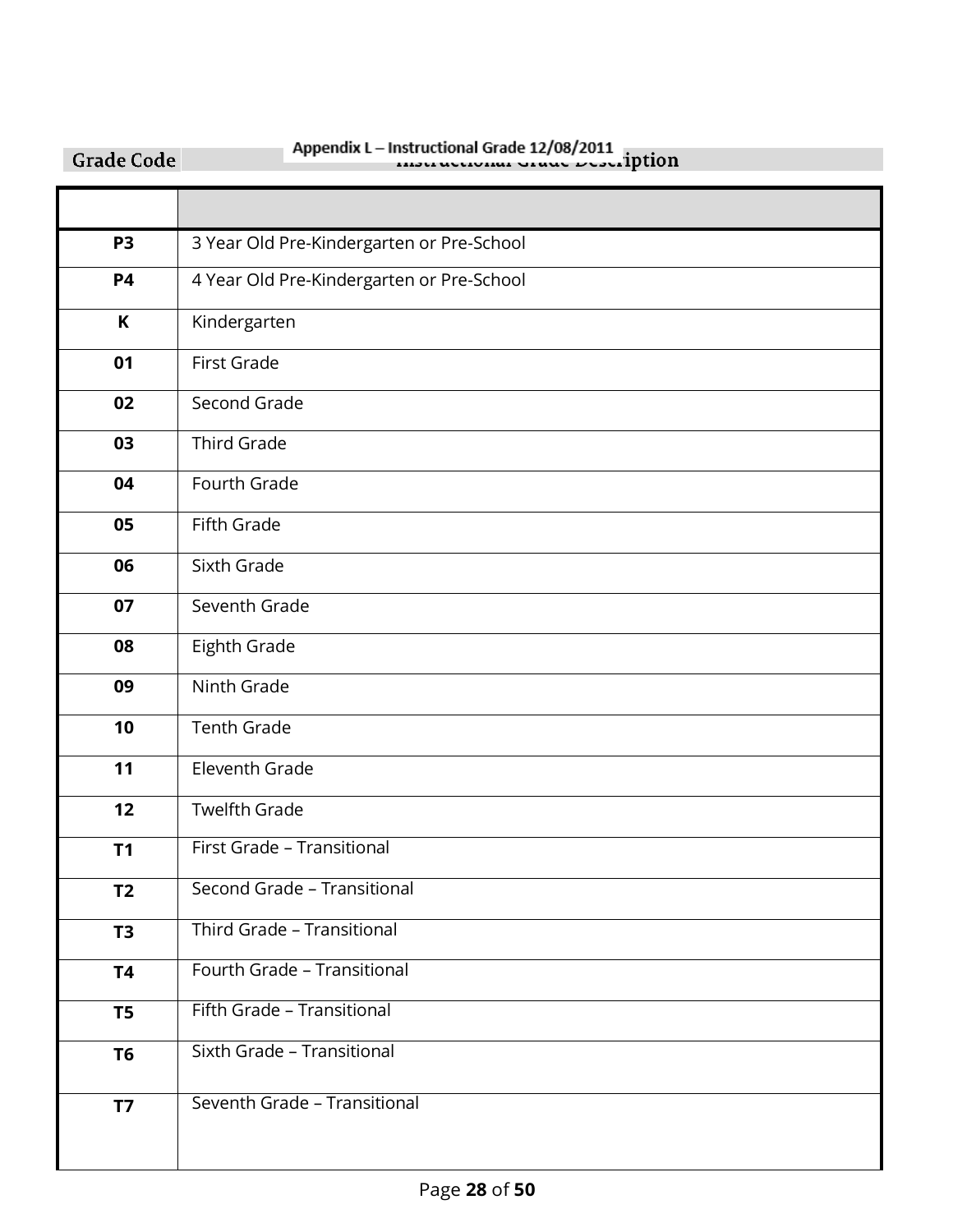| Grade Code | <b>Instructional Grade Description</b> |
|------------|----------------------------------------|
| T8         | Eighth Grade - Transitional            |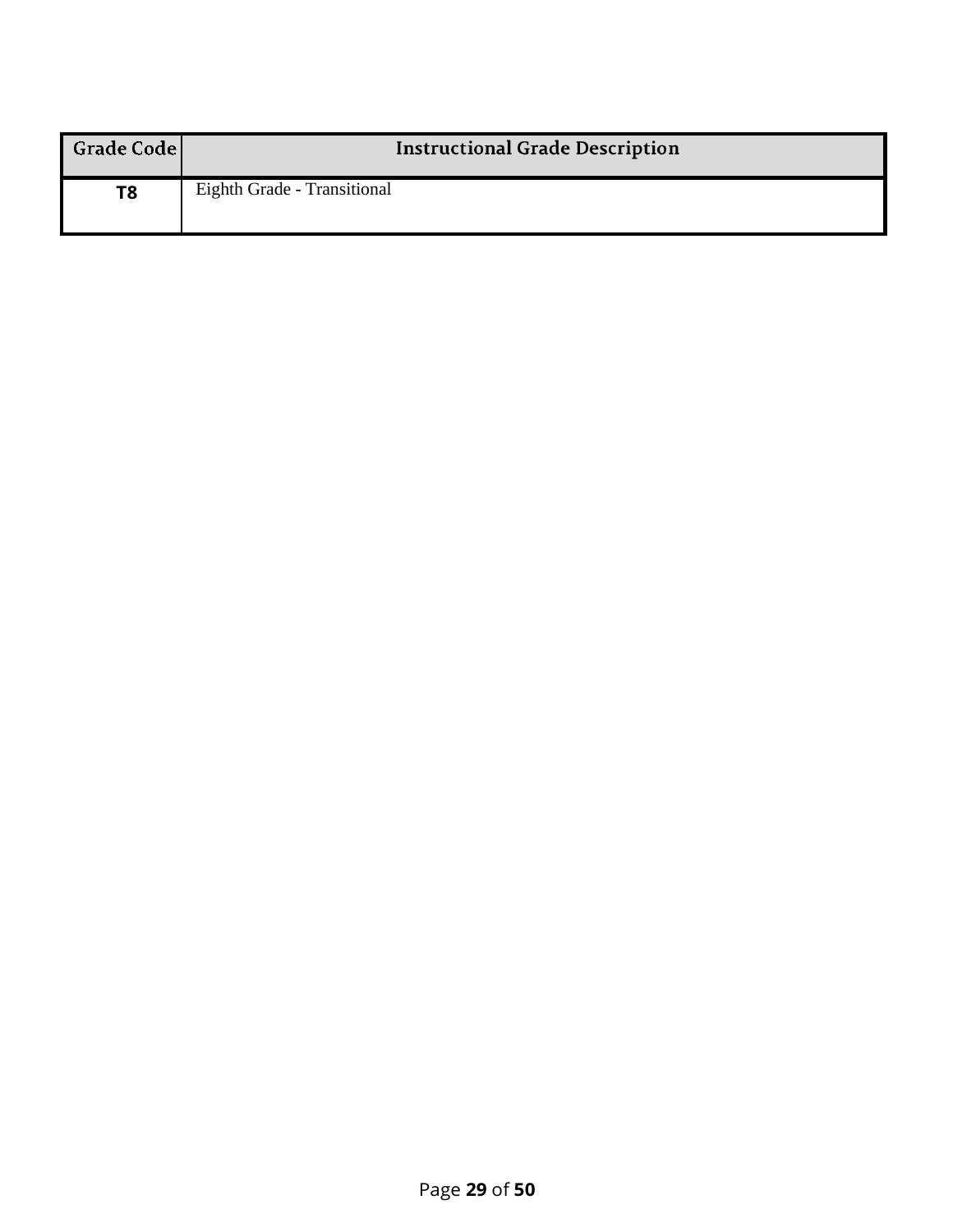<span id="page-32-0"></span>

| Option         |    | Appendix M-Special Education Option Codes 5/16/00<br>Primary Option Codes |
|----------------|----|---------------------------------------------------------------------------|
|                |    |                                                                           |
|                |    |                                                                           |
| $\overline{2}$ | າ  | 1, 2                                                                      |
| 3              | 3  | 1, 2, 3                                                                   |
| 4              |    | 1, 2, 3, 4                                                                |
| 5              | 5  | 1, 2, 3, 4, 5                                                             |
| 6              | 6  | 1, 2, 3, 4                                                                |
| 7              |    | 1, 2, 3                                                                   |
| 8              | 8  | None                                                                      |
| 9              | 9  | None                                                                      |
| 10             | 10 | None                                                                      |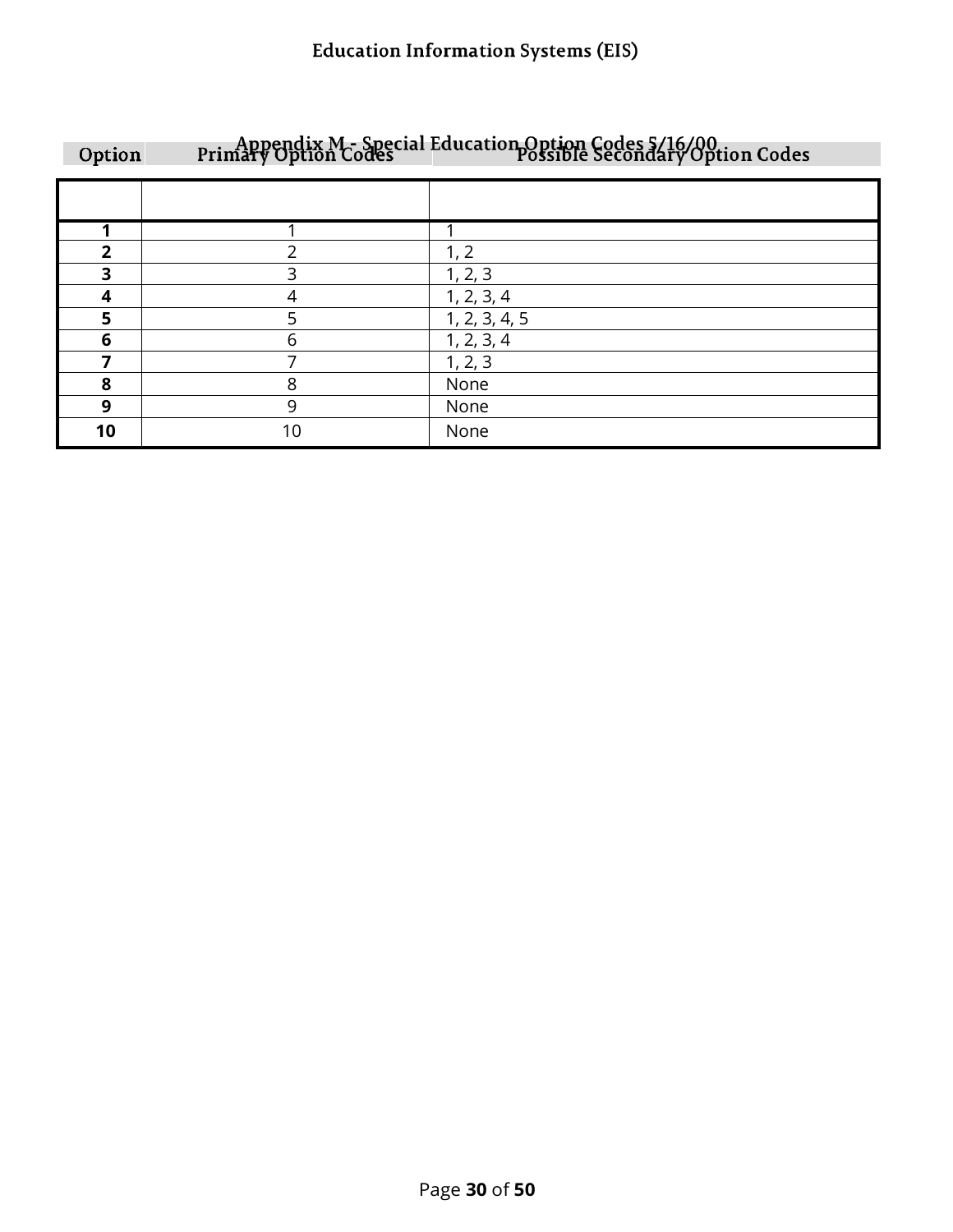#### Appendix N - Special Education Disability Codes 4/14/2015

#### <span id="page-33-0"></span>**Disability Level Codes**

| Disability Level Description |
|------------------------------|
| <b>Primary Disability</b>    |
| Secondary Disability         |

#### **Primary and Secondary Disability Codes**

| <b>Disability Code</b> | <b>Disability Description</b>         |
|------------------------|---------------------------------------|
| 01                     | <b>Specific Learning Disabilities</b> |
| 02                     | Intellectual Disability               |
| 03                     | Intellectually Gifted                 |
| 04                     | Speech Impairments                    |
| 05                     | Language Impairments                  |
| 06                     | <b>Emotional Disturbance</b>          |
| 07                     | Autism                                |
| 08                     | Other - Health Impairments            |
| 09                     | Orthopedic Impairments                |
| 10                     | Deafness                              |
| 11                     | <b>Hearing Impairments</b>            |
| 12                     | <b>Blind</b>                          |
| 13                     | Visual Impairments                    |
| 14                     | Deaf-Blindness                        |
| 15                     | Multiple Disabilities                 |
| 16                     | <b>Functional Delay</b>               |
| 17                     | Developmental Delay                   |
| 18                     | Traumatic Brain Injury                |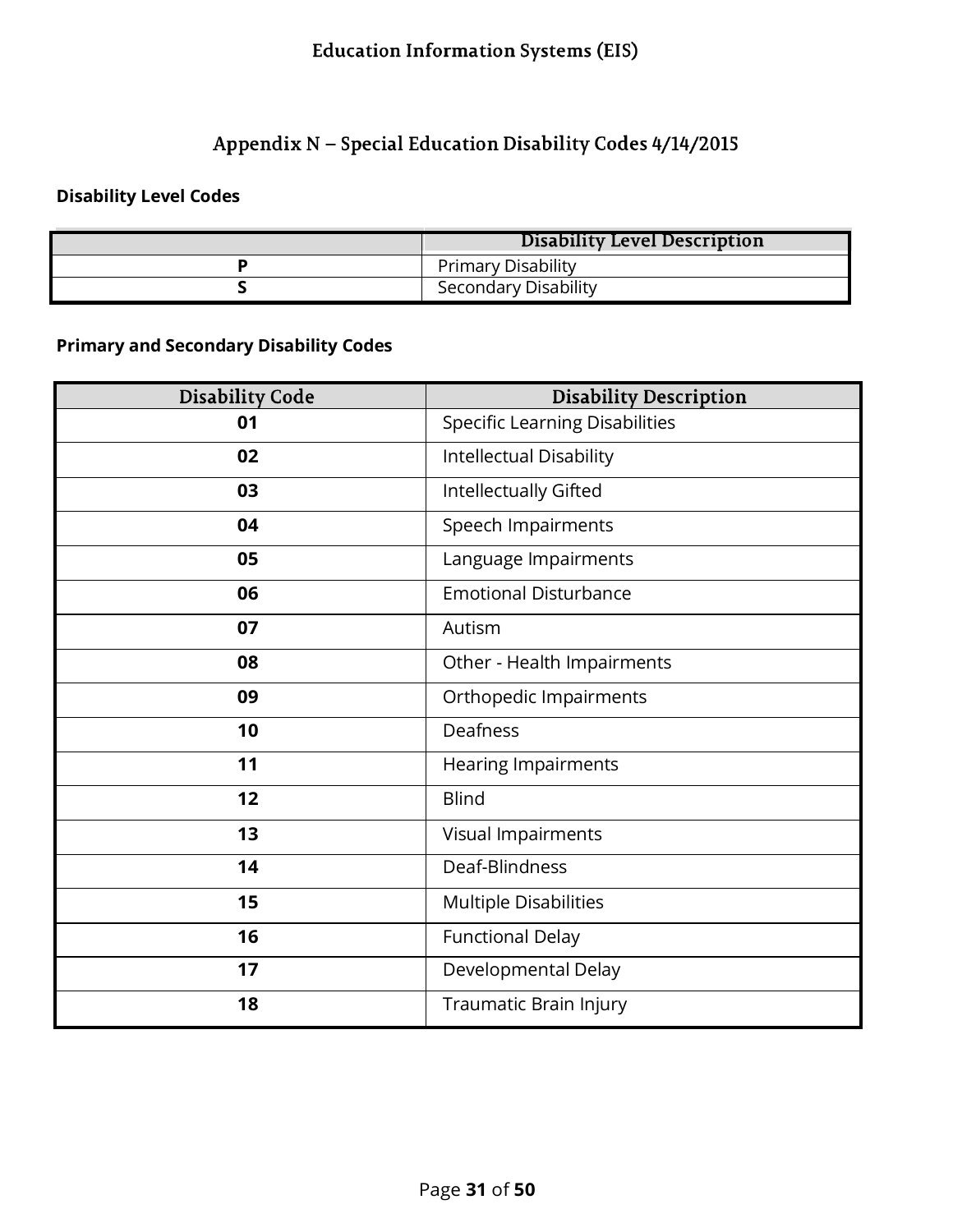<span id="page-34-0"></span>

| Language Code | Language                      |
|---------------|-------------------------------|
|               |                               |
|               |                               |
| abk           | Abkhazian                     |
| ace           | Achinese                      |
| ach           | Acoli                         |
| ada           | Adangme                       |
| ady           | Adygei                        |
| ady           | Adyghe                        |
| aar           | Afar                          |
| afh           | Afrihili (Obsolete)           |
| afr           | Afrikaans                     |
| afa           | Afro-Asiatic (Other)          |
| aka           | Akan                          |
| akk           | Akkadian (Obsolete)           |
| alb/sqi*      | Albanian                      |
| ale           | Aleut                         |
| alg           | Algonquian languages          |
| tut           | Altaic (Other)                |
| amh           | Amharic                       |
| apa           | Apache languages              |
| ara           | Arabic                        |
| arg           | Aragonese                     |
| arc           | Aramaic (Obsolete)            |
| arp           | Arapaho                       |
| arn           | Araucanian                    |
| arw           | Arawak                        |
| arm/hye*      | Armenian                      |
| art           | Artificial (Other) (Obsolete) |
| asm           | Assamese                      |
| ast           | Asturian                      |
| ath           | Athapascan languages          |
| aus           | Australian languages          |
| map           | Austronesian (Other)          |
| ava           | Avaric                        |
| ave           | Avestan (Obsolete)            |
| awa           | Awadhi                        |
| aym           | Aymara                        |
| aze           | Azerbaijani                   |
| ast           | <b>Bable</b>                  |
| ban           | <b>Balinese</b>               |
| bat<br>bal    | Baltic (Other)<br>Baluchi     |
|               | <b>Bambara</b>                |
| <u>bam</u>    |                               |

Appendix P - Language Codes 4-14-2015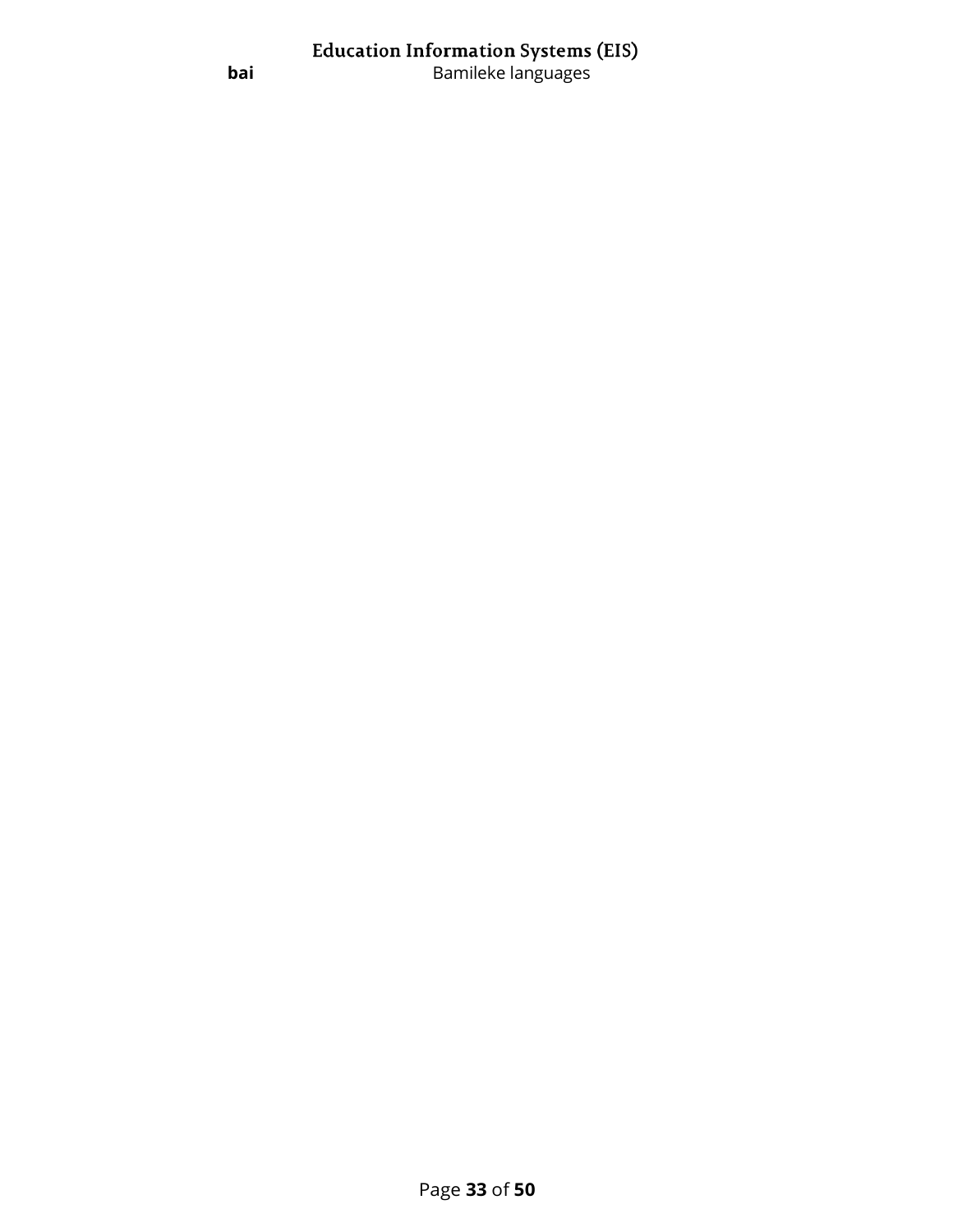| bad      | <b>Banda</b>                    |
|----------|---------------------------------|
| bnt      | Bantu (Other)                   |
| bas      | <b>Basa</b>                     |
| bak      | <b>Bashkir</b>                  |
| baq/eus* | <b>Basque</b>                   |
| btk      | Batak (Indonesia)               |
| bej      | Beja                            |
| bel      | Belarusian                      |
| bem      | Bemba                           |
| ben      | Bengali; ben                    |
| ber      | Berber (Other)                  |
| bho      | Bhojpuri                        |
| bih      | Bihari                          |
| bik      | <b>Bikol</b>                    |
| byn      | Bilin                           |
| bin      | <b>Bini</b>                     |
| bis      | <b>Bislama</b>                  |
| byn      | Blin                            |
| nob      | Bokmål, Norwegian               |
| bos      | Bosnian                         |
| bra      | <b>Braj</b>                     |
| bre      | <b>Breton</b>                   |
| bug      | <b>Buginese</b>                 |
| bul      | Bulgarian                       |
| bua      | <b>Buriat</b>                   |
| bur/mya* | <b>Burmese</b>                  |
| cad      | Caddo                           |
| car      | Carib                           |
| spa      | Castilian                       |
| cat      | Catalan                         |
| cau      | Caucasian (Other)               |
| ceb      | Cebuano                         |
| cel      | Celtic (Other)                  |
| cai      | Central American Indian (Other) |
| chg      | Chagatai (Obsolete)             |
| cmc      | Chamic languages                |
| cha      | Chamorro                        |
| che      | Chechen                         |
| chr      | Cherokee                        |
| nya      | Chewa                           |
| chy      | Cheyenne                        |
| chb      | Chibcha (Obsolete)              |
| nya      | Chichewa                        |
| chi/zho* | Chinese                         |
| chn      | Chinook jargon                  |
| chp      | Chipewyan                       |
|          |                                 |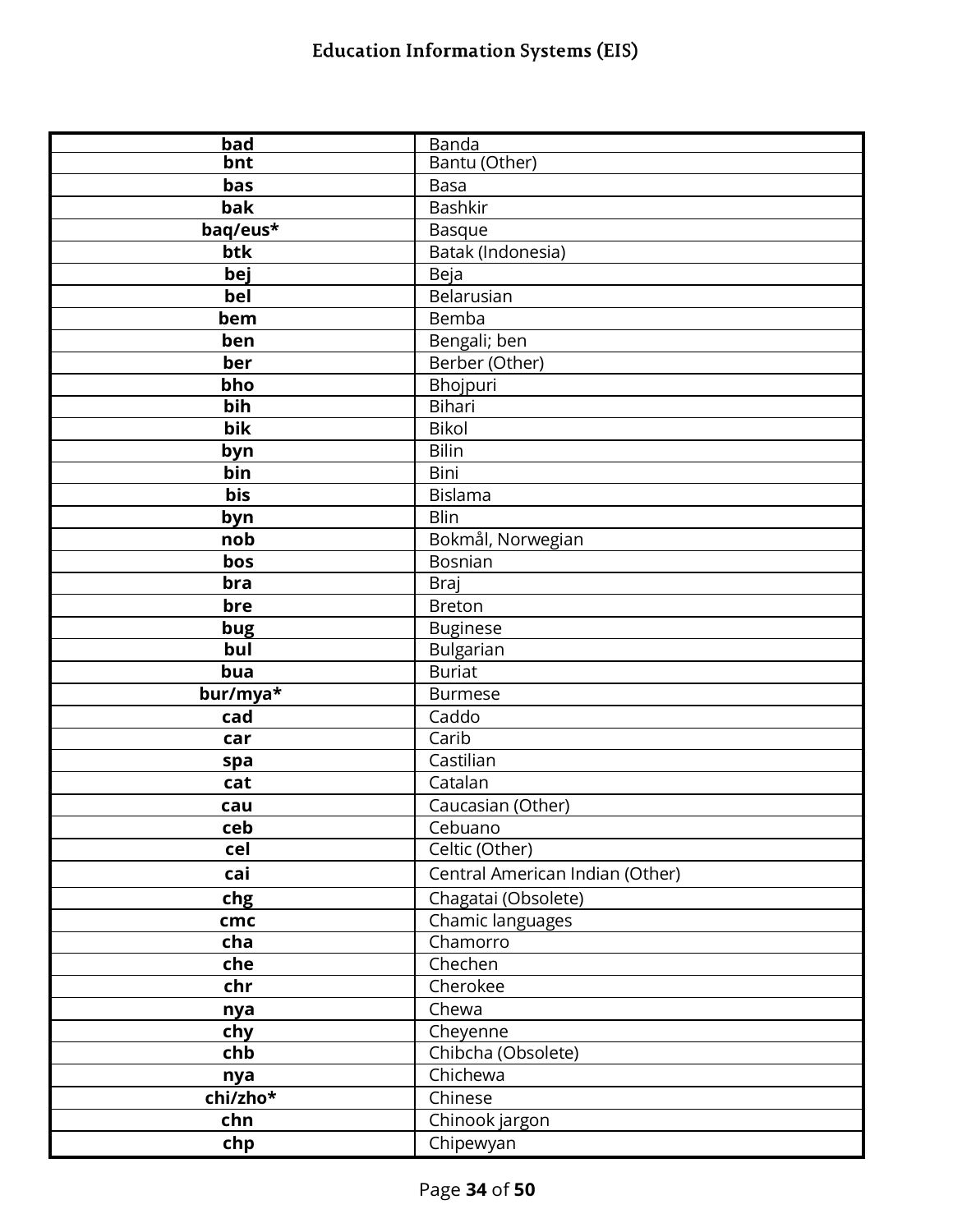| cho        | Choctaw                                       |
|------------|-----------------------------------------------|
| zha        | Chuang                                        |
| chu        | Church Slavic (Obsolete)                      |
| chu        | Church Slavonic (Obsolete)                    |
| chk        | Chuukese                                      |
| chv        | Chuvash                                       |
| nwc        | Classical Newari (Obsolete)                   |
| cop        | Coptic (Obsolete)                             |
| cor        | Cornish                                       |
| <b>COS</b> | Corsican                                      |
| cre        | Cree                                          |
| mus        | Creek                                         |
| crp        | Creoles and pidgins (Other)                   |
| cpe        | Creoles and pidgins, English- based (Other)   |
| cpf        | Creoles and pidgins, French- based (Other)    |
| cpp        | Creoles and pidgins, Portuguese-based (Other) |
| crh        | Crimean Tatar                                 |
| crh        | Crimean Turkish                               |
| scr/hrv*   | Croatian (scr - Obsolete)                     |
| cus        | Cushitic (Other)                              |
| cze/ces*   | Czech                                         |
| dak        | Dakota                                        |
| dan        | Danish                                        |
| dar        | Dargwa                                        |
| day        | Dayak                                         |
| del        | Delaware                                      |
| din        | Dinka                                         |
| div        | Divehi                                        |
| doi        | Dogri                                         |
| dgr        | Dogrib                                        |
| dra        | Dravidian (Other)                             |
| dua        | Duala                                         |
| dut/nld*   | Dutch/ Flemish                                |
| dyu        | Dyula                                         |
| dzo        | Dzongkha                                      |
| efi        | Efik                                          |
| egy        | Egyptian (Ancient) (Obsolete)                 |
| eka        | Ekajuk                                        |
| elx        | Elamite (Obsolete)                            |
| eng        | English                                       |
| myv        | Erzya                                         |
| epo        | Esperanto (Obsolete)                          |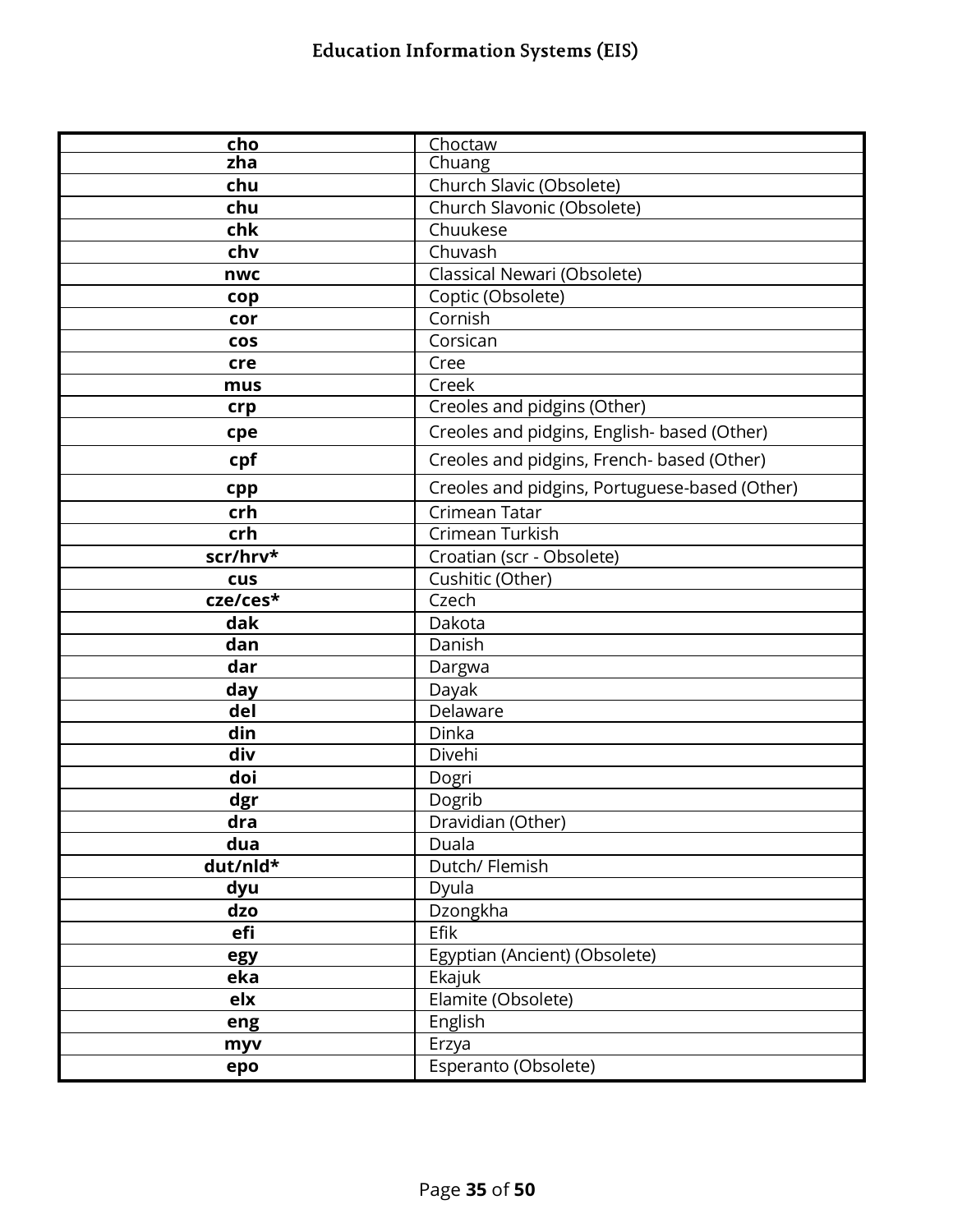| est      | Estonian                 |
|----------|--------------------------|
| ewe      | Ewe                      |
| ewo      | Ewondo                   |
| fan      | Fang                     |
| fat      | Fanti                    |
| fao      | Faroese                  |
| fij      | Fijian                   |
| fil      | Filipino                 |
| fin      | Finnish                  |
| fiu      | Finno-Ugrian (Other)     |
| fon      | Fon                      |
| fre/fra* | French (FRA is Obsolete) |
| fry      | Frisian                  |
| fur      | Friulian                 |
| ful      | Fulah                    |
| gaa      | Ga                       |
| gla      | Gaelic                   |
| glg      | Gallegan                 |
| lug      | Ganda                    |
| gay      | Gayo                     |
| gba      | Gbaya                    |
| gez      | Geez (Obsolete)          |
| gwo/kat* | Georgian                 |
| ger/deu* | German                   |
| nds      | German, Low              |
| gem      | Germanic (Other)         |
| kik      | Gikuyu: Kikkuyu          |
| gil      | Gilbertese               |
| gon      | Gondi                    |
| gor      | Gorontalo                |
| got      | Gothic (Obsolete)        |
| grb      | Grebo                    |
| gre/ell* | Greek, Modern (1453-)    |
| kal      | Greenlandic; Kalaallisut |
| grn      | Guarani                  |
| guj      | Gujarati                 |
| gwi      | Gwich 'in                |
| hai      | Haida                    |
| hat      | Haitian                  |
| hat      | <b>Haitian Creole</b>    |
| hau      | Hausa                    |
| haw      | Hawaiian                 |
| heb      | Hebrew                   |
| her      | Herero                   |
| hil      | Hiligaynon               |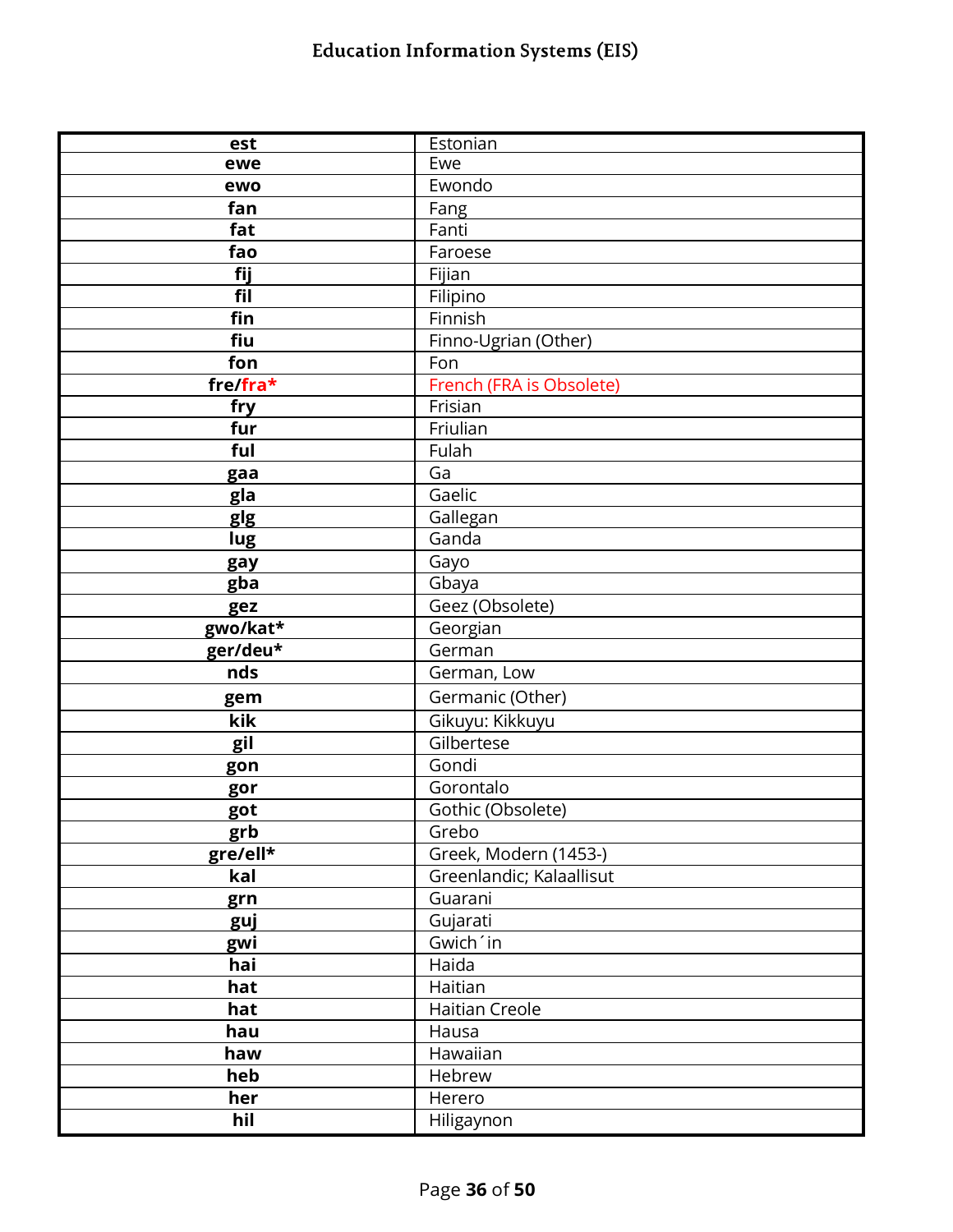| him      | Himachali                |
|----------|--------------------------|
| hin      | Hindi                    |
| hmo      | Hiri Motu                |
| hit      | Hittite                  |
| hmn      | Hmong                    |
| hun      | Hungarian                |
| hup      | Hupa                     |
| iba      | Iban                     |
| ice/isl* | Icelandic                |
| ido      | Ido (Obsolete)           |
| ibo      | Igbo                     |
| ijo      | ljo                      |
| ilo      | <b>Iloko</b>             |
| smn      | Inari Sami               |
| inc      | Indic (Other)            |
| ine      | Indo-European (Other)    |
| ind      | Indonesian               |
| inh      | Ingush                   |
| ina      | Interlingua (Obsolete)   |
| ile      | Interlingue (Obsolete)   |
| iku      | Inuktitut                |
| ipk      | Inupiaq                  |
| ira      | Iranian (Other)          |
| gle      | Irish                    |
| iro      | Iroquoian languages      |
| ita      | Italian                  |
| jpn      | Japanese                 |
| jav      | Javanese                 |
| jrb      | Judeo-Arabic             |
| jpr      | Judeo-Persian            |
| kbd      | Kabardian                |
| kab      | Kabyle                   |
| kac      | Kachin                   |
| kal      | Kalaallisut; Greenlandic |
| xal      | Kalmyk                   |
| kam      | Kamba                    |
| kan      | Kannada                  |
| kau      | Kanuri                   |
| krc      | Karachay-Balkar          |
| kaa      | Kara-Kalpak              |
| kar      | Karen                    |
| kas      | Kashmiri                 |
| csb      | Kashubian                |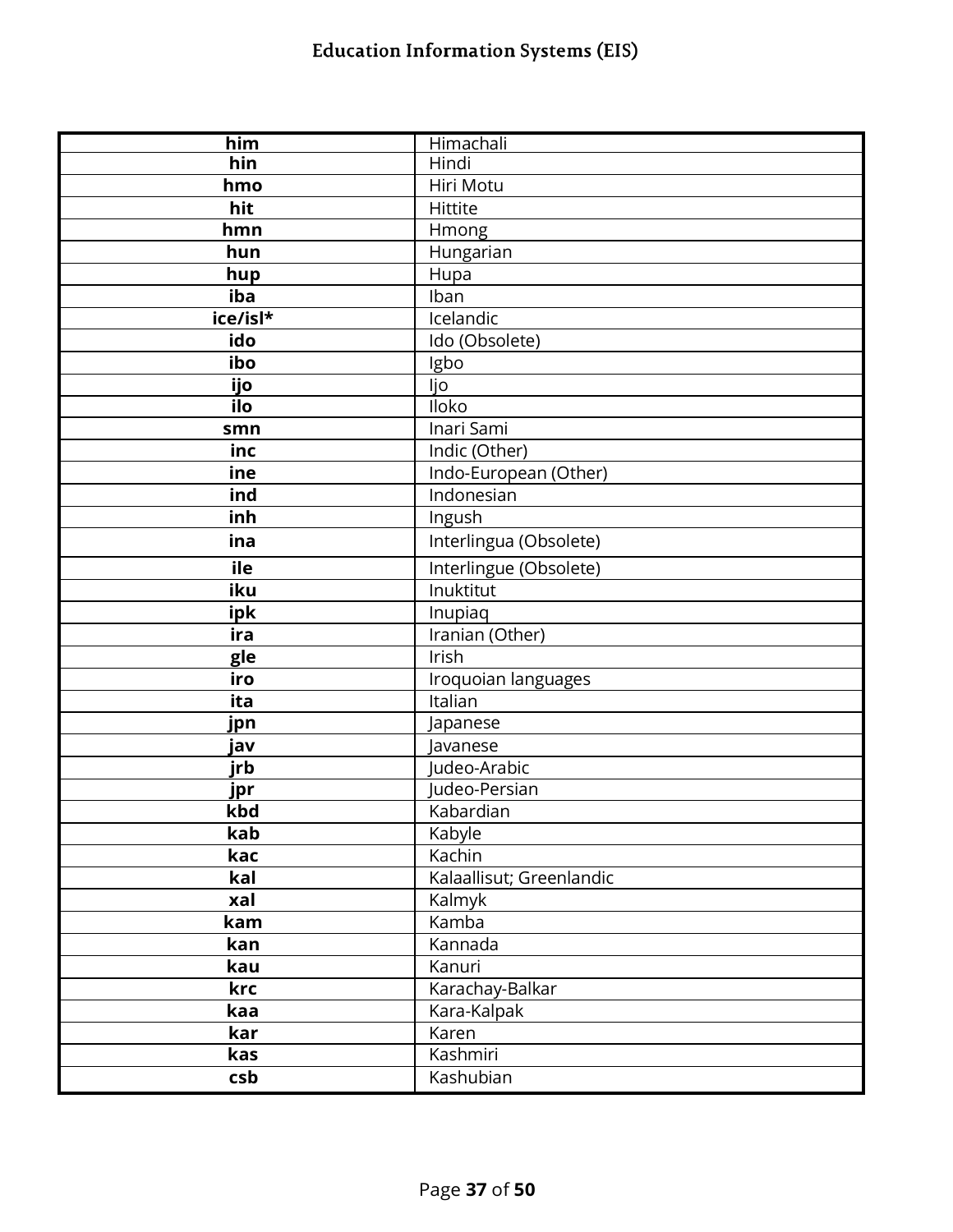| kaw | Kawi (Obsolete)    |
|-----|--------------------|
| kaz | Kazakh             |
| kha | Khasi              |
| khm | Khmer              |
| khi | Khoisan (Other)    |
| kho | Khotanese          |
| kik | Kikuyu             |
| kmb | Kimbundu           |
| kin | Kinyarwanda        |
| kir | Kirghiz            |
| tlh | Klingon (Obsolete) |
| kom | Komi               |
| kon | Kongo              |
| kok | Konkani            |
| kor | Korean             |
| kos | Kosraean           |
| kpe | Kpelle             |
| kro | Kru                |
| kua | Kuanyama           |
| kum | Kumyk              |
| kur | Kurdish            |
| kru | Kurukh             |
| kut | Kutenai            |
| kua | Kwanyama           |
| lad | Ladino             |
| lah | Lahnda             |
| lam | Lamba              |
| lao | Lao                |
| lat | Latin (Obsolete)   |
| lav | Latvian            |
| Itz | Letzeburgesch      |
| lez | Lezghian           |
| lim | Limburgan          |
| lim | Limburger          |
| lim | limburgish         |
| lin | Lingala            |
| lit | Lithuanian         |
| jbo | Lojban (Obsolete)  |
| nds | Low German         |
| nds | Low Saxon          |
| dsb | Lower Sorbian      |
| loz | Lozi               |
| lub | Luba-Katanga       |
|     |                    |
| lua | Luba-Lulua         |
| lui | Luiseno            |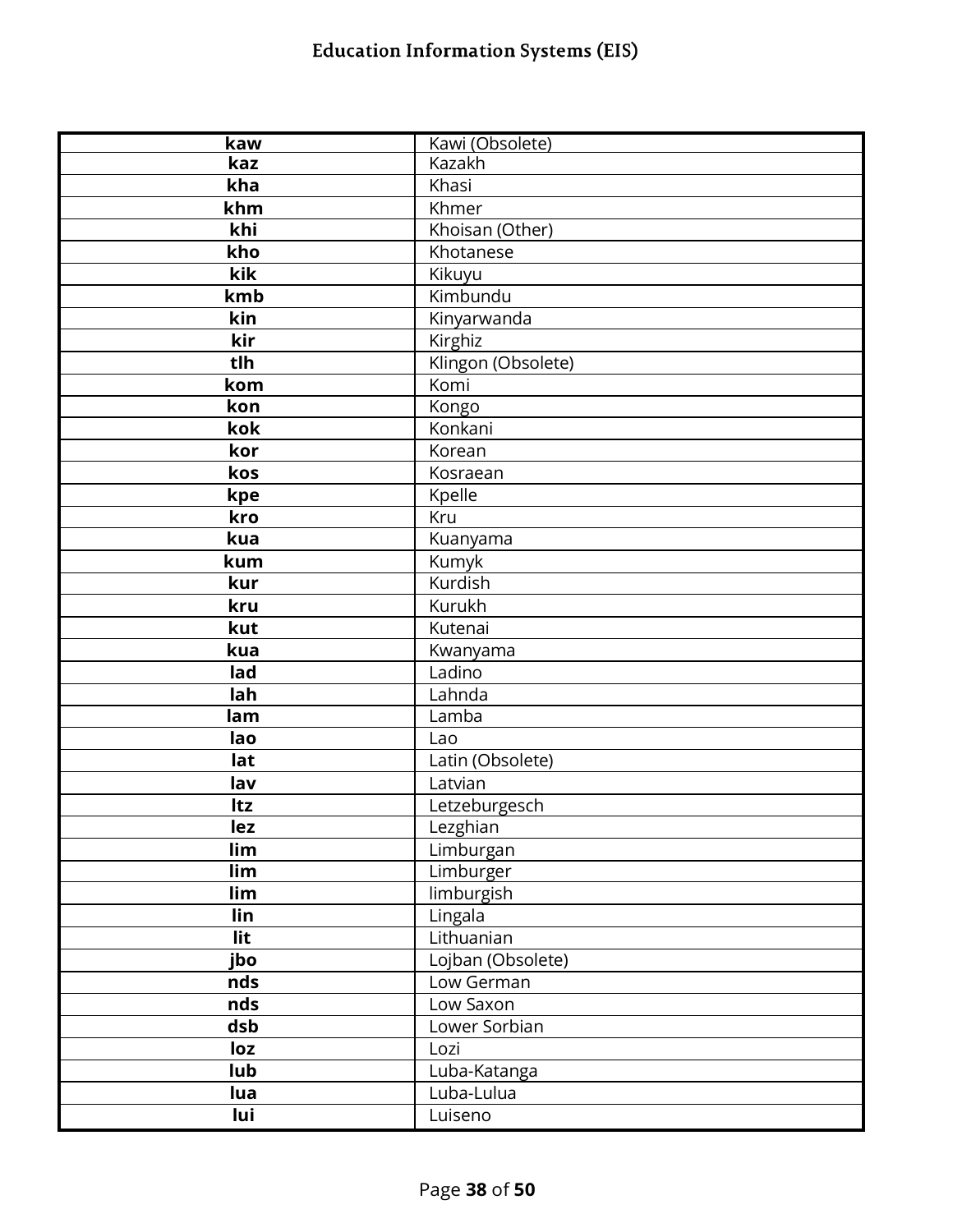| smi      | <u>Lule Sami</u>         |
|----------|--------------------------|
| lun      | Lunda                    |
| luo      | Luo (Kenya and Tanzania) |
| lus      | Lushai                   |
| Itz      | Luxembourgish            |
| mac/mkd* | Macedonian               |
| mad      | Madurese                 |
| mag      | Magahi                   |
| mai      | Maithili                 |
| mak      | Makasar                  |
| mlg      | Malagasy                 |
| may/msa* | Malay                    |
| mal      | Malayalam                |
| mlt      | Maltese                  |
| mnc      | Manchu (Obsolete)        |
| mdr      | Mandar                   |
| man      | Mandingo                 |
| mni      | Manipuri                 |
| mno      | Manobo languages         |
| glv      | Manx                     |
| mao/mri* | Maori                    |
| mar      | Marathi                  |
| chm      | Mari                     |
| mah      | Marshallese              |
| mwr      | Marwari                  |
| mas      | Masai                    |
| myn      | Mayan languages          |
| men      | Mende                    |
| mic      | Micmac                   |
| mic      | Mi'kmaq                  |
| min      | Minangkabau              |
| mwl      | Mirandese                |
| mis      | Miscellaneous languages  |
| moh      | Mohawk                   |
| mdf      | Moksha                   |
| mol      | Moldavian (Obsolete)     |
| mkh      | Mon-Khmer (Other)        |
| lol      | Mongo                    |
| mon      | Mongolian                |
| mos      | Mossi                    |
| mul      | Multiple languages       |
| mun      | Munda languages          |
| nah      | Nahuatl                  |
| nau      | Nauru                    |
| nav      | Navaho                   |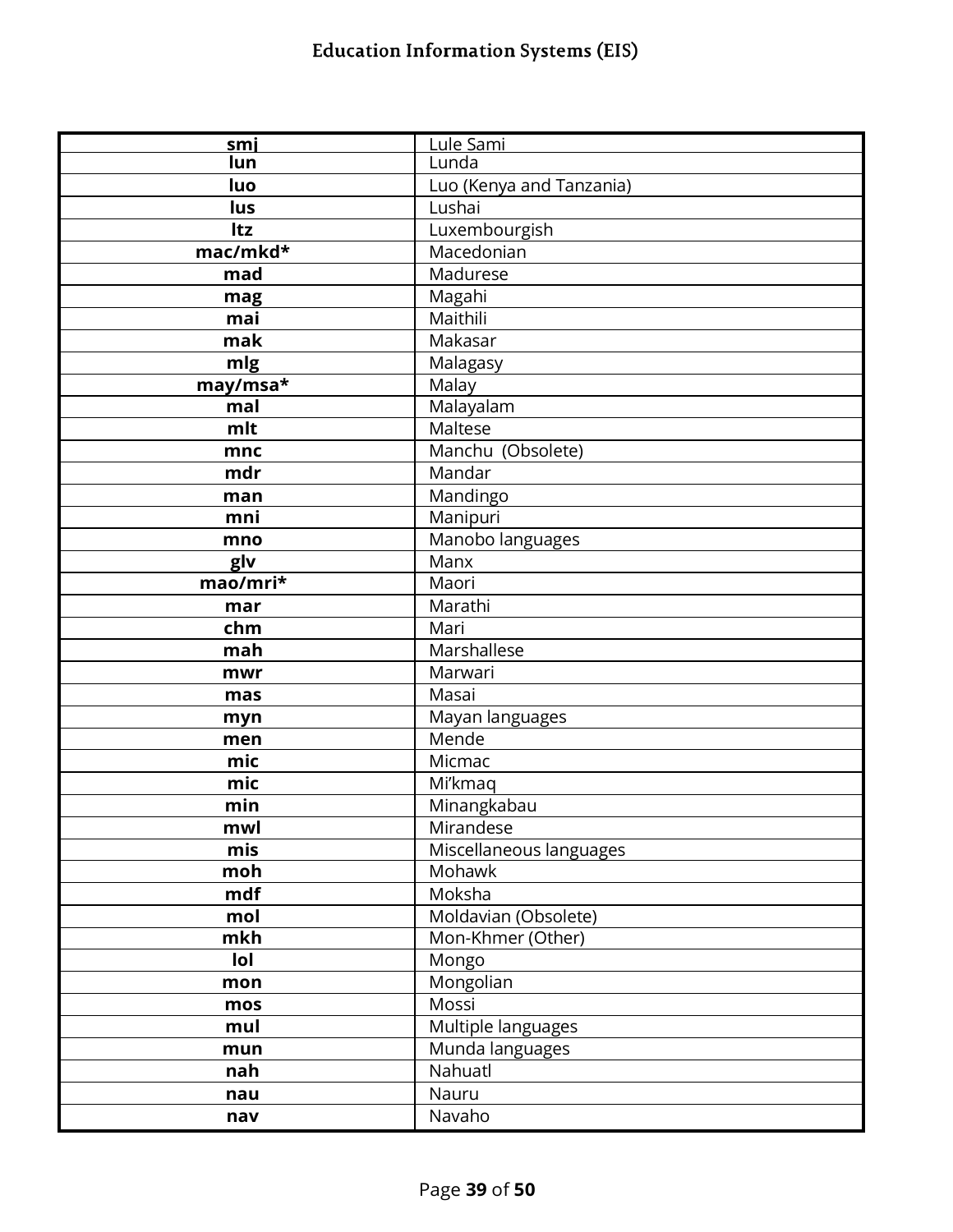| nav        | Navajo                         |
|------------|--------------------------------|
| nde        | Ndebele, North                 |
| nbl        | Ndebele, South                 |
| ndo        | Ndonga                         |
| nap        | Neapolitan                     |
| nep        | Nepali                         |
| new        | Newari; Nepal Bhasa            |
| nia        | <b>Nias</b>                    |
| nic        | Niger-Kordofanian (Other)      |
| ssa        | Nilo-Saharan (Other)           |
| niu        | Niuean                         |
| nog        | Nogai                          |
| non        | Norse, Old (Obsolete)          |
| nai        | North American Indian (Other)  |
| sme        | Northern Sami                  |
| nso        | Northern Sotho                 |
| nde        | North Ndebele                  |
| nor        | Norwegian                      |
| nob        | Norwegian Bokmål               |
| nno        | Norwegian Nynorsk              |
| nub        | Nubian languages               |
| nym        | Nyamwezi                       |
| nya        | Nyanja                         |
| nyn        | Nyankole                       |
| nno        | Nynorsk, Norwegian             |
| nyo        | Nyoro                          |
| nzi        | Nzima                          |
| oji        | Ojibwa                         |
| chu        | Old Bulgarian (Obsolete)       |
| chu        | Old Church Slavonic (Obsolete) |
| nwc        | Old Newari (Obsolete)          |
| chu        | Old Slavonic (Obsolete)        |
| ori        | Oriya                          |
| orm        | Oromo                          |
| osa        | Osage (Obsolete)               |
| <b>OSS</b> | Ossetian                       |
| <b>OSS</b> | Ossetic                        |
| oto        | Otomian languages              |
| pal        | Pahlavi (Obsolete)             |
| pau        | Palauan                        |
| pli        | Pali (Obsolete)                |
| pam        | Pampanga                       |
| pag        | Pangasinan                     |
| pan        | Panjabi                        |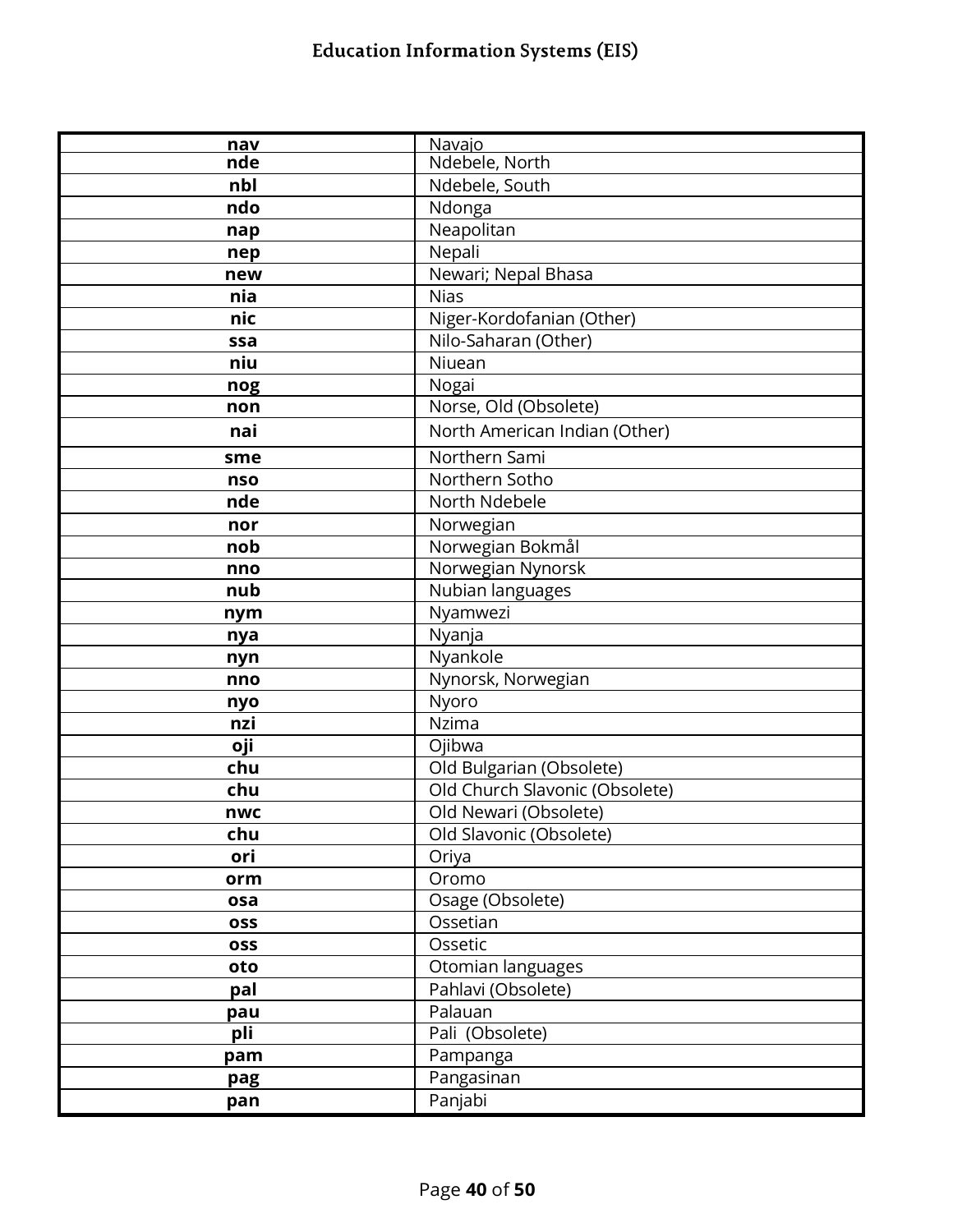| pap      | Papiamento                   |
|----------|------------------------------|
| paa      | Papuan (Other)               |
| nso      | Pedi                         |
| per/fas* | Persian                      |
| phi      | Philippine (Other)           |
| phn      | Phoenician (Obsolete)        |
| fil      | Pilipino                     |
| pon      | Pohnpeian                    |
| pol      | Polish                       |
| por      | Portuguese                   |
| pra      | Prakrit languages            |
| pan      | Punjabi                      |
| pus      | Pushto                       |
| que      | Quechua                      |
| roh      | Raeto-Romance                |
| raj      | Rajasthani                   |
| rap      | Rapanui                      |
| rar      | Rarotongan                   |
| roa      | Romance (Other)              |
| rum/ron* | Romanian                     |
| rom      | Romany                       |
| run      | Rundi                        |
| rus      | Russian                      |
| sal      | Salishan languages           |
| sam      | Samaritan Aramaic (Obsolete) |
| smi      | Sami languages (Other)       |
| smo      | Samoan                       |
| sad      | Sandawe                      |
| sag      | Sango                        |
| san      | Sanskrit (Obsolete)          |
| sat      | Santali                      |
| srd      | Sardinian                    |
| sas      | Sasak                        |
| nds      | Saxon, Low                   |
| sco      | Scots                        |
| gla      | <b>Scottish Gaelic</b>       |
| sel      | Selkup                       |
| sem      | Semitic (Other)              |
| nso      | Sepedi                       |
| scc/srp* | Serbian (scc - Obsolete)     |
| srr      | Serer                        |
| shn      | Shan                         |
| sna      | Shona                        |
| iii      | Sichuan Yi                   |
| scn      | Sicilian                     |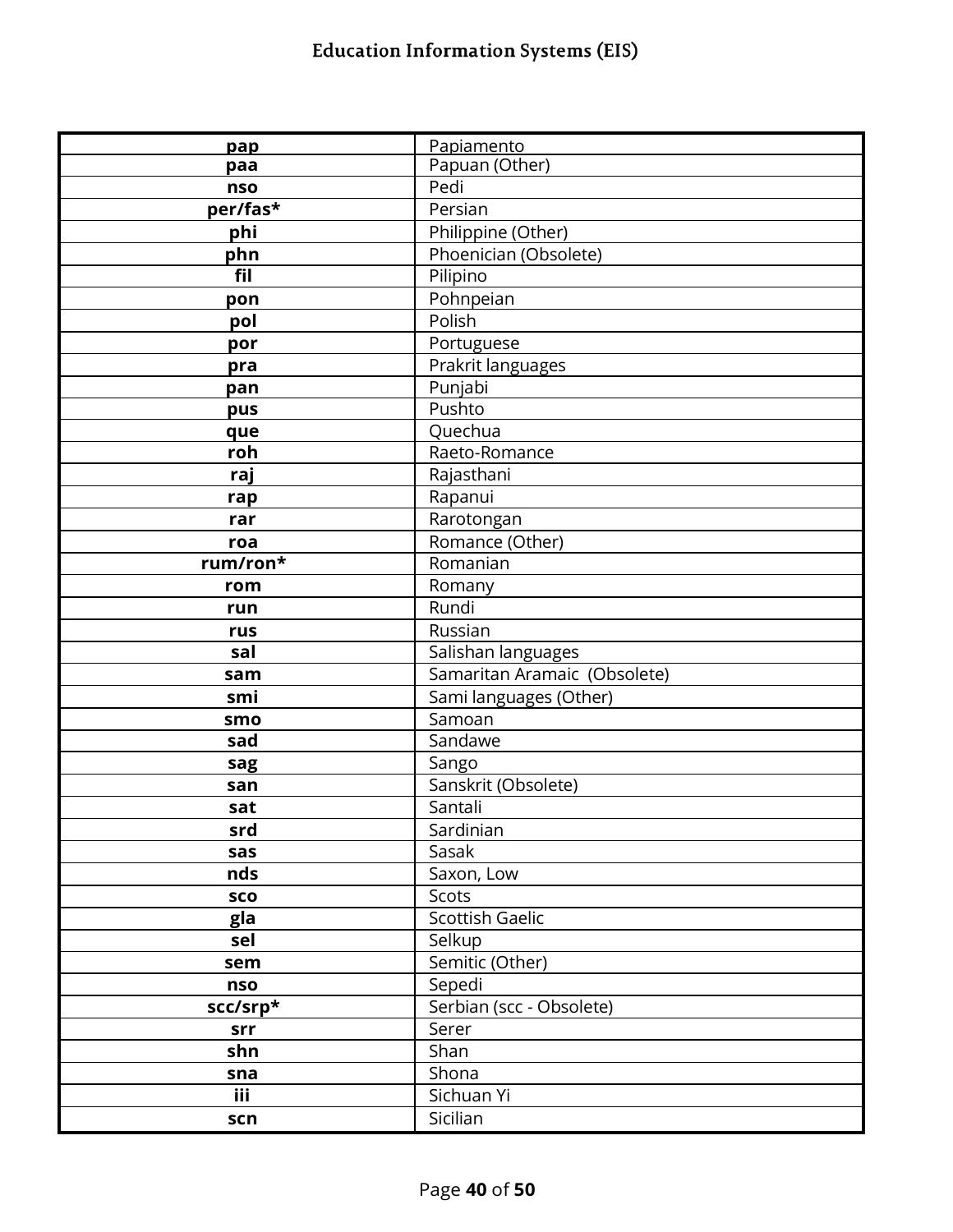| sid        | Sidamo                        |
|------------|-------------------------------|
| sgn        | Sign languages                |
| bla        | Siksika                       |
| snd        | Sindhi                        |
| sin        | Sinhala                       |
| sin        | Sinhalese                     |
| sit        | Sino-Tibetan (Other)          |
| sio        | Siouan languages              |
| sms        | Skolt Sami                    |
| den        | Slave (Athapascan)            |
| sla        | Slavic (Other)                |
| slo/slk*   | Slovak                        |
| slv        | Slovenian                     |
| sog        | Sogdian                       |
| som        | Somali                        |
| son        | Songhai                       |
| snk        | Soninke                       |
| wen        | Sorbian languages             |
| nso        | Sotho, Northern               |
| sot        | Sotho, Southern               |
| sai        | South American Indian (Other) |
| alt        | Southern Altai                |
| sma        | Southern Sami                 |
| nbl        | South Ndebele                 |
| spa        | Spanish                       |
| suk        | Sukuma                        |
| <b>SUX</b> | Sumerian (Obsolete)           |
| sun        | Sundanese                     |
| sus        | Susu                          |
| swa        | Swahili                       |
| <b>SSW</b> | Swati                         |
| swe        | Swedish                       |
| syr        | Syriac                        |
| tgl        | <b>Tagalog</b>                |
| tah        | Tahitian                      |
| tai        | Tai (Other)                   |
| tgk        | Tajik                         |
| tmh        | <b>Tamashek</b>               |
| tam        | Tamil                         |
| tat        | Tatar                         |
| tel        | Telugu                        |
| ter        | Tereno                        |
| tet        | Tetum                         |
| tha        | Thai                          |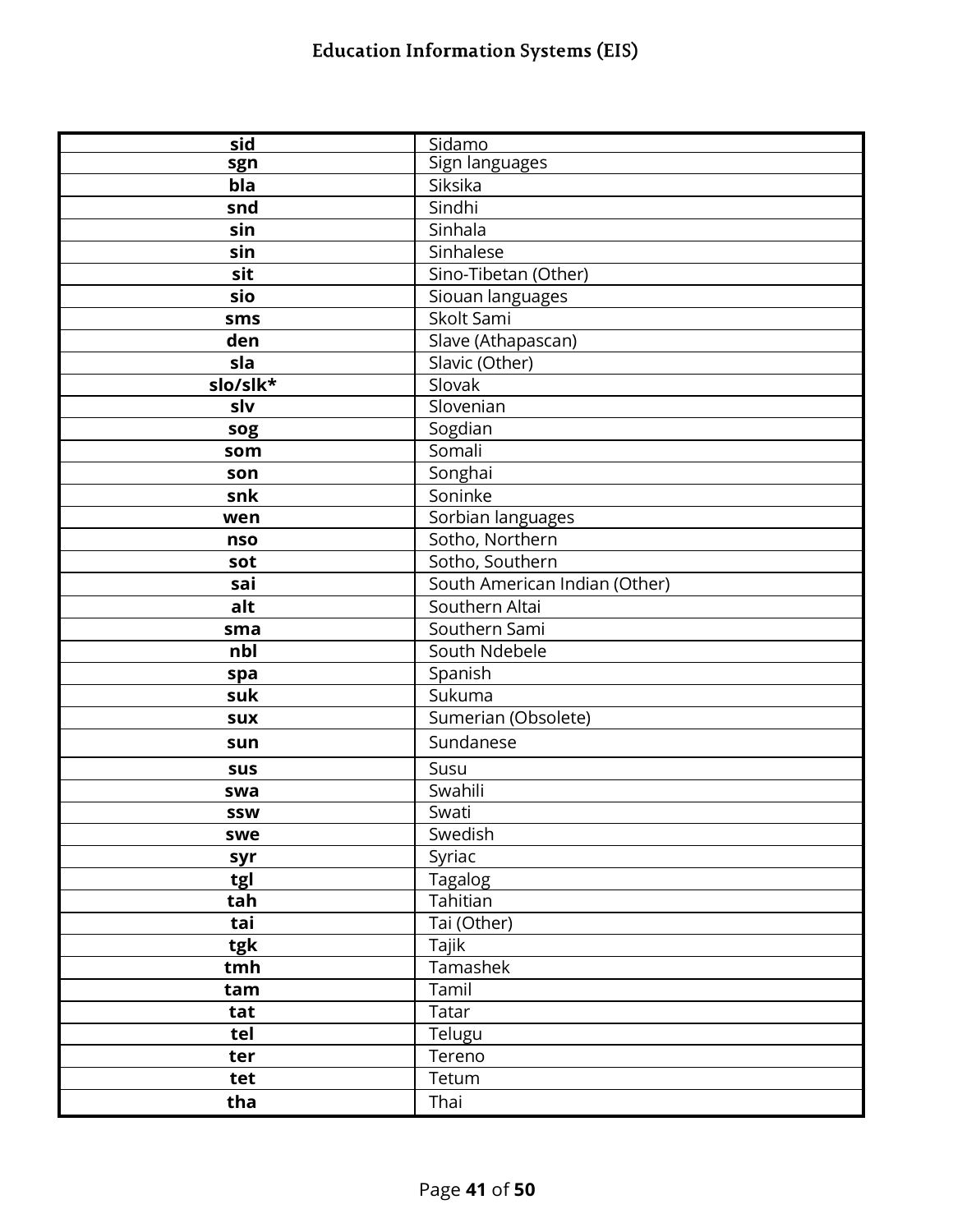| tig<br><b>Tigre</b><br>tir<br>Tigrinya<br>Timne<br>tem<br>tiv<br>Tiv<br>tlh<br>tlhlngan-Hol (Obsolete)<br>tli<br>Tlingit<br><b>Tok Pisin</b><br>tpi<br>Tokelau<br>tkl<br>Tonga (Nyasa)<br>tog<br>Tonga (Tonga Islands)<br>ton<br>Tsimshian<br>tsi<br>Tsonga<br>tso<br>Tswana<br>tsn<br>Tumbuka<br>tum<br>Tupi languages<br>tup<br>Turkish<br>tur<br>Turkmen<br>tuk<br>Tuvalu<br>tvl<br>Tuvinian<br>tyv<br>twi<br>Twi<br>udm<br><b>Udmurt</b><br>Ugaritic (Obsolete)<br>uga<br>Uighur; Uyghur<br>uig<br>Ukrainian<br>ukr<br>Umbundu<br>umb<br>Undetermined<br>und<br>Upper Sorbian<br>hsb<br>Urdu<br>urd<br>Uzbek<br>uzb<br>Vai<br>vai<br>Valencian<br>cat<br>Venda<br>ven<br>vie<br>Vietnamese<br>Volapük (Obsolete)<br>vol<br>Votic<br>vot<br>Wakashan languages<br>wak<br>Walamo<br>wal<br>Walloon<br>wln<br>Waray<br>war<br>Washo<br>was<br>wel/cym*<br>Welsh<br>Wolof<br>wol | tib/bod* | Tibetan |
|----------------------------------------------------------------------------------------------------------------------------------------------------------------------------------------------------------------------------------------------------------------------------------------------------------------------------------------------------------------------------------------------------------------------------------------------------------------------------------------------------------------------------------------------------------------------------------------------------------------------------------------------------------------------------------------------------------------------------------------------------------------------------------------------------------------------------------------------------------------------------------|----------|---------|
|                                                                                                                                                                                                                                                                                                                                                                                                                                                                                                                                                                                                                                                                                                                                                                                                                                                                                  |          |         |
|                                                                                                                                                                                                                                                                                                                                                                                                                                                                                                                                                                                                                                                                                                                                                                                                                                                                                  |          |         |
|                                                                                                                                                                                                                                                                                                                                                                                                                                                                                                                                                                                                                                                                                                                                                                                                                                                                                  |          |         |
|                                                                                                                                                                                                                                                                                                                                                                                                                                                                                                                                                                                                                                                                                                                                                                                                                                                                                  |          |         |
|                                                                                                                                                                                                                                                                                                                                                                                                                                                                                                                                                                                                                                                                                                                                                                                                                                                                                  |          |         |
|                                                                                                                                                                                                                                                                                                                                                                                                                                                                                                                                                                                                                                                                                                                                                                                                                                                                                  |          |         |
|                                                                                                                                                                                                                                                                                                                                                                                                                                                                                                                                                                                                                                                                                                                                                                                                                                                                                  |          |         |
|                                                                                                                                                                                                                                                                                                                                                                                                                                                                                                                                                                                                                                                                                                                                                                                                                                                                                  |          |         |
|                                                                                                                                                                                                                                                                                                                                                                                                                                                                                                                                                                                                                                                                                                                                                                                                                                                                                  |          |         |
|                                                                                                                                                                                                                                                                                                                                                                                                                                                                                                                                                                                                                                                                                                                                                                                                                                                                                  |          |         |
|                                                                                                                                                                                                                                                                                                                                                                                                                                                                                                                                                                                                                                                                                                                                                                                                                                                                                  |          |         |
|                                                                                                                                                                                                                                                                                                                                                                                                                                                                                                                                                                                                                                                                                                                                                                                                                                                                                  |          |         |
|                                                                                                                                                                                                                                                                                                                                                                                                                                                                                                                                                                                                                                                                                                                                                                                                                                                                                  |          |         |
|                                                                                                                                                                                                                                                                                                                                                                                                                                                                                                                                                                                                                                                                                                                                                                                                                                                                                  |          |         |
|                                                                                                                                                                                                                                                                                                                                                                                                                                                                                                                                                                                                                                                                                                                                                                                                                                                                                  |          |         |
|                                                                                                                                                                                                                                                                                                                                                                                                                                                                                                                                                                                                                                                                                                                                                                                                                                                                                  |          |         |
|                                                                                                                                                                                                                                                                                                                                                                                                                                                                                                                                                                                                                                                                                                                                                                                                                                                                                  |          |         |
|                                                                                                                                                                                                                                                                                                                                                                                                                                                                                                                                                                                                                                                                                                                                                                                                                                                                                  |          |         |
|                                                                                                                                                                                                                                                                                                                                                                                                                                                                                                                                                                                                                                                                                                                                                                                                                                                                                  |          |         |
|                                                                                                                                                                                                                                                                                                                                                                                                                                                                                                                                                                                                                                                                                                                                                                                                                                                                                  |          |         |
|                                                                                                                                                                                                                                                                                                                                                                                                                                                                                                                                                                                                                                                                                                                                                                                                                                                                                  |          |         |
|                                                                                                                                                                                                                                                                                                                                                                                                                                                                                                                                                                                                                                                                                                                                                                                                                                                                                  |          |         |
|                                                                                                                                                                                                                                                                                                                                                                                                                                                                                                                                                                                                                                                                                                                                                                                                                                                                                  |          |         |
|                                                                                                                                                                                                                                                                                                                                                                                                                                                                                                                                                                                                                                                                                                                                                                                                                                                                                  |          |         |
|                                                                                                                                                                                                                                                                                                                                                                                                                                                                                                                                                                                                                                                                                                                                                                                                                                                                                  |          |         |
|                                                                                                                                                                                                                                                                                                                                                                                                                                                                                                                                                                                                                                                                                                                                                                                                                                                                                  |          |         |
|                                                                                                                                                                                                                                                                                                                                                                                                                                                                                                                                                                                                                                                                                                                                                                                                                                                                                  |          |         |
|                                                                                                                                                                                                                                                                                                                                                                                                                                                                                                                                                                                                                                                                                                                                                                                                                                                                                  |          |         |
|                                                                                                                                                                                                                                                                                                                                                                                                                                                                                                                                                                                                                                                                                                                                                                                                                                                                                  |          |         |
|                                                                                                                                                                                                                                                                                                                                                                                                                                                                                                                                                                                                                                                                                                                                                                                                                                                                                  |          |         |
|                                                                                                                                                                                                                                                                                                                                                                                                                                                                                                                                                                                                                                                                                                                                                                                                                                                                                  |          |         |
|                                                                                                                                                                                                                                                                                                                                                                                                                                                                                                                                                                                                                                                                                                                                                                                                                                                                                  |          |         |
|                                                                                                                                                                                                                                                                                                                                                                                                                                                                                                                                                                                                                                                                                                                                                                                                                                                                                  |          |         |
|                                                                                                                                                                                                                                                                                                                                                                                                                                                                                                                                                                                                                                                                                                                                                                                                                                                                                  |          |         |
|                                                                                                                                                                                                                                                                                                                                                                                                                                                                                                                                                                                                                                                                                                                                                                                                                                                                                  |          |         |
|                                                                                                                                                                                                                                                                                                                                                                                                                                                                                                                                                                                                                                                                                                                                                                                                                                                                                  |          |         |
|                                                                                                                                                                                                                                                                                                                                                                                                                                                                                                                                                                                                                                                                                                                                                                                                                                                                                  |          |         |
|                                                                                                                                                                                                                                                                                                                                                                                                                                                                                                                                                                                                                                                                                                                                                                                                                                                                                  |          |         |
|                                                                                                                                                                                                                                                                                                                                                                                                                                                                                                                                                                                                                                                                                                                                                                                                                                                                                  |          |         |
|                                                                                                                                                                                                                                                                                                                                                                                                                                                                                                                                                                                                                                                                                                                                                                                                                                                                                  |          |         |
|                                                                                                                                                                                                                                                                                                                                                                                                                                                                                                                                                                                                                                                                                                                                                                                                                                                                                  |          |         |
|                                                                                                                                                                                                                                                                                                                                                                                                                                                                                                                                                                                                                                                                                                                                                                                                                                                                                  |          |         |
|                                                                                                                                                                                                                                                                                                                                                                                                                                                                                                                                                                                                                                                                                                                                                                                                                                                                                  | xho      | Xhosa   |
| Yakut<br>sah                                                                                                                                                                                                                                                                                                                                                                                                                                                                                                                                                                                                                                                                                                                                                                                                                                                                     |          |         |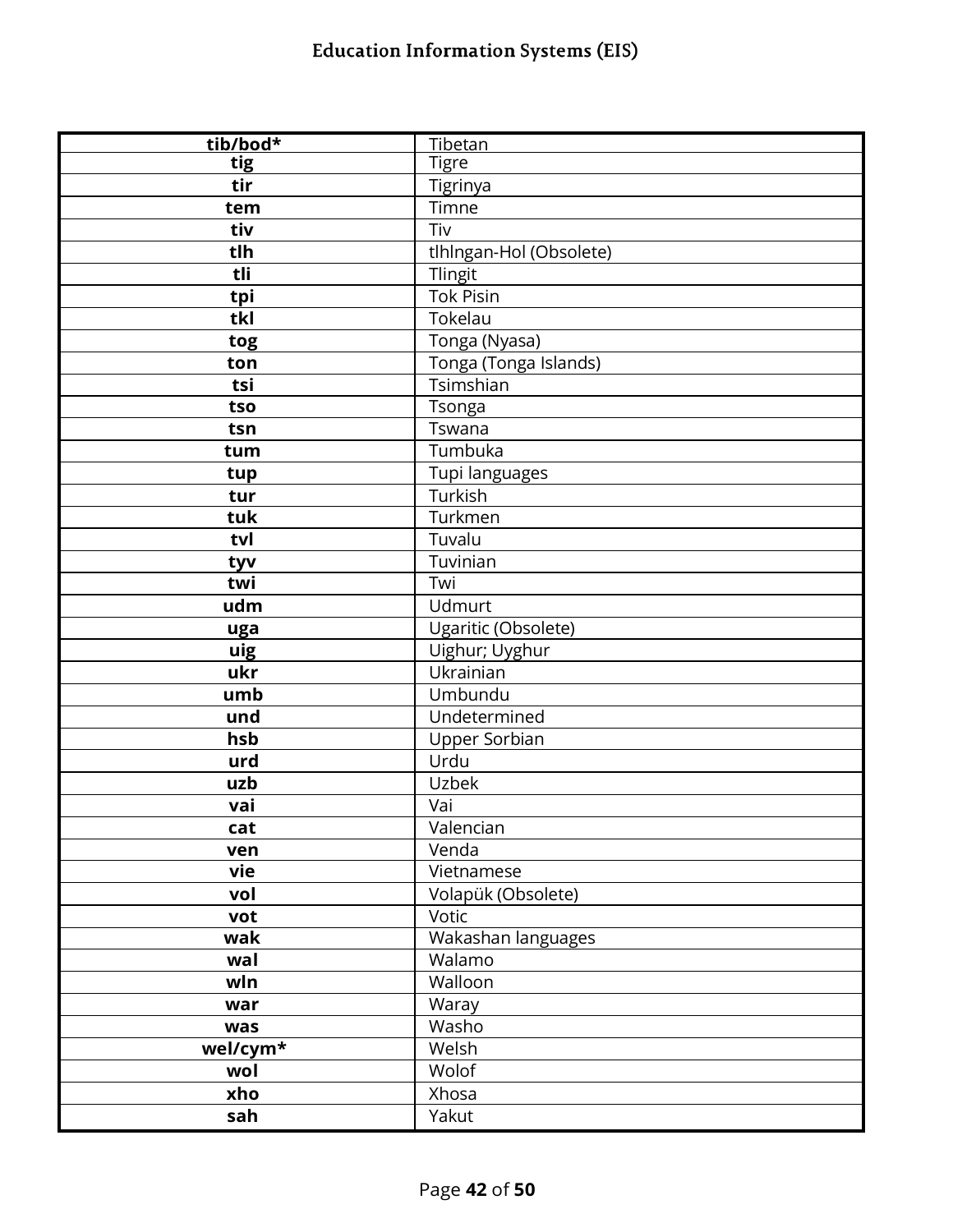| yao | Yao             |
|-----|-----------------|
| yap | Yapese          |
| yid | Yiddish         |
| yor | Yoruba          |
| ypk | Yupik languages |
| znd | Zande           |
| zap | Zapotec         |
| zen | Zenaga          |
| zha | Zhuang          |
| zul | Zulu            |
| zun | Zuni            |
| oth | Other languages |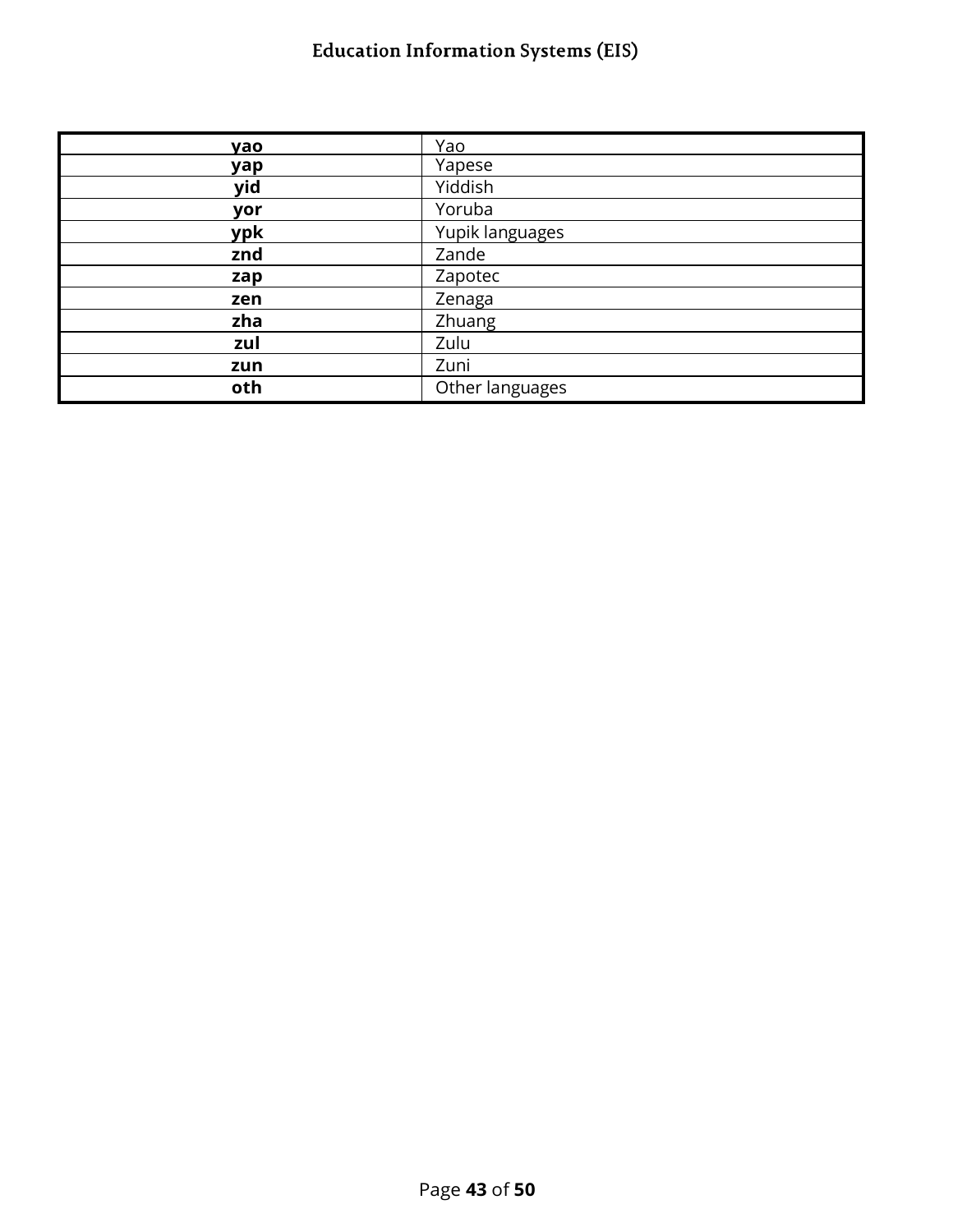<span id="page-47-0"></span>

| Club id          | <b>Full Club Name</b>                                                               | Category   |
|------------------|-------------------------------------------------------------------------------------|------------|
| <b>BPA</b>       | <b>Business Professionals of America</b>                                            | <b>CTE</b> |
| <b>DECA</b>      | Distributive Education Clubs of America                                             | <b>CTE</b> |
| <b>FBLA</b>      | <b>Future Business Leaders of America</b>                                           | <b>CTE</b> |
| <b>FCCLA</b>     | Family, Career and Community Leaders of America                                     | <b>CTE</b> |
| <b>FFA</b>       | <b>Future Farmers of America</b>                                                    | <b>CTE</b> |
| <b>HOSA</b>      | Health Occupations Students of America                                              | <b>CTE</b> |
| <b>TCA_JTG</b>   | Tennessee Career Association or Jobs for Tennessee<br>Career Development Conference | <b>CTE</b> |
| <b>SkillsUSA</b> | Skills USA                                                                          | <b>CTE</b> |
| <b>TSA</b>       | <b>Technology Student Association</b>                                               | <b>CTE</b> |

#### Appendix Q - Student Clubs 12/5/2007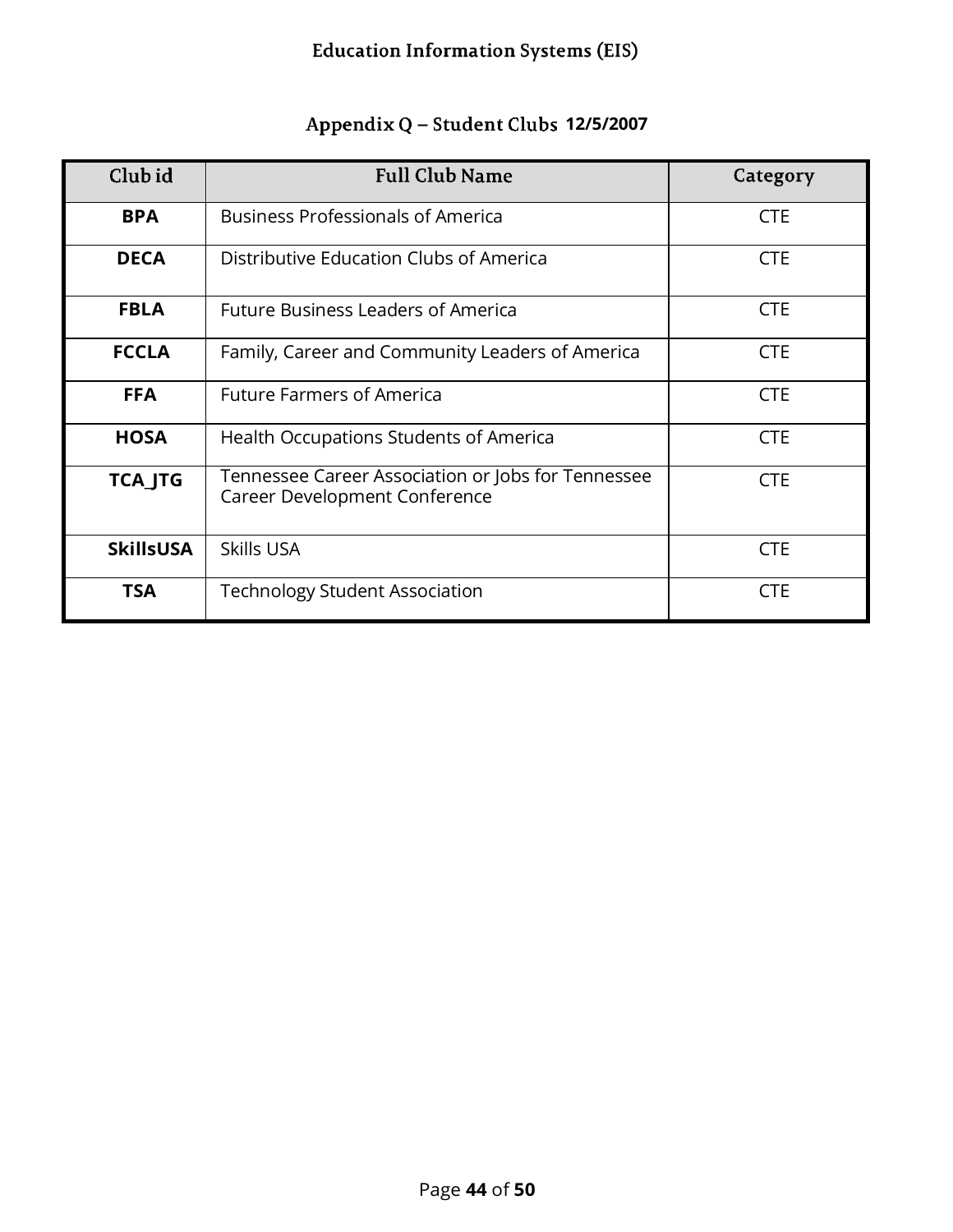<span id="page-48-0"></span>

| C.J. | $D^{\alpha}$                                                                     |
|------|----------------------------------------------------------------------------------|
|      |                                                                                  |
| 01   | shelters or transitional housing                                                 |
| 02   | doubled up (living with other persons due to economic reasons)                   |
| 03   | unsheltered (cars, parks, campgrounds, abandoned buildings, substandard housing) |
| 04   | hotels/motels due to lack of alternative adequate accommodations                 |

#### Appendix R - Homeless Primary Night Time Residence 03/09/2018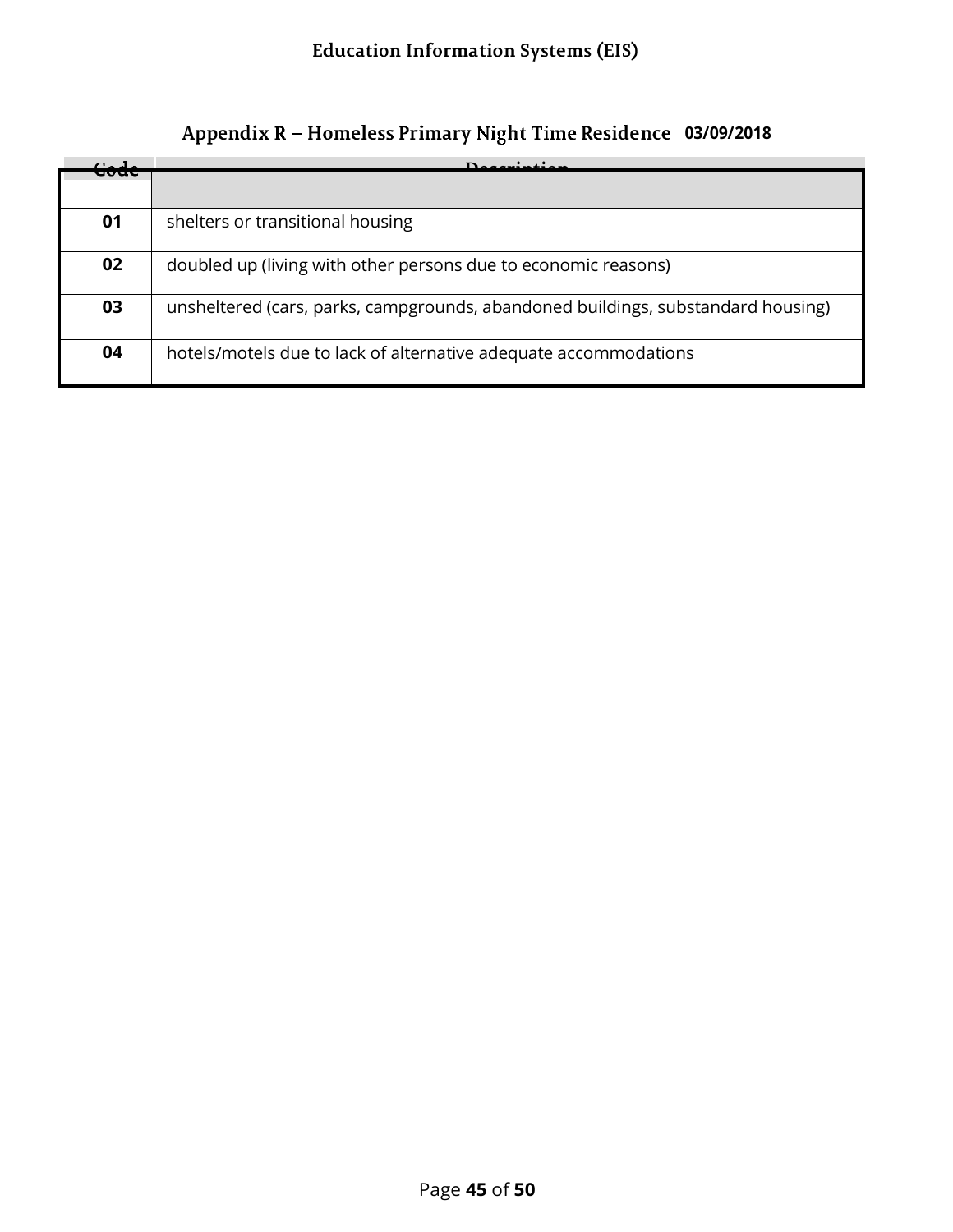<span id="page-49-0"></span>

| Classification | Appendix S - Student Classification 7/1/2017<br>Begin School Year هاتا |           | Last Valid School Year |
|----------------|------------------------------------------------------------------------|-----------|------------------------|
|                |                                                                        |           |                        |
| 1              | LEAPs participant                                                      | 2009-2010 |                        |
| $\overline{2}$ | 21st CCL Participant                                                   | 2009-2010 |                        |
| 3              | CEP Eligible                                                           | 2013-2014 | 2016-2017              |
| 4              | <b>Active Duty Military</b>                                            | 2014-2015 |                        |
| 5              | <b>National Guard Military</b>                                         | 2014-2015 |                        |
| 6              | Reserve Military Dependent                                             | 2014-2015 |                        |
| 7              | Juvenile Court Referral                                                | 2014-2015 |                        |
| 8              | <b>IEA Program</b>                                                     | 2016-2017 |                        |
| A              | Alternative                                                            | 2000-2001 |                        |
| B              | Fee Based P3, P4                                                       | 2000-2001 |                        |
| $\mathsf{C}$   | Rita                                                                   | 2000-2001 | 2008-2009              |
| D              | Adult                                                                  | 2000-2001 |                        |
| E              | Head Start Funded P3, P4                                               | 2000-2001 |                        |
| F              | Locally Funded P3, P4                                                  | 2000-2001 |                        |
| G              | $GED+2$                                                                | 2000-2001 | 2008-2009              |
| H              | Homeless                                                               | 2000-2001 |                        |
|                | Migrant                                                                | 2000-2001 |                        |
|                | <b>Direct Certified Economically</b><br>Disadvantaged                  | 2015-2016 |                        |
| K              | <b>Residential Mental Health</b>                                       | 2011-2012 |                        |
|                | Pre-K EconDis                                                          | 2000-2001 |                        |
| M              | Magnet                                                                 | 2000-2001 | 2008-2009              |
| N              | Early Reading First P3, P4                                             | 2000-2001 | 2013-2014              |
| $\mathbf{o}$   | Lottery Funded, P4 only                                                | 2000-2001 | 2013-2014              |
| P              | Private                                                                | 2000-2001 |                        |
| Q              | State funded: expansion/pilot                                          | 2000-2001 |                        |
| R              | Regular                                                                | 2000-2001 |                        |
| T              | Title I                                                                | 2000-2001 |                        |
| $\mathbf U$    | Runaway                                                                | 2014-2015 |                        |
| $\mathbf{V}$   | Even Start Funded P3, P4                                               | 2000-2001 |                        |
| W              | Imagination Library                                                    | 2000-2001 |                        |
| X              | Free Lunch                                                             | 2000-2001 | 2016-2017              |
| Y              | Reduced Lunch                                                          | 2000-2001 | 2016-2017              |
| Z              | Student Paid Lunch(full price)                                         | 2000-2001 | 2016-2017              |
| 504            | 504 Plan                                                               | 2018-2019 |                        |
| DYS01          | Dyslexia Specific                                                      | 2017-2018 |                        |
| <b>FOS01</b>   | <b>Foster Care</b>                                                     | 2017-2018 |                        |
| JDC01          | JDC Bedford County                                                     | 2018-2019 |                        |
| JDC02          | <b>JDC Blount County</b>                                               | 2018-2019 |                        |
| JDC03          | JDC Bradley County                                                     | 2018-2019 |                        |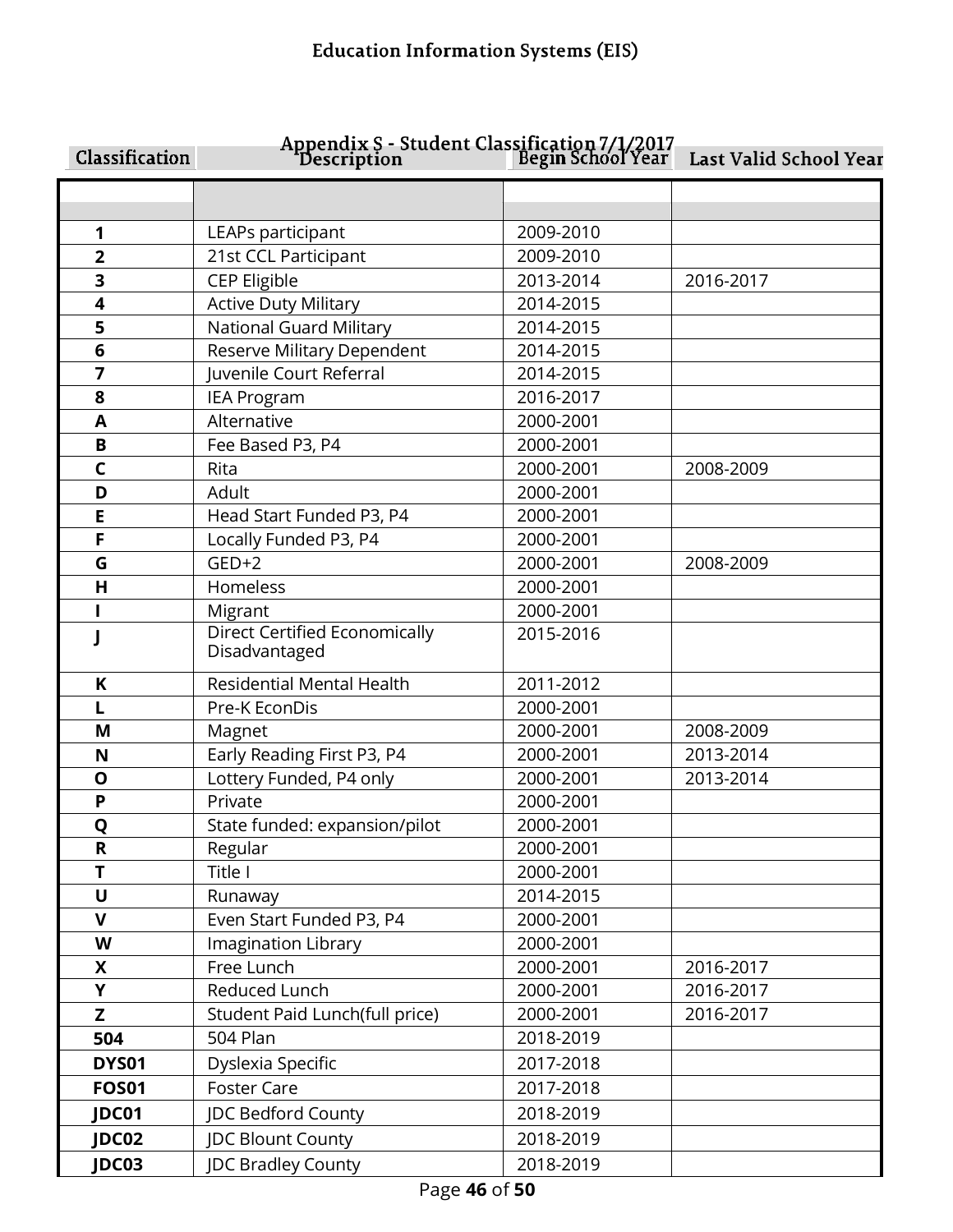| <b>Education Information Systems (EIS)</b> |                     |           |  |
|--------------------------------------------|---------------------|-----------|--|
| IDC04                                      | JDC Davidson County | 2018-2019 |  |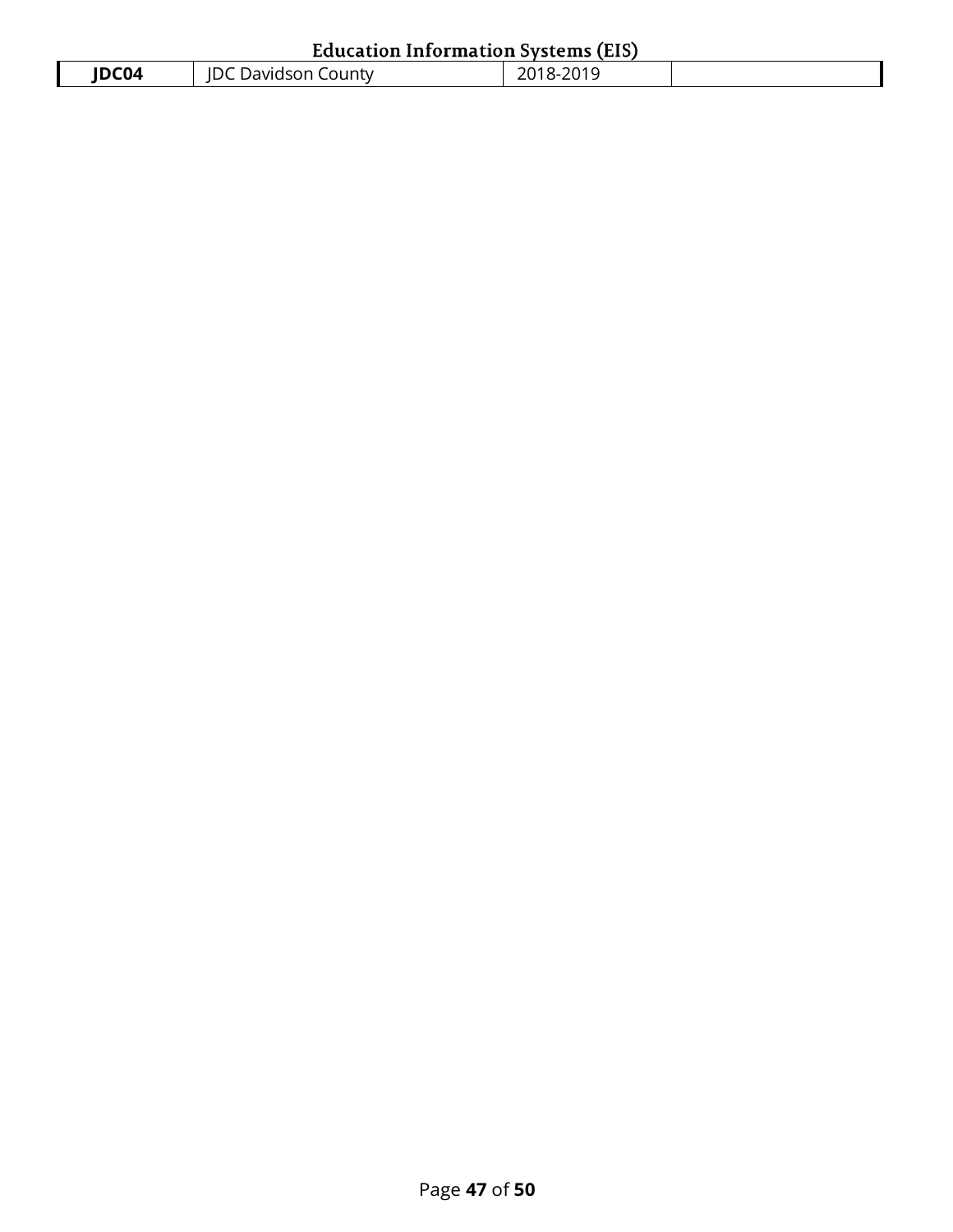#### **JDC05** | JDC Hamilton County | 2018-2019 **JDC06** JDC Madison County 2018-2019 **JDC07** JDC Middle Tennessee 2018-2019 **JDC08** | JDC Putnam County | 2018-2019 **JDC09** JDC Rhea County 2018-2019 **JDC Richard L. Bean Service Center /<br><b>JDC10** *Lenoy County* Knox County 2018-2019 **JDC11** | JDC Rutherford County | 2018-2019 **JDC12** | JDC Scott County | 2018-2019 **JDC13** | JDC Sevier County | 2018-2019 **JDC14** | JDC Shelby County | 2018-2019 **JDC15** JDC UHS/McDowell 2018-2019 **JDC16** | JDC Upper East Tennessee Regional | 2018-2019 **JDC17** JDC Williamson County 2018-2019 **PDG01** PDG Expansion 2017-2018 **PDG02** VPK with PDG enhancement 2017-2018 **QDT00** Qualified Court Ordered Day 2018-2019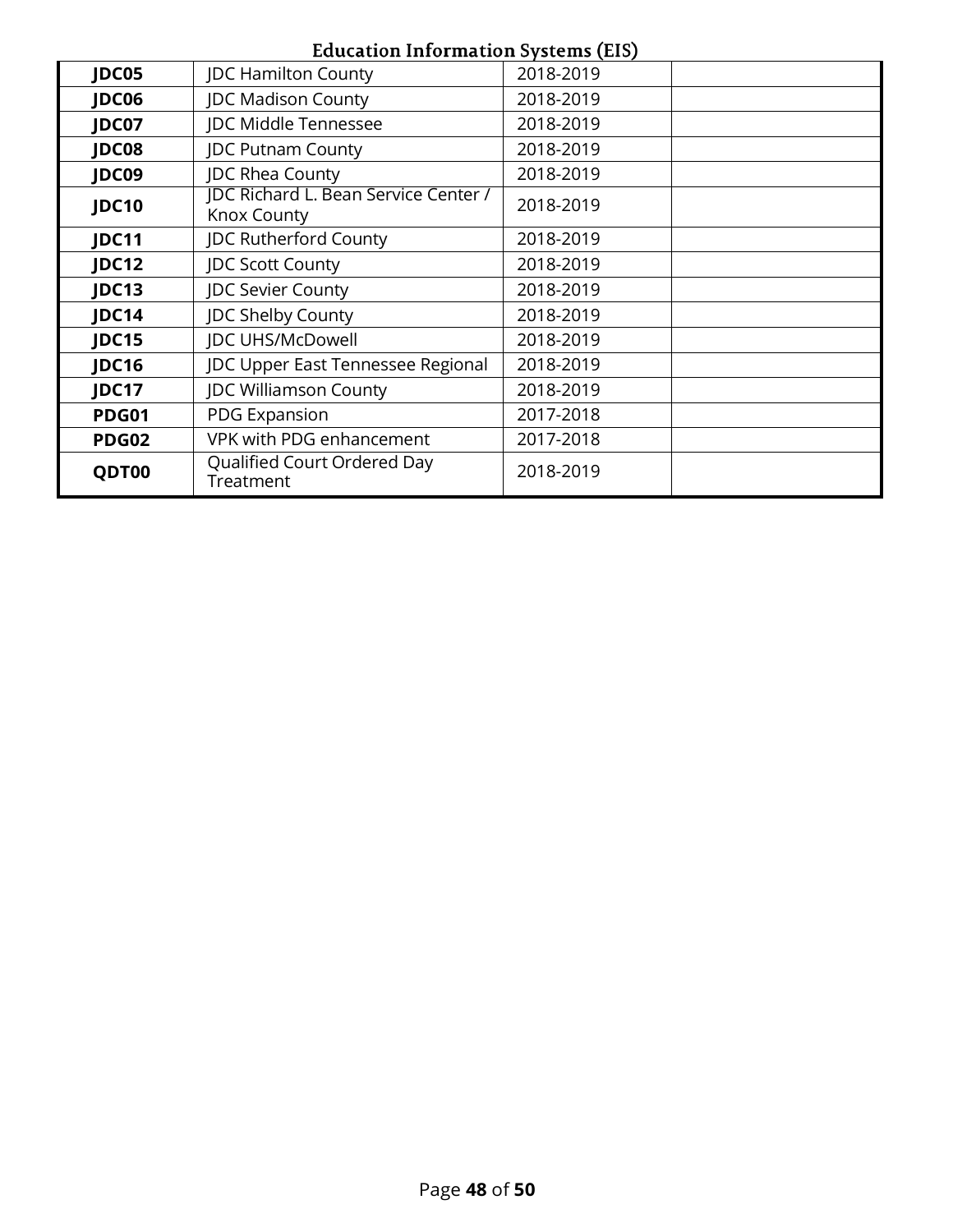#### Appendix T - TA Instructional Services 2/31/2011

<span id="page-52-0"></span>

| <b>TA Instructional Code</b> | Description           |
|------------------------------|-----------------------|
| 01                           | Math                  |
| 02                           | <b>RLA</b>            |
| 03                           | Science               |
| 04                           | <b>Social Studies</b> |
| 05                           | Vocational            |
| 06                           | Other                 |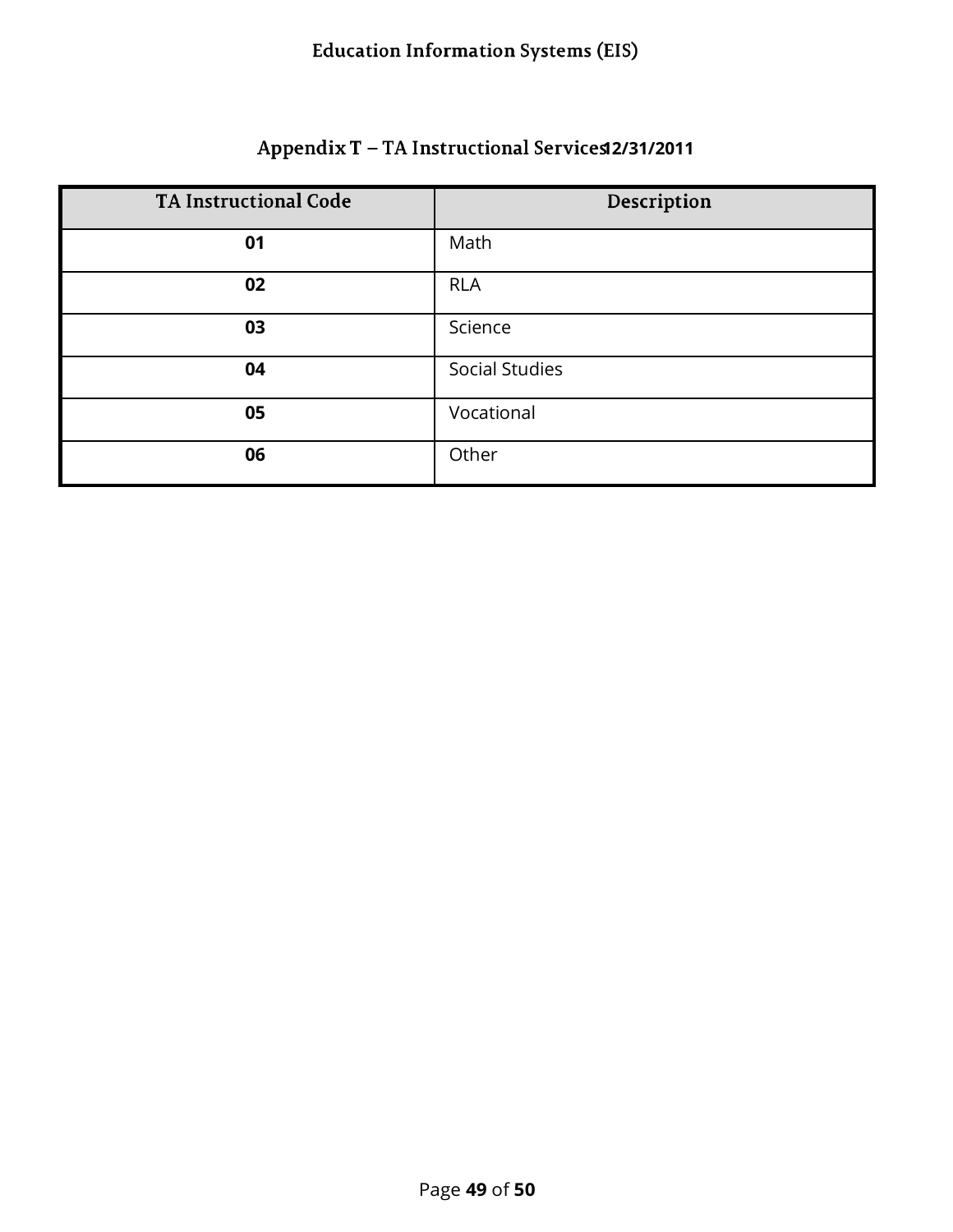#### Appendix U - TA Support Services 12/31/2011

<span id="page-53-0"></span>

| TA Support Code | Description |
|-----------------|-------------|
| 01              | Health      |
| 02              | Dental      |
| 03              | Eye Card    |
| 04              | Guidance    |
| 05              | Advocacy    |
| 06              | Other       |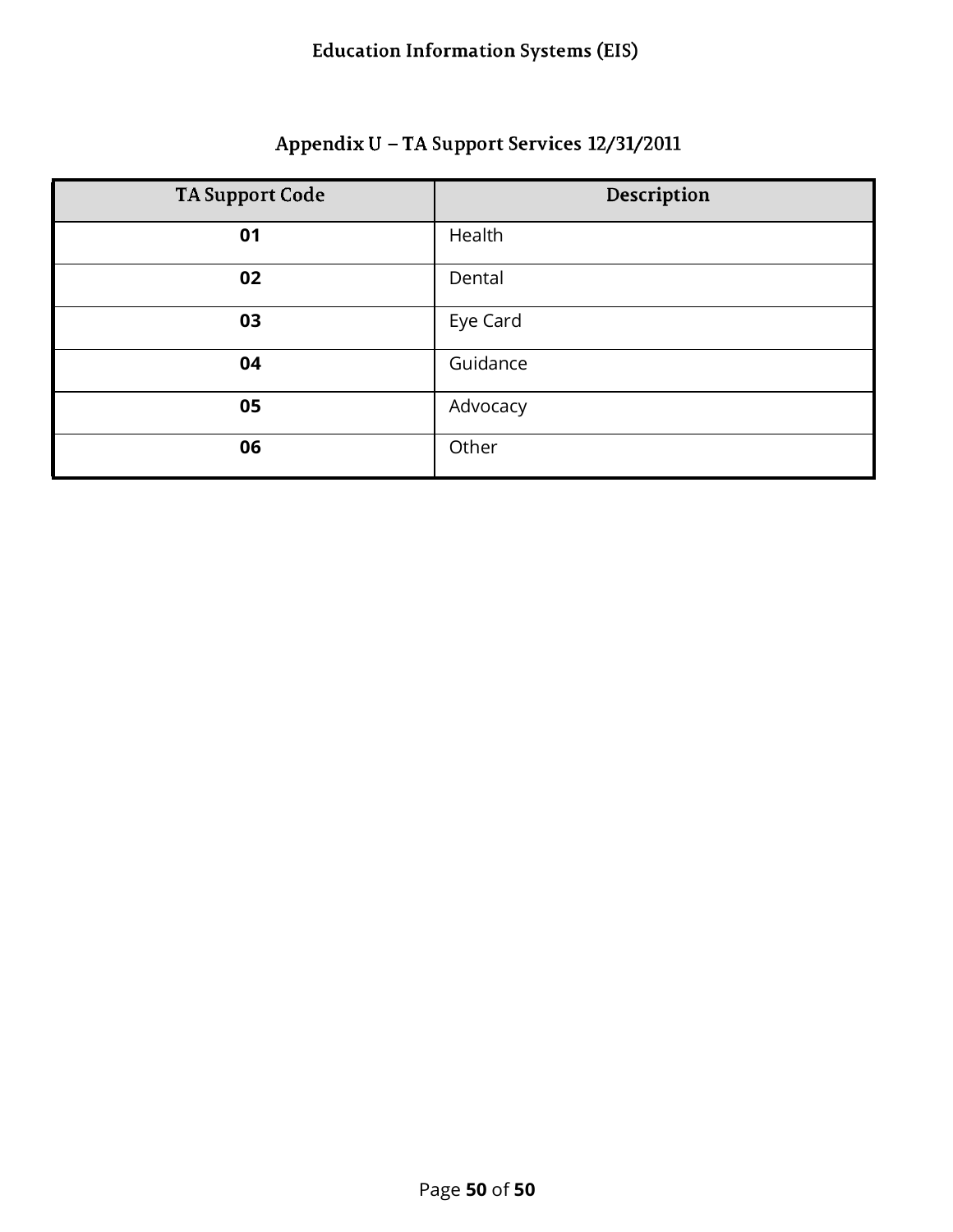<span id="page-54-0"></span>Appendix V-Student Alpha Grade 2/31/2011

| A+             |  |
|----------------|--|
| A              |  |
| A-             |  |
| B+             |  |
| B              |  |
| B-             |  |
| $C+$           |  |
| $\overline{C}$ |  |
| $\overline{C}$ |  |
| D+             |  |
| D              |  |
| D-             |  |
| F              |  |
| I              |  |
| P              |  |
|                |  |

**I** = Incomplete

**P** = Pass (if using pass/fail)